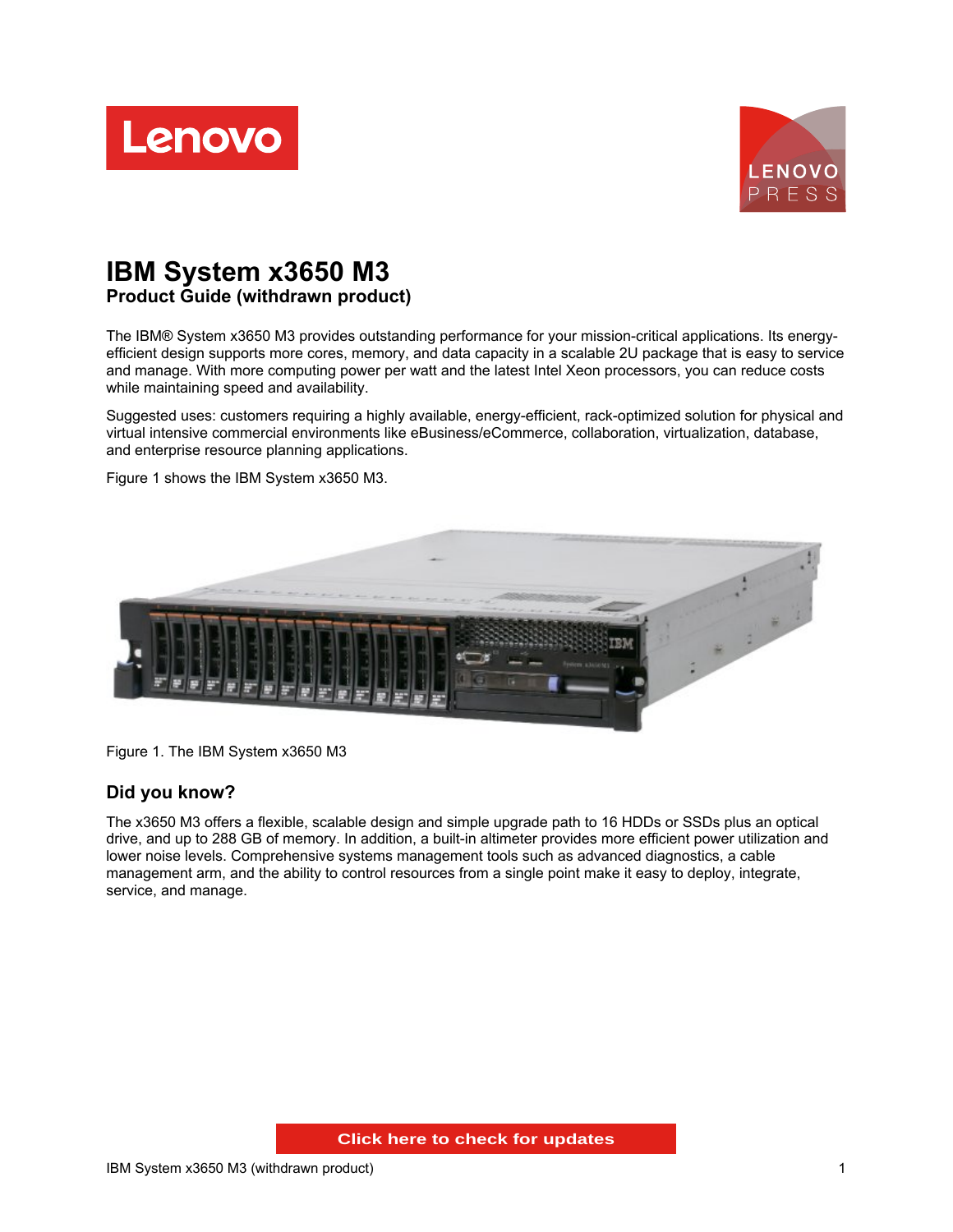## **Key features**

The challenge of a high-performance business is to do more with less—serve more Web pages, handle more secure connections, support more email users. You need to reduce the costs of doing business and improve the service you deliver to your customers while lowering your overall risk. The dual-socket IBM System x3650 M3 can reduce your costs with its new energy-smart design. It can improve service with reduced operational complexity and increased management functionality. It will lower your IT risk with the resiliency that comes from having no single point of failure. And like all IBM servers, the x3650 M3 offers you the trust that comes from IBM global reach, service, and support.

The x3650 M3 is a high-performance rack server that uses significantly less power than previous generations, with unified systems management tools, leading reliability, availability, and serviceability features, and broad system flexibility, housed in a compact 2U mechanical package.

#### **Performance**

The x3650 M3 offers numerous features to boost performance and reduce costs:

- Up to two 6-core Xeon 5600 series processors offering superior performance. Xeon 5600 series processors offer up to 54% better performance than the previous generation 5500 series processors (workload dependent).
- Eighteen DIMMs of registered 1333 MHz DDR3 ECC memory provide speed, high availability, and a memory capacity of up to 288 GB.
- High-performance 6 Gbps SAS RAID controllers and 15K RPM 6 Gbps SAS disk drives in a variety of capacities to suit your local storage requirements.
- The use of solid-state drives (SSDs) instead of or along with traditional spinning drives (HDDs) can significantly improve I/O performance. An SSD can support 20,000 I/O operations per second (IOPS) whereas a typical HDD handles fewer than 500 IOPS.

#### **Flexibility and scalability**

The x3650 M3 has the ability to grow with your application requirements with these features:

- A choice of 4-core or 6-core processors with clock rates from 1.6 GHz to 3.6 GHz.
- 18 DIMM sockets allowing memory expansion of up to 288 GB.
- A choice of power supplies including 460 W, 675 W AC or DC, or energy-efficient 675 W.
- Five or six USB 2.0 ports available two front, two rear, one internal for an embedded hypervisor, plus one additional internal port when the optional Tape Enablement Kit is installed.
- Storage bay flexibility: Up to 16 hot-swap 2.5" drive bays for SAS or SATA HDDs, or solid-state drives (intermixing supported); or eight 2.5" bays plus an internal tape drive bay.
- Direct-attach SAS storage with the EXP2512, EXP2524, and EXP3000 storage enclosures is supported. IBM System Storage servers, including network-attached storage (NAS), and iSCSI or Fibre Channelattached storage, can also be attached.
- The x3650 M3 provides four PCI Express (PCIe) 2.0 x8 I/O slots for increased network or storage connectivity.

#### **Manageability and security**

Powerful systems management features simplify local and remote management of the x3650 M3:

- The x3650 M3 includes an Integrated Management Module (IMM) to monitor server availability, perform Predictive Failure Analysis, and trigger IBM Systems Director alerts.
- An optional Virtual Media Key enables additional systems management capabilities, including web-based out-of-band remote control (keyboard video and mouse), remote optical drive support, Windows "blue screen" error capture, and support for LDAP and SSL protocols.
- Text Console Redirection support allows the administrator to remotely view x3650 M3 text messages over Serial or LAN connections.
- Integrated industry-standard Unified Extensible Firmware Interface (UEFI) next-generation BIOS. New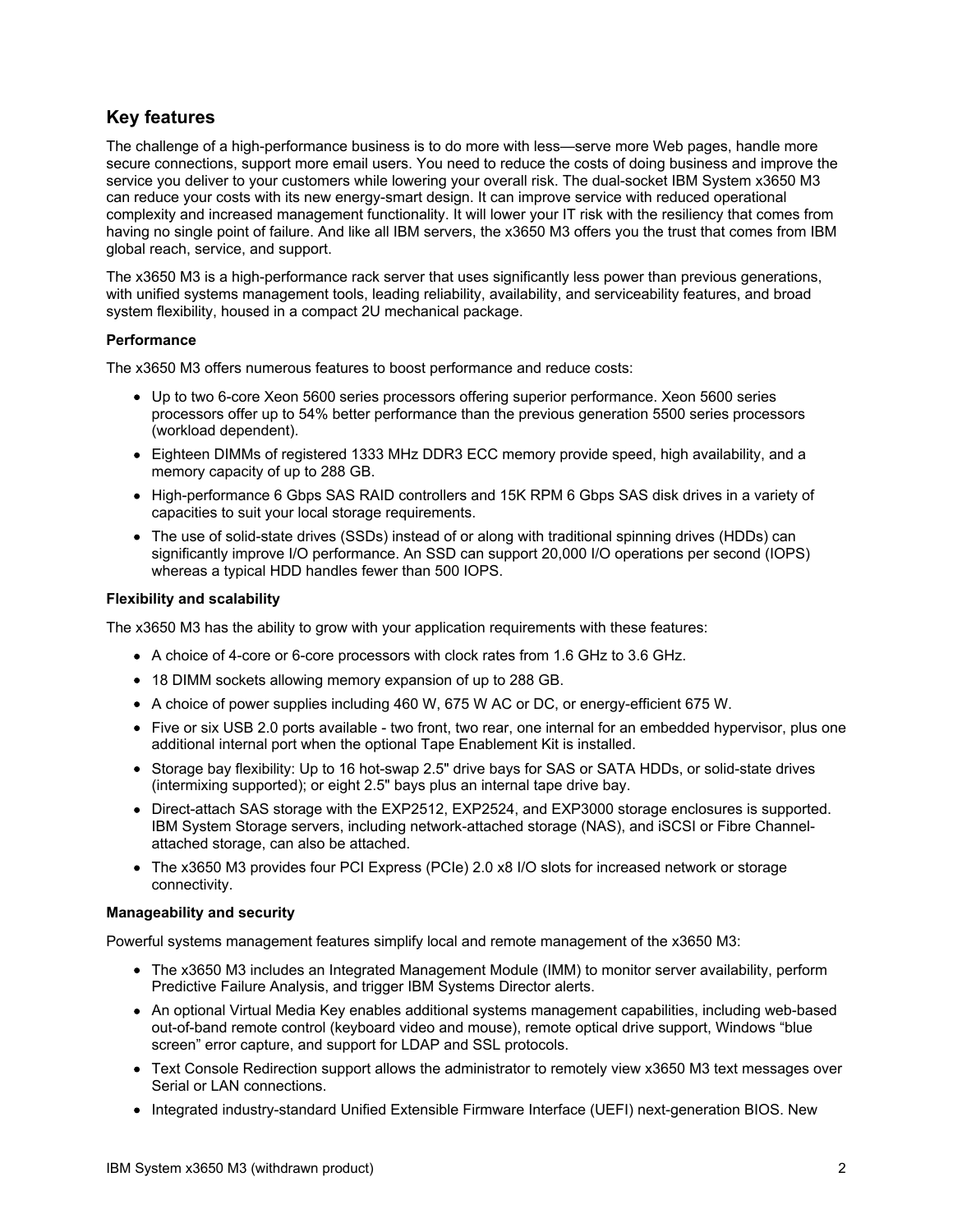capabilities include:

- Human readable event logs no more beep codes
- Complete out-of-band coverage by the Advance Settings Utility to simplify remote setup
- A complete setup solution, allowing adapter configuration functions to be moved into UEFI
- Consistent firmware management across an entire product line
- Integrated Trusted Platform Module (TPM) 1.2 support.
- Industry-standard AES NI support for faster, stronger encryption.
- Integrated IPMI 2.0 support alerts IBM Systems Director to anomalous environmental factors, such as voltage and thermal conditions. It also supports highly secure remote power control using data encryption.
- IBM Systems Director is included for proactive systems management. IBM Systems Director comes with a portfolio of tools, including IBM Systems Director Active Energy Manager, IBM Service and Support Manager, and others. IBM Systems Director also offers extended systems management tools for additional server management and increased availability. When a problem is encountered, IBM Systems Director can issue administrator alerts via email, pager, and other methods.
- IBM Systems Director Active Energy Manager provides advanced power management features with actual real-time energy monitoring, reporting, and capping features.

#### **Availability and serviceability**

The System x3650 M3 provides many features to simplify serviceability and increase system uptime:

- The x3650 M3 servers offer Chipkill ECC memory protection (when using x4 DIMMs). Chipkill memory is up to 16 times better than standard ECC memory at correcting memory errors. This can help reduce downtime caused by memory errors.
- The x3650 M3 offers memory mirroring for redundancy in the event of a non-correctable memory failure.
- Toolless cover removal provides easy access to upgrades and serviceable parts, such as HDDs and memory. Similarly, the Virtual Media Key and the ServeRAID controller can be installed and replaced without tools. This means less time (and therefore less money) spent servicing the x3650 M3.
- The server offers hot-swap and redundant fan modules and power supplies and hot-swap disk drives (redundant when implemented in conjunction with a RAID controller). These features mean greater system uptime.
- Toolless slides ship with the server, together with a cable management arm (CMA), that allow the rack server to easily slide into place.
- The drop-down light path diagnostics panel and individual light path LEDs quickly lead the technician to failed (or failing) components. This simplifies servicing, speeds up problem resolution, and helps improve system availability.
- Solid-state drives (SSDs) offer 2.5 times the MTBF rate (2,500,000 hrs) of HDDs, for greater uptime.
- The three-year (parts and labor) limited onsite warranty provides peace of mind and greater investment protection than a one-year warranty does.

#### **Energy efficiency**

The System x3650 M3 has an energy-efficient design with features including the following:

- Low-voltage processors draw less energy and produce less waste heat than high-voltage processors, thus helping to reduce data center energy costs. Available 4-core Xeon 5600 series processors use only 40 W and 6-core processors consume as little as 60 W.
- Optional solid-state drives (SSDs) use only 2 W of power per drive, compared to 9 10 W for 2.5-inch HDDs. This is as much as 80% less power than a 2.5-inch HDD would use, with a corresponding reduction in heat output that further improves the overall bottom line.
- Support for 1.35 V low-voltage DDR3 memory DIMMs that consume 20% less energy.
- Energy-efficient components, including low-voltage transistors and voltage regulator modules, and power supplies that are up to 90% efficient.
- The x3650 M3 uses hexagonal ventilation holes in the chassis. Hexagonal holes can be grouped more densely than round holes, providing more efficient airflow through the system chassis. This ultimately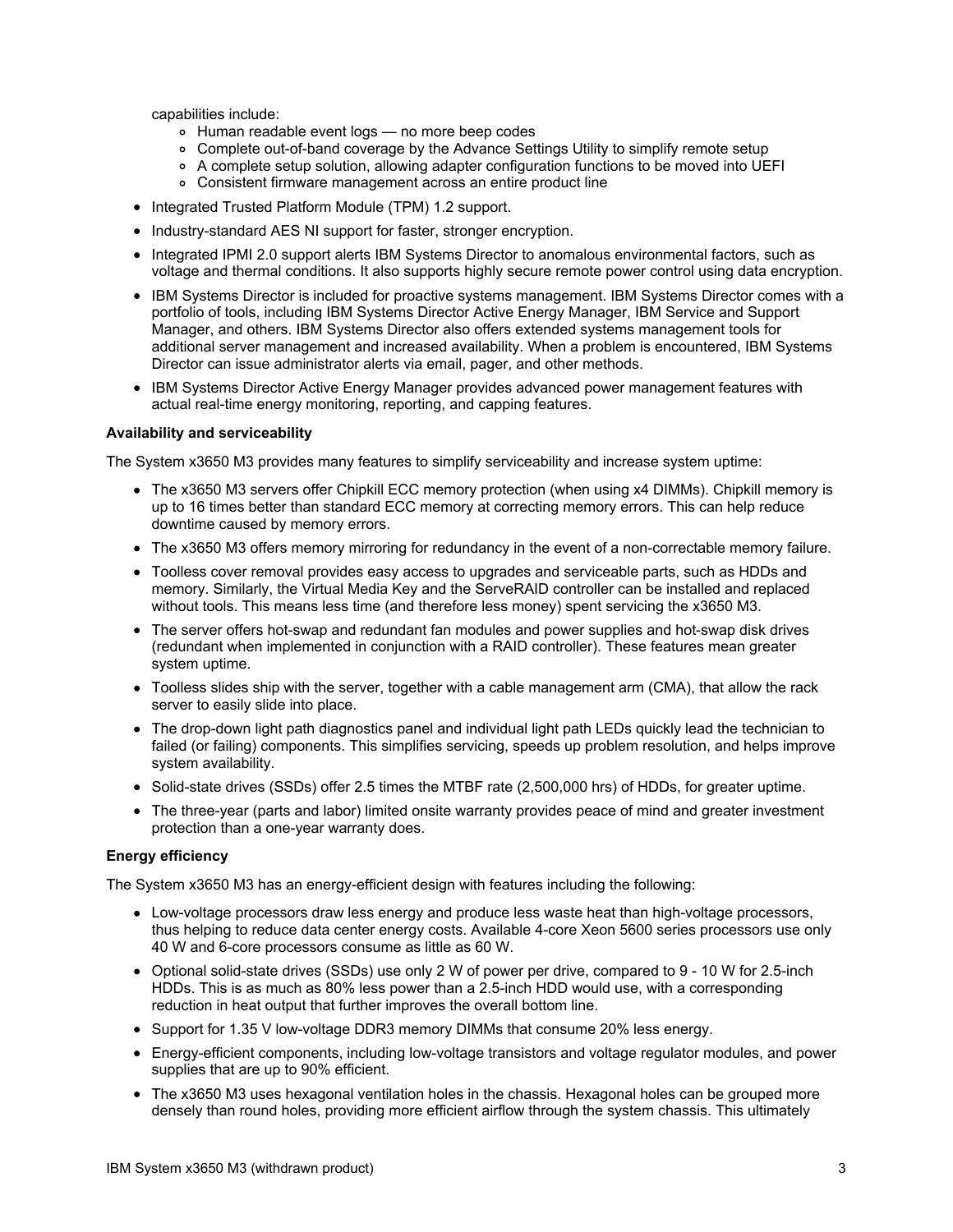results in reduced operational costs.

An altimeter works in conjunction with the IMM to govern fan rotation based on the readings that it delivers. This saves money under normal conditions because the fans do not have to spin at high speed.

## **Locations of key components and connectors**

Figure 2 shows the front of the server.



Figure 2. Front view of the IBM System x3650 M3

Figure 3 shows the rear of the server.



Figure 3. Rear view of the IBM System x3650 M3

Figure 4 shows the locations of key components inside the server.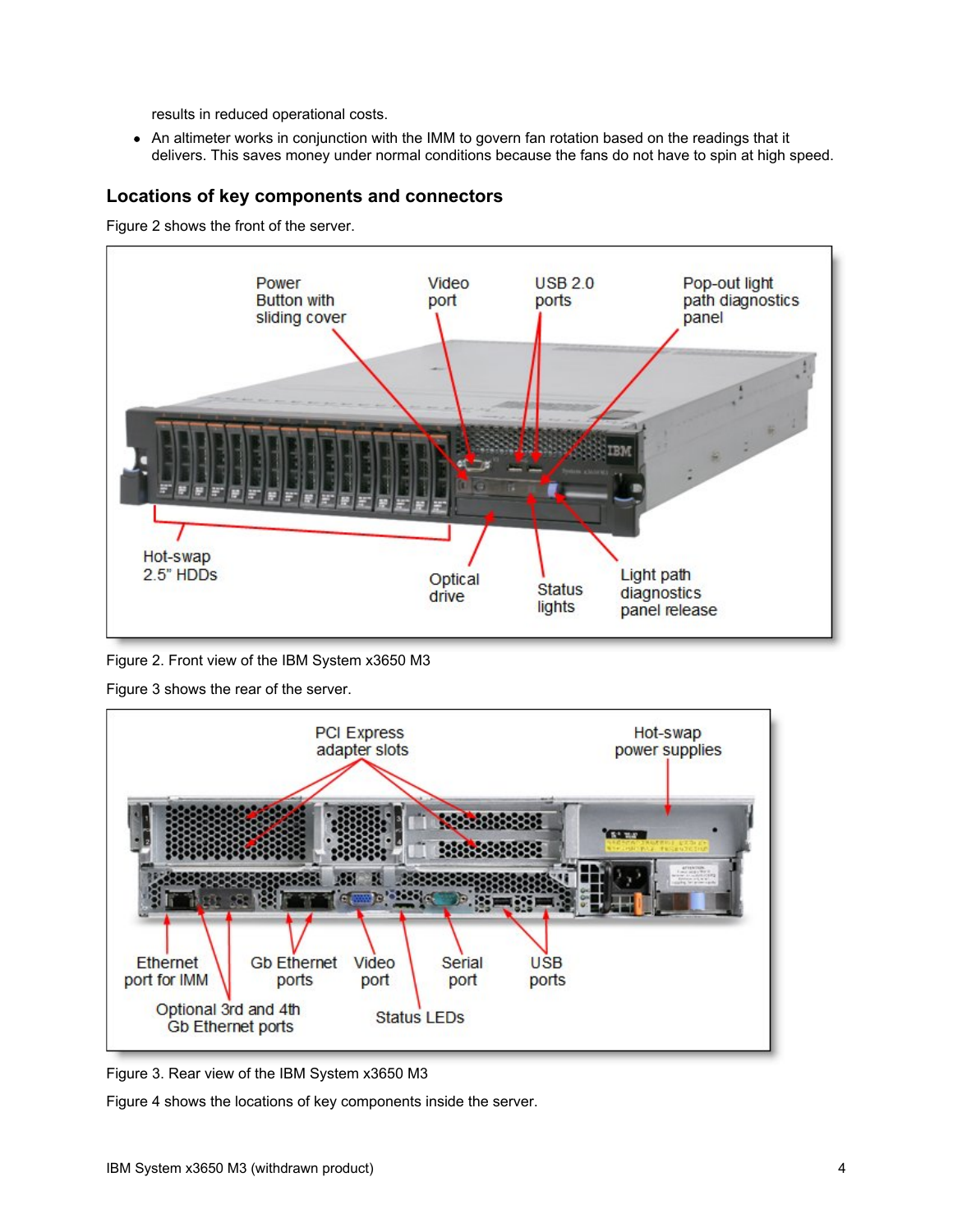

Figure 4. Inside view of the IBM System x3650 M3

## **Standard specifications**

The following table lists the standard specifications.

Table 1. Standard specifications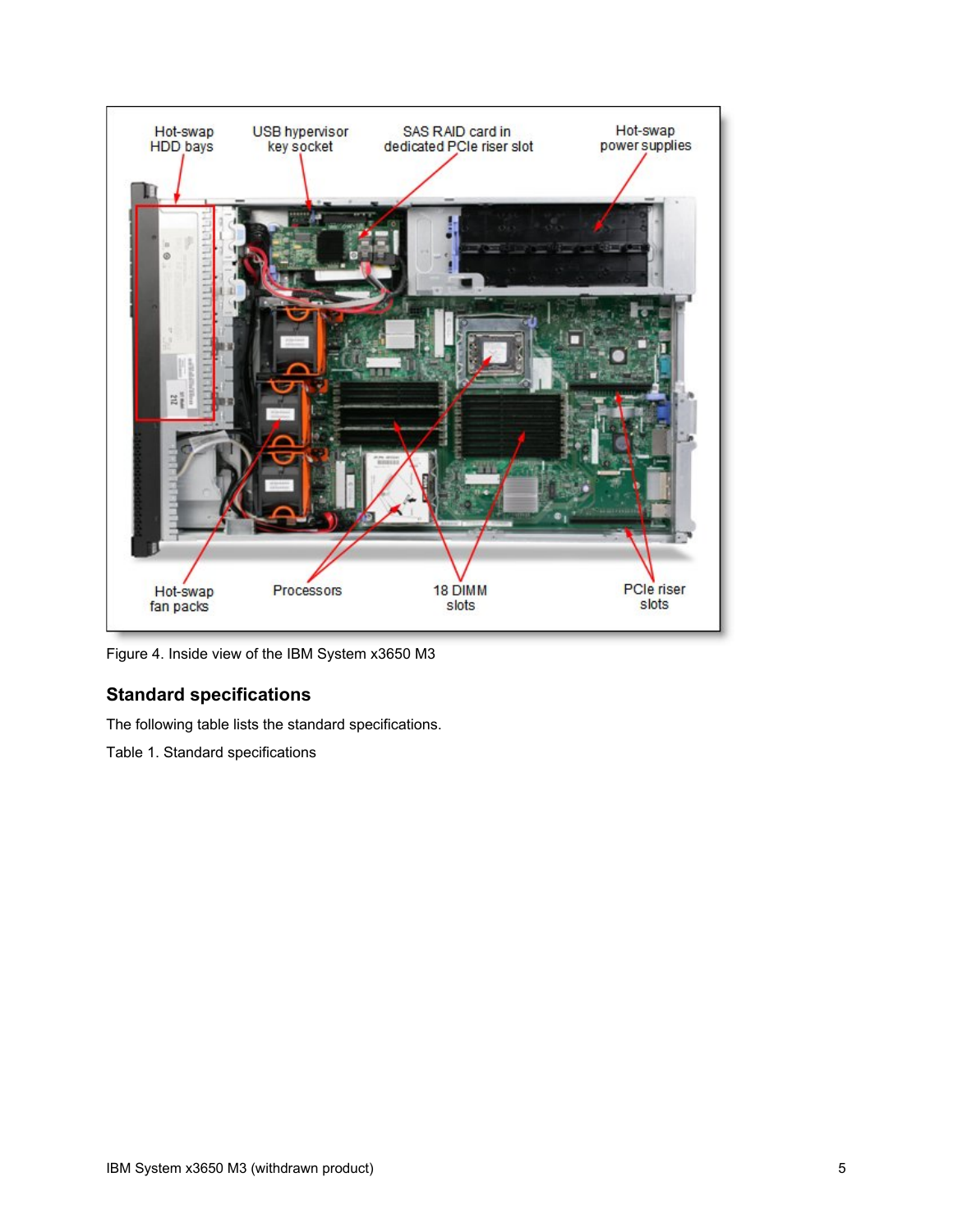| <b>Components</b>           | <b>Specification</b>                                                                                                                                                                                                                                                                                                                                                           |  |  |  |  |
|-----------------------------|--------------------------------------------------------------------------------------------------------------------------------------------------------------------------------------------------------------------------------------------------------------------------------------------------------------------------------------------------------------------------------|--|--|--|--|
| Form factor                 | 2U Rack.                                                                                                                                                                                                                                                                                                                                                                       |  |  |  |  |
| Processor                   | Up to two six-core (up to 3.46 GHz) or quad-core (up to 3.6 GHz) Intel Xeon 5600 series processors<br>with QuickPath Interconnect technology up to 6.4 GT/s, and up to 1333 MHz memory speed. Also<br>supports the Intel Xeon X5698 4.4 GHz dual-core processor. Supports specific Quad-core and Dual-<br>core Intel Xeon 5500 series processors via Configure-To-Order (CTO). |  |  |  |  |
| Memory cache                | Up to 12 MB L3 for Xeon 5600 processors. Up to 8 MB L3 for Xeon 5500 processors.                                                                                                                                                                                                                                                                                               |  |  |  |  |
| Chipset                     | Intel 5520.                                                                                                                                                                                                                                                                                                                                                                    |  |  |  |  |
| Memory                      | Up to 18 DIMM sockets (9 DIMMs per processor). Up to 288 GB with 16 GB DDR3 RDIMMs and 18<br>populated DIMM slots (up to 144 GB with 9 DIMMs per processor), or up to 48 GB with 4 GB DDR3<br>UDIMMs and 12 populated DIMM slots (up to 24 GB with 6 DIMMs per processor).                                                                                                     |  |  |  |  |
| Memory<br>protection        | ECC, ChipKill (for x4-based memory DIMMs), memory mirroring, and memory sparing.                                                                                                                                                                                                                                                                                               |  |  |  |  |
| Disk drive bays             | Up to 16 2.5" hot-swap SAS/SATA HDDs or solid-state drives.                                                                                                                                                                                                                                                                                                                    |  |  |  |  |
| Maximum internal<br>storage | Up to 25.6 TB with 1.6 TB SSDs, or<br>Up to 19.2 TB with 1.2 TB SAS HDDs, or<br>Up to 16.0 TB with 1 TB SATA HDDs<br>Intermix of SAS/SATA/SSD is supported.                                                                                                                                                                                                                    |  |  |  |  |
| RAID support                | RAID 0, 1, 1E with ServeRAID-BR10il v2 or M1015; RAID 0, 1, 5, 10, 50 with M5014 or M5015.<br>Optional upgrade to RAID 5 is available for M1015. Optional upgrade to RAID 6, 60 is available for<br>M5014/M5015.                                                                                                                                                               |  |  |  |  |
| Optical drive bays          | One, support for DVD-ROM or Multiburner. Separate bay.                                                                                                                                                                                                                                                                                                                         |  |  |  |  |
| Tape drive bays             | Optional Tape Enablement Kit is available to support one DDS5, DDS6, or RDX internal tape drive. If<br>used, the maximum number of HDD bays is limited to 8.                                                                                                                                                                                                                   |  |  |  |  |
| Network<br>interfaces       | Integrated 2 ports, plus 2 ports on optional Gigabit Ethernet with Ethernet Daughter Card (does not<br>consume PCIe slot).                                                                                                                                                                                                                                                     |  |  |  |  |
| PCI Expansion<br>slots      | Up to 5 (up to 4 available, one slot is dedicated to RAID controller), dependant on the riser cards<br>used (three different riser cards are available: 2x PCI-E x8 Gen 2, 1x PCI-E x16 Gen 2, and 2x PCI-X<br>64 bit/133 MHz). Up to two riser cards are supported.                                                                                                           |  |  |  |  |
| <b>External ports</b>       | Two USB 2.0 and one DB-15 video on front. Two USB 2.0, one DB-15 video, one DB-9 serial, one<br>RJ-45 systems management, up to 4 RJ-45 network ports (2 standard, 2 optional) on rear. One<br>internal USB port for embedded hypervisor.                                                                                                                                      |  |  |  |  |
| Cooling                     | IBM Calibrated Vectored Cooling™ with 3 counter-rotating hot swap fans with N+1 redundancy.<br>Altimeter is to control fan speed based on atmospheric pressure.                                                                                                                                                                                                                |  |  |  |  |
| Power supply                | Up to 2 redundant hot-swap 460 W AC or 675 W AC or 675 W high-efficiency (HE) AC power<br>supplies with 90%+ efficiency. 675 W -48 V DC models are available via CTO.                                                                                                                                                                                                          |  |  |  |  |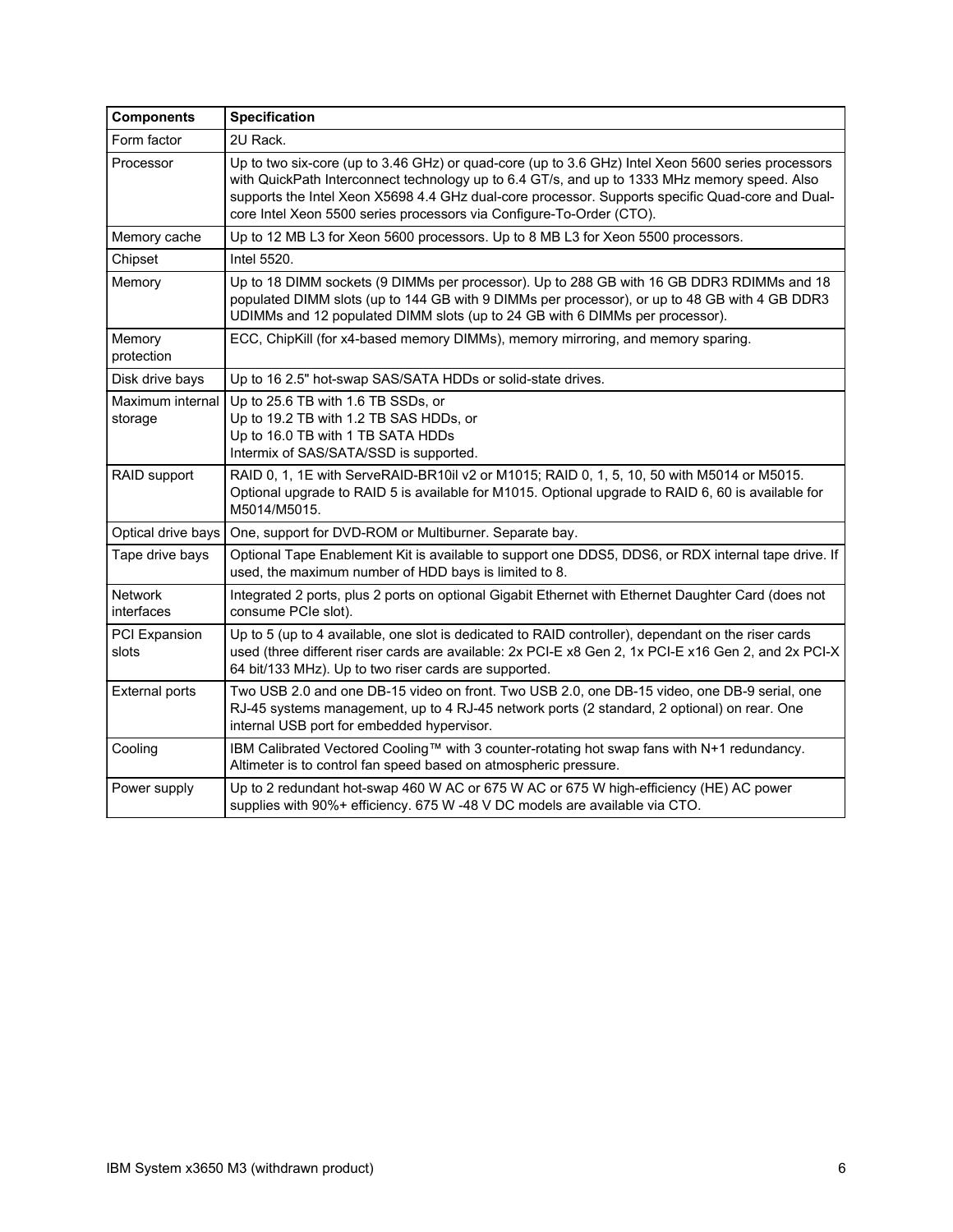| Hot-swap<br>components            | Hard drives, power supplies, fans.                                                                                                                                                                                                                                                                                          |
|-----------------------------------|-----------------------------------------------------------------------------------------------------------------------------------------------------------------------------------------------------------------------------------------------------------------------------------------------------------------------------|
| Systems<br>management             | UEFI, IBM Integrated Management Module (IMM), Predictive Failure Analysis, Light Path<br>Diagnostics, Automatic Server Restart, IBM Systems Director* and IBM Systems Director Active<br>Energy Manager™, IBM ServerGuide. Optional Virtual Media Key for remote presence (graphics,<br>keyboard and mouse, virtual media). |
| Security features                 | Power-on password, administrator's password, Trusted Platform Module (TPM)                                                                                                                                                                                                                                                  |
| Video                             | Matrox G200eV with 16 MB memory integrated into the IMM. Maximum resolution is 1280x1024 at<br>75 Hz with 16M colors.                                                                                                                                                                                                       |
| Operating<br>systems<br>supported | Microsoft Windows Server 2008 R2 and 2008, Red Hat Enterprise Linux 5 and 6, SUSE Linux<br>Enterprise Server 10 and 11, VMware ESX 4.1 and VMware ESXi 4.1 embedded hypervisor, Sun<br>Solaris 10.                                                                                                                          |
| Limited warranty                  | 3-year customer-replaceable unit and onsite limited warranty with 9x5/next business day response<br>time.                                                                                                                                                                                                                   |
| Service and<br>support            | Optional service upgrades are available through IBM ServicePacs®: 4-hour or 2-hour response time,<br>8 hours fix time, 1-year or 2-year warranty extension, remote technical support for IBM hardware and<br>selected IBM and third-party (Microsoft, Linux, VMware) software.                                              |

\* Effective October 12, 2012, or until supply is depleted, IBM will discontinue the shipment of IBM Systems Director DVDs with IBM System x servers and IBM BladeCenter chassis. IBM Systems Director Express Edition and IBM Systems Director Standard Edition, which include software subscription and support, continue to be available for IBM System x servers and IBM Blade Centers.

The x3650 M3 servers are shipped with the following items:

- Statement of Limited Warranty
- Important Notices
- Rack Installation Instructions
- Documentation CD that contains the *Installation and User's Guide*
- IBM Gen 2 Slides Kit
- IBM Gen 2 Cable Management Arm (CMA)
- 2.8 m C13-C14 power cord (one for models with one power supply and two for models with two power supplies)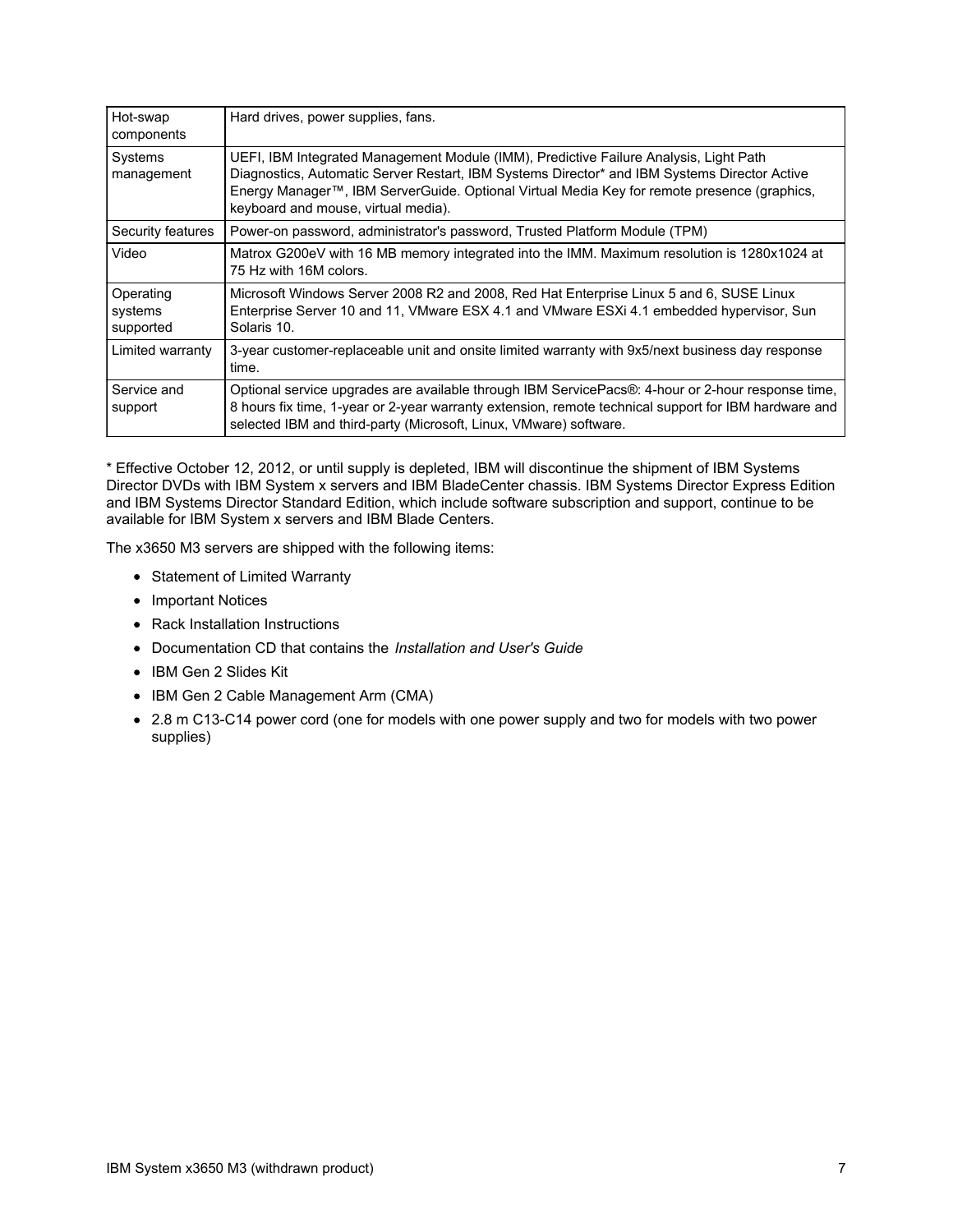## **Standard models**

The following table lists the standard models.

Table 2. Standard models

| <b>Model</b> | Processor*<br>(2 maximum)                     |         | <b>RAID</b><br>controller         | Disk bays<br>(stat / max) | <b>Disks</b> | <b>Network</b> | <b>Optical</b> | Power<br>supply |
|--------------|-----------------------------------------------|---------|-----------------------------------|---------------------------|--------------|----------------|----------------|-----------------|
|              |                                               |         |                                   |                           |              |                |                |                 |
|              | Models announced February 2011                |         |                                   |                           |              |                |                |                 |
| 7945-12x     | 1x Xeon E5603 1.60 GHz<br>4C, 4 MB, 1066 MHz  | 1x 4 GB | BR <sub>10il</sub> v <sub>2</sub> | 4/16                      | Open         | 2x GbE         | Optional       | 1x 460 W        |
| 7945-22x     | 1x Xeon E5606 2.13 GHz<br>4C, 8 MB, 1066 MHz  | 1x 4 GB | M1015                             | 8/16                      | Open         | 2x GbE         | Optional       | 1x 460 W        |
| 7945-32x     | 1x Xeon E5607 2.26 GHz<br>4C, 8 MB, 1066 MHz  | 1x 4 GB | M1015                             | 8/16                      | Open         | 2x GbE         | Optional       | 1x 460 W        |
| 7945-D2Y     | 1x Xeon E5620 2.40GHz<br>4C, 12MB, 1066MHz    | 1x 4 GB |                                   | 16/16                     | Open         | 2x GbE         | Optional       | 1x 80 W         |
| 7945-D4x     | 1x Xeon E5620 2.40 GHz<br>4C, 12 MB, 1066 MHz | 1x 4 GB | M1015                             | 8/16                      | Open         | 2x GbE         | Optional       | 1x 460 W        |
| 7945-H4x     | 1x Xeon L5640 2.26 GHz<br>6C, 12 MB, 1333 MHz | 1x 4 GB | M5015<br>+ Battery                | 8/16                      | Open         | 2x GbE         | Optional       | 1x 460 W        |
| 7945-52x     | 1x Xeon E5645 2.40 GHz<br>6C, 12 MB, 1333 MHz | 1x 4 GB | M5014                             | 8/16                      | Open         | 2x GbE         | Optional       | 1x 460 W        |
| 7945-54x     | 2x Xeon E5645 2.40 GHz<br>6C, 12 MB, 1333 MHz | 2x 4 GB | M5014                             | 8/16                      | Open         | 2x GbE         | Optional       | 2x 675 W HE     |
| 7945-62x     | 1x Xeon E5649 2.53 GHz<br>6C, 12 MB, 1333 MHz | 1x 4 GB | M5014                             | 8/16                      | Open         | 2x GbE         | Optional       | 1x 460 W        |
| 7945-J4x     | 1x Xeon X5650 2.66 GHz<br>6C, 12 MB, 1333 MHz | 1x 4 GB | M5015<br>+ Battery                | 8/16                      | Open         | 2x GbE         | Optional       | 1x 675 W        |
| 7945-L4x     | 1x Xeon X5660 2.80 GHz<br>6C, 12 MB, 1333 MHz | 1x 4 GB | M5015<br>+ Battery                | 8/16                      | Open         | 2x GbE         | Optional       | 1x 675 W        |
| 7945-72x     | 1x Xeon X5675 3.06 GHz<br>6C, 12 MB, 1333 MHz | 1x 4 GB | M5015<br>+ Battery                | 8/16                      | Open         | 2x GbE         | Optional       | 1x 675 W HE     |
| 7945-82x     | 1x Xeon X5690 3.46 GHz<br>6C, 12 MB, 1333 MHz | 1x 4 GB | M5015<br>+ Battery                | 8/16                      | Open         | 2x GbE         | Optional       | 1x 675 W HE     |

\* Processor detail: Processor quantity and model, core speed, number of cores, L3 cache, memory speed.

Refer to the Specifications section for information about standard features of the server.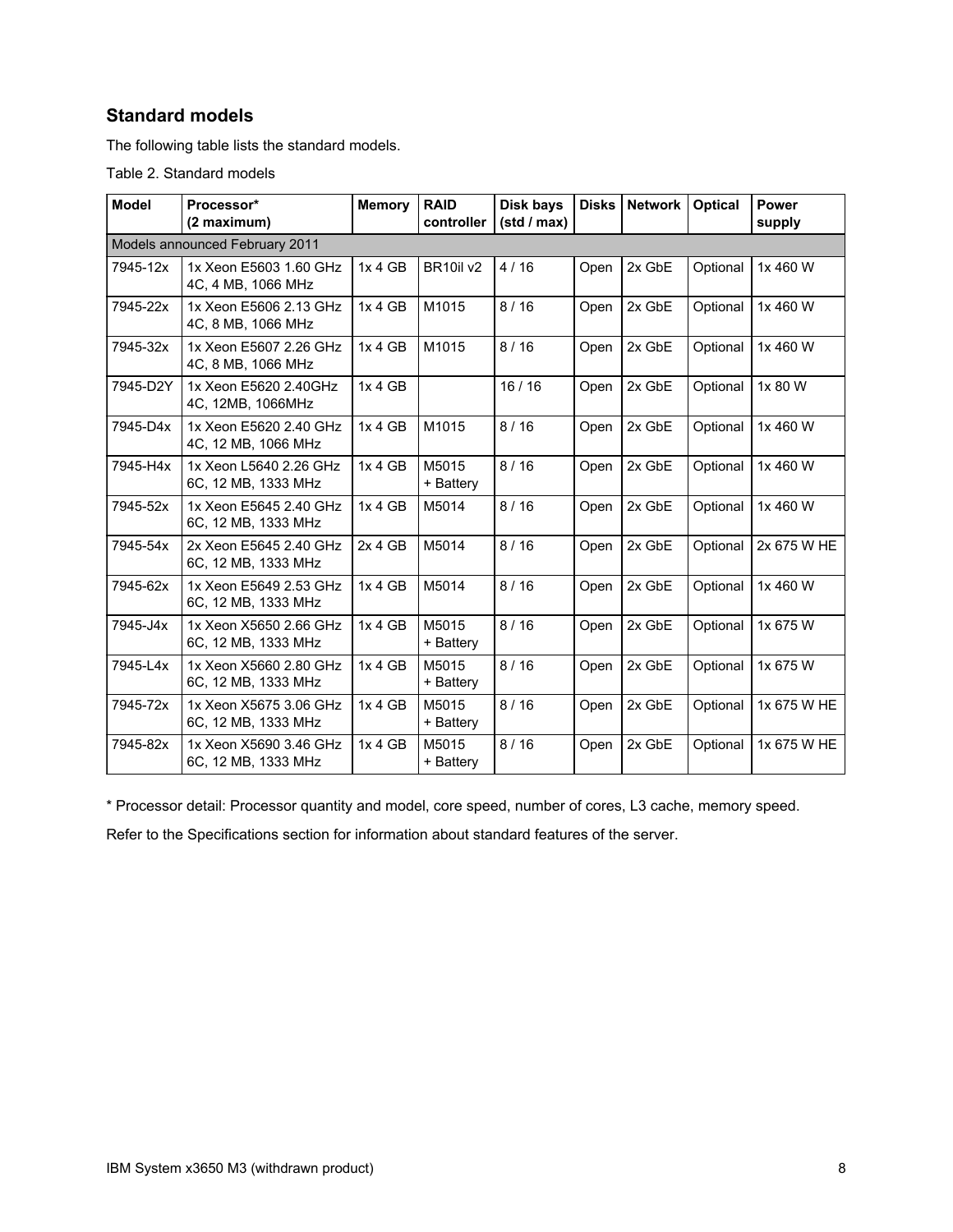## **Standard models with SAP Preloaded**

The following table lists the models that include SAP Discovery System v4 preloaded with SUSE Linux ES SAP Business All-in-one.

| Table 3. Standard preload models |  |  |  |  |
|----------------------------------|--|--|--|--|
|----------------------------------|--|--|--|--|

| <b>Model</b>              | Processor*<br>(2 maximum) | <b>Memory</b> | <b>RAID</b><br>adapter | Disk bays<br>(stat /<br>max) | <b>Disks</b>                                | <b>Network</b> | <b>Optical</b> | <b>Power</b><br>supply |
|---------------------------|---------------------------|---------------|------------------------|------------------------------|---------------------------------------------|----------------|----------------|------------------------|
| 7945-<br>JSx <sub>t</sub> | 2x Xeon<br>X5650          | 6x 4 GB       | M5015<br>+ Battery     | 8/16                         | 7x 300 GB SAS<br>$+1x500$ GB<br><b>SATA</b> | 2x GbE         | Multiburner    | 2x 675 W               |
| 7945-J6xt                 | 2x Xeon<br>X5650          | 6x 4 GB       | M5015<br>+ Battery     | 8/16                         | 7x 300 GB SAS<br>+ 1x 500 GB<br><b>SATA</b> | 2x GbE         | Multiburner    | 2x 675 W<br>HE         |
| 7945-<br>JCxt             | 2x Xeon<br>X5650          | 6x 4 GB       | M5015<br>+ Battery     | 8/16                         | 7x 300 GB SAS<br>$+1x500$ GB<br><b>SATA</b> | 2x GbE         | Multiburner    | 2x 675 W<br>HE         |

\* Processor detail: Processor quantity and model, core speed, number of cores, L3 cache, memory speed. † Models include SAP Discovery System v4 preloaded with SUSE Linux ES SAP Business All-in-one.

Refer to the Specifications section for information about standard features of the server.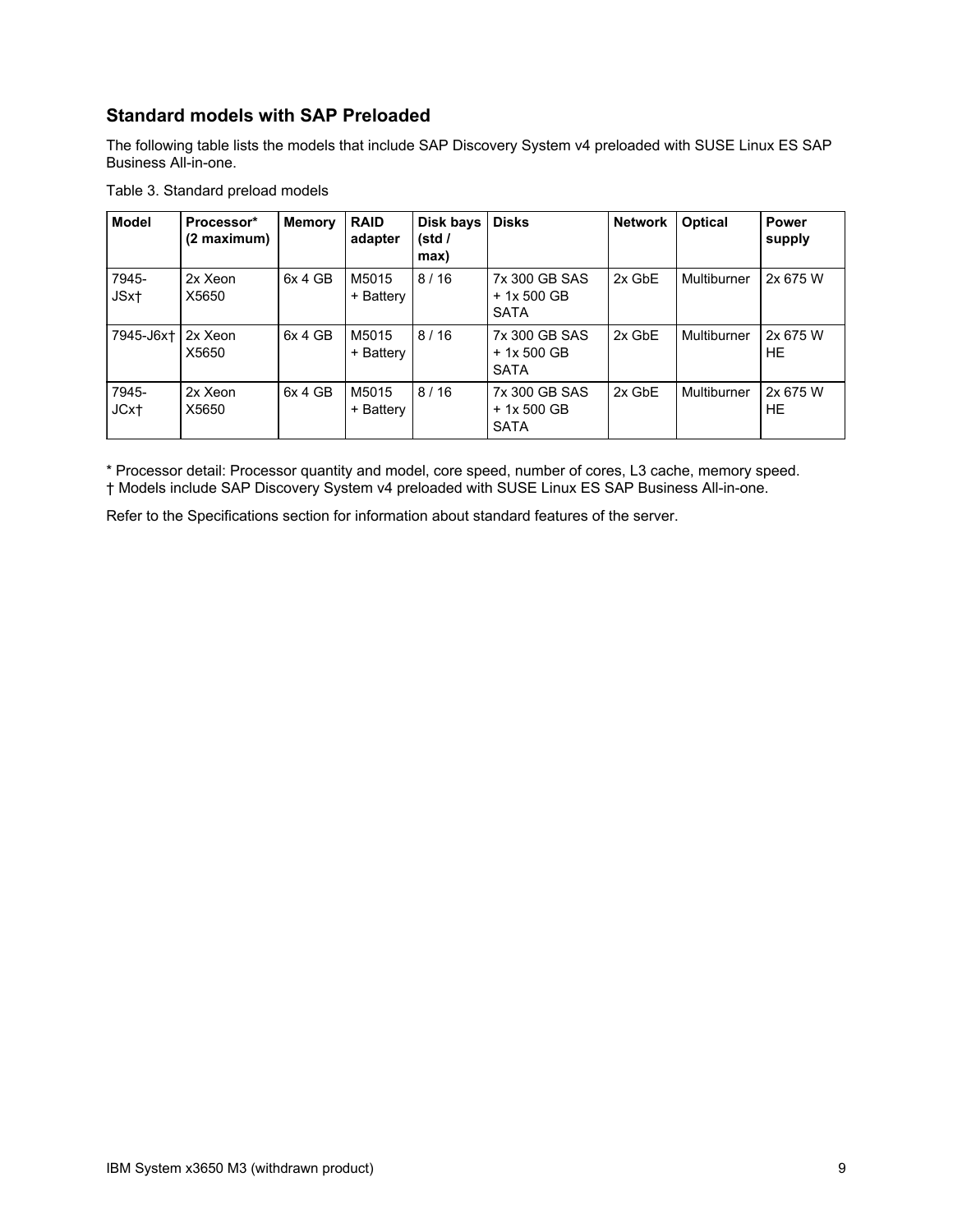## **Express Models**

Table 4. Express models

| Region /<br>model | Processor*<br>(2 maximum)                        | <b>Memory</b> | <b>RAID</b><br>controller | Disk bays<br>(stat / max) | <b>Disks</b>        | <b>Network</b> | <b>Optical</b>   | Power<br>supply |
|-------------------|--------------------------------------------------|---------------|---------------------------|---------------------------|---------------------|----------------|------------------|-----------------|
| <b>NA</b>         |                                                  |               |                           |                           |                     |                |                  |                 |
| 7945-E7U          | 2x Xeon X5675 3.06<br>GHz<br>6C 12 MB 1333 MHz   | 6x 4 GB       | M5015<br>+ Battery        | 8/16                      | Optional            | 2x GbE         | Multi-<br>burner | 2x 675 W        |
| 7945-E8U          | 1x Xeon E5649 2.53GHz<br>6C 12MB 1333MHz         | 3x 4 GB       | M5015<br>+ Battery        | 8/16                      | Optional            | 2x GbE         | Multi-<br>burner | 2x 460 W        |
| LA                |                                                  |               |                           |                           |                     |                |                  |                 |
| 7945-<br>E7Ux     | 2x Xeon X5675 3.06<br>GHz<br>6C 12 MB 1333 MHz   | 6x 4 GB       | M5015<br>+ Battery        | 8/16                      | Optional            | 2x GbE         | Multi-<br>burner | 2x 675 W        |
| 7945-E8U          | 1x Xeon E5649 2.53<br>GHz<br>6C 12 MB 1333 MHz   | 3x 4 GB       | M5015                     | 16/16                     | Optional            | 2x GbE         | Multi-<br>burner | 1x 460 W        |
| 7945-EAU          | 1x Xeon E5645 2.40<br>GHz<br>6C, 12 MB, 1333 MHz | 1x 4 GB       | M1015                     | 8/16                      | 1x 146<br>GB        | 2x GbE         | Multi-<br>burner | 1x 460 W        |
| 7945-EBU          | 1x Xeon E5649 2.53<br>GHz<br>6C 12 MB 1333 MHz   | 2x8GB         | M5014                     | 16/16                     | 1x 300<br><b>GB</b> | 2x GbE         | Multi-<br>burner | 2x 460 W        |
| 7945-D4U          | 1x Xeon E5620 2.40<br>GHz<br>4C 12 MB 1066 MHz   | 1x 4 GB       | M1015                     | 8/16                      | Optional            | 2x GbE         | Multi-<br>burner | 1x 460 W        |
| 7945-J4U          | 1x Xeon X5650 2.66<br>GHz<br>6C 12 MB 1333 MHz   | 1x 4 GB       | M5015                     | 8/16                      | Optional            | 2x GbE         | Multi-<br>burner | 1x 675 W        |
| 7945-54U          | 2x Xeon E5645 2.40<br>GHz<br>6C, 12 MB, 1333 MHz | 2x 4 GB       | M5014                     | 8/16                      | Optional            | 2x GbE         | Multi-<br>burner | 2x 675 W        |
| 7945-52U          | 1x Xeon E5645 2.40<br>GHz<br>6C, 12 MB, 1333 MHz | 1x 4 GB       | M5014                     | 8/16                      | Optional            | 2x GbE         | Multi-<br>burner | 1x 675 W        |
| 7945-82U          | 1x Xeon X5690 3.46<br>GHz<br>6C 12 MB 1333 MHz   | 1x 4 GB       | M5015                     | 8/16                      | Optional            | $2x$ GbE       | Multi-<br>burner | 1x 675 W        |

\* Processor detail: Processor quantity and model, core speed, number of cores, L3 cache, memory speed.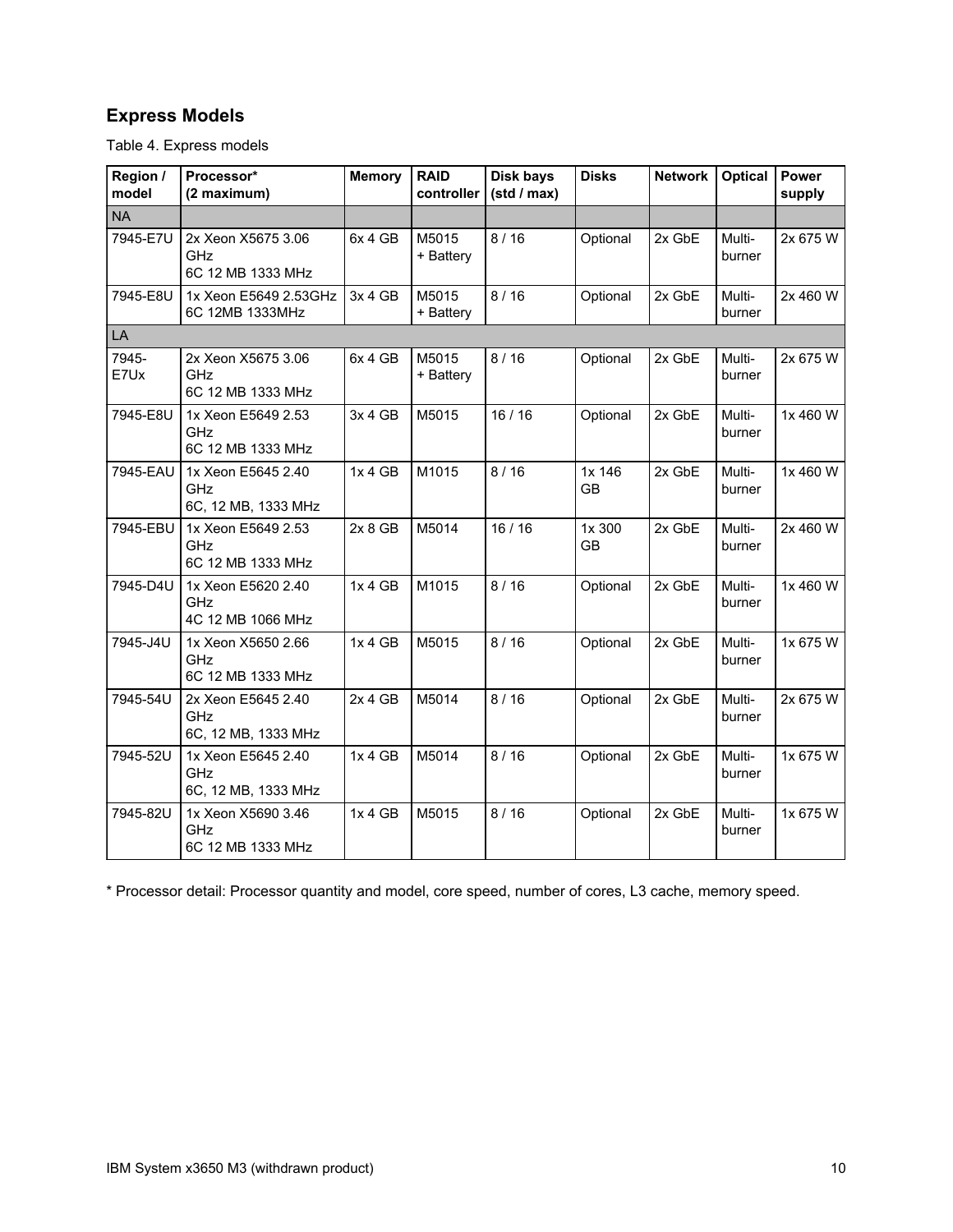### **Processor options**

Features of the Intel Xeon 5600 processors used in the x3650 M3 include:

- Intel QuickPath Technology (QPI), a platform architecture that provides high-speed (up to 25.6 GBps), and point-to-point connections both between processors and between processors and the I/O hub. Each processor has its own dedicated memory that it accesses directly through an Integrated Memory Controller. In cases where a processor needs to access the dedicated memory of another processor, it can do so through the high-speed QPI that links all the processors.
- Turbo Boost Technology dynamically turns off unused processor cores and increases the clock speed of the cores in use. It will increase the frequency in steps of 133 MHz (to a maximum of three steps or 400 MHz) as long as the processors' predetermined thermal and electrical requirements are still met. For example, with three cores active, a 2.26 GHz processor can run the cores at 2.4 GHz. With only one or two cores active, the same processor can run those cores at 2.53 GHz. All Xeon 5600 processors support Turbo Boost with the exception of L5609, E5607, E5606, and E5603.
- Intel Hyper-Threading Technology, which boosts performance for multi-threaded applications by enabling simultaneous multi-threading within each processor core, up to two threads per core. Hyper-Threading reduces computational latency, thereby making optimal use of every clock cycle. All Xeon 5600 processors support Hyper-Threading Technology with the exception of L5609, E5607, E5606, and E5603.
- Intelligent Power Capability powers individual processor elements on and off as needed, to reduce power draw.
- Execute Disable Bit functionality can help prevent certain classes of malicious buffer overflow attacks when combined with a supporting operating system.
- Intel Virtualization Technology integrates hardware-level virtualization hooks that allow operating system vendors to better utilize the hardware for virtualization workloads.

The x3650 M3 supports the processor options listed in the following table. The server supports up to two processors. This table shows which server models have each processor standard. If there is no corresponding *where-used* model for a particular processor then this processor is only available through CTO.

In the x3650 M3, two processors are standard and the server supports two maximum.

| Part<br>number | <b>Feature</b><br>code            | Intel Xeon Processor                          | <b>Models</b><br>where used |  |  |  |  |
|----------------|-----------------------------------|-----------------------------------------------|-----------------------------|--|--|--|--|
|                | Intel Xeon 5600 series processors |                                               |                             |  |  |  |  |
| 81Y6538        | A0YX                              | Intel Xeon E5603 4C 1.60GHz 4MB 1066MHz 80w   | 12x                         |  |  |  |  |
| 59Y4022        | 7708                              | Intel Xeon E5640 4C 2.66GHz 12MB 1066MHz 80w  | G2x                         |  |  |  |  |
| 81Y6542        | A0Z1                              | Intel Xeon E5649 6C 2.53GHz 12MB 1333MHz 80w  | 62x                         |  |  |  |  |
| 59Y4017        | 7703                              | Intel Xeon L5609 4C 1.86GHz 12MB 1066MHz 40w  |                             |  |  |  |  |
| 59Y4018        | 7704                              | Intel Xeon L5630 4C 2.13GHz 12MB 1066MHz 40w  | C2x                         |  |  |  |  |
| 59Y4019        | 7705                              | Intel Xeon L5640 6C 2.26GHz 12MB 1333MHz 60w  | H2x, H4x                    |  |  |  |  |
| 81Y6541        | A0Z0                              | Intel Xeon X5647 4C 2.93GHz 12MB 1066MHz 130w |                             |  |  |  |  |
| 59Y4024        | 7710                              | Intel Xeon X5660 6C 2.80GHz 12MB 1333MHz 95w  | L2x, L4x                    |  |  |  |  |
| 59Y4026        | 7712                              | Intel Xeon X5667 4C 3.06GHz 12MB 1333MHz 95w  |                             |  |  |  |  |
| 59Y4025        | 7711                              | Intel Xeon X5670 6C 2.93GHz 12MB 1333MHz 95w  | M2x                         |  |  |  |  |
| 81Y6543        | A0Z2                              | Intel Xeon X5672 4C 3.20GHz 12MB 1333MHz 95w  |                             |  |  |  |  |
| 81Y6544        | A0Z3                              | Intel Xeon X5675 6C 3.06GHz 12MB 1333MHz 95w  | 72x                         |  |  |  |  |
| 59Y4028        | 7714                              | Intel Xeon X5680 6C 3.33GHz 12MB 1333MHz 130w | N2x                         |  |  |  |  |
| 81Y6545        | A0Z4                              | Intel Xeon X5687 4C 3.60GHz 12MB 1333MHz 130w | $\overline{\phantom{a}}$    |  |  |  |  |
| 81Y6546        | A0Z5                              | Intel Xeon X5690 6C 3.46GHz 12MB 1333MHz 130w | 82x                         |  |  |  |  |

#### Table 5. Processor options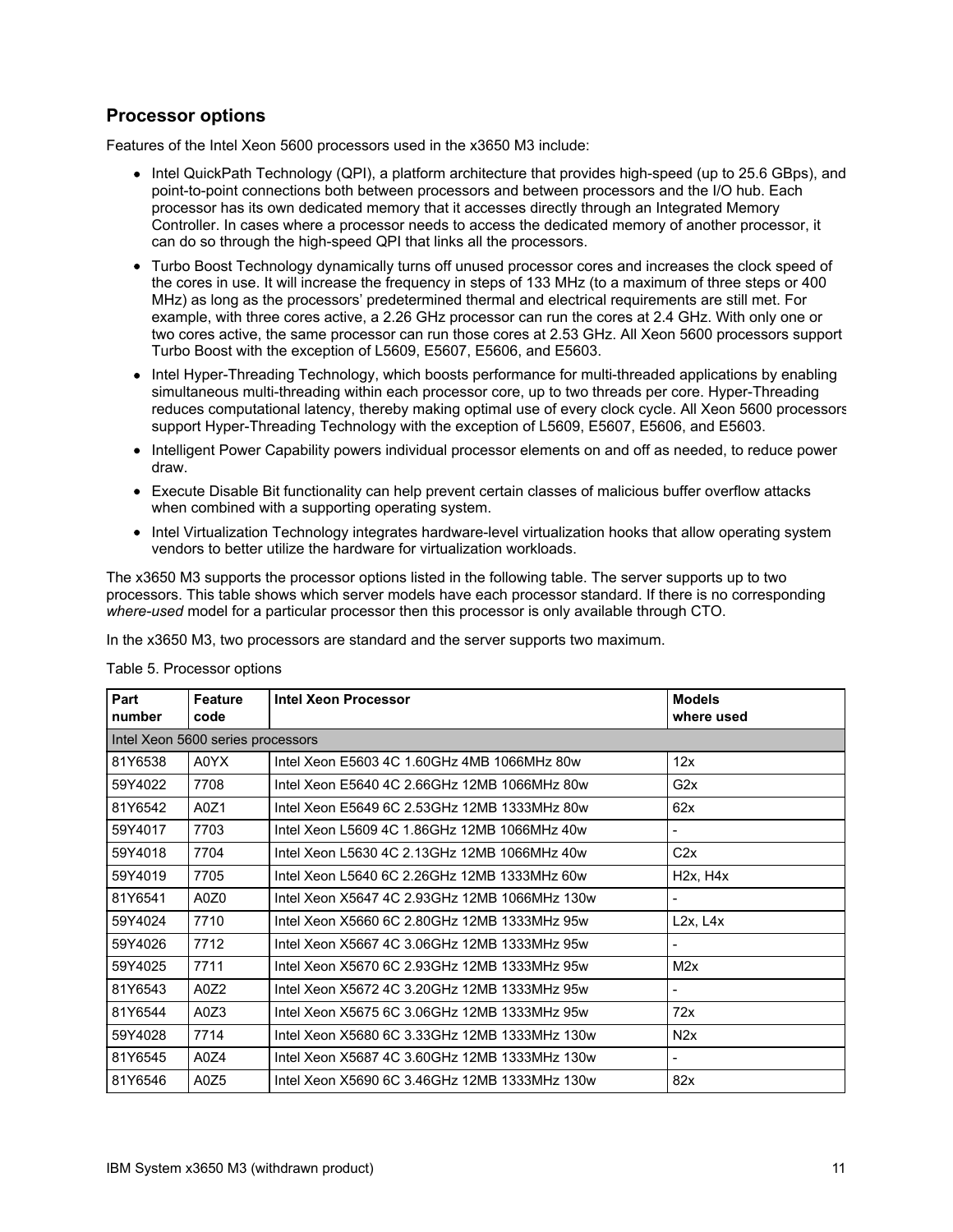#### **Memory options**

IBM DDR3 memory is compatibility tested and tuned for optimal System x performance and throughput. IBM memory specifications are integrated into the light path diagnostics for immediate system performance feedback and optimum system uptime. From a service and support standpoint, IBM memory automatically assumes the IBM system warranty, and IBM provides service and support worldwide.

The IBM System x3650 M3 supports up to nine DDR3 DIMMs when one processor is installed and up to 18 DIMMs when two processors are installed. However, the maximum number of DIMMs is limited by the number of ranks in the DIMMs:

- RDIMMs
	- Up to 18 single-rank RDIMMs (nine per processor) for a maximum of 72 GB (18x 4 GB)
	- Up to 18 dual-rank RDIMMs for a maximum of 288 GB (18x 16 GB)
	- Up to 12 quad-rank RDIMMs for a maximum of 192 GB (12x 16 GB)
- UDIMMs
	- Up to 12 dual-rank UDIMMs for a maximum of 48 GB (12x 4 GB)

Each processor has three memory channels, and there are three DIMMs per channel. RDIMMs can be populated three per channel. However, UDIMMs can only be populated two DIMMs per channel. That is, you can have up to 18 RDIMMs installed in the server, but only up to 12 UDIMMs. Mixing UDIMMs and RDIMMs is not supported.

Maximum memory speed is limited by memory speed supported by the specific processor and by the number and type of DIMMs installed (whichever has a lower memory speed rating), as follows:

- Intel Xeon 5600 series processors:
	- 1333 MHz when one or two single-rank or dual-rank RDIMMs per channel are installed or one UDIMM per channel is installed
	- 1066 MHz when one quad-rank RDIMM per channel is installed or two UDIMMs per channel are installed
	- 800 MHz when three single-rank or dual-rank RDIMMs or two quad-rank RDIMMs per channel are installed

The server supports both 1.5 V and 1.35 V DIMMs. Mixing 1.5 V and 1.35 V DIMMs in the same server is supported for Intel Xeon 5600 series processor-based systems, in such a case all DIMMs operate at 1.5 V. Intel Xeon 5500 series processor-based systems do not support 1.35 V DIMMs.

The following memory protection technologies are supported:

- ECC
- ChipKill (for x4-based RDIMMs)
- Memory mirroring
- Memory sparing

If memory mirroring is used then DIMMs must be installed in pairs (minimum of one pair per each CPU), and both DIMMs in a pair must be identical in type and size. If Memory Sparing is used then DIMMs must be installed in sets of three, and all DIMMs in the same set must be identical in type and size. Memory sparing is only supported for Intel Xeon 5600 series processor-based systems.

The following table lists memory options available for x3650 M3 server.

Table 6. Memory options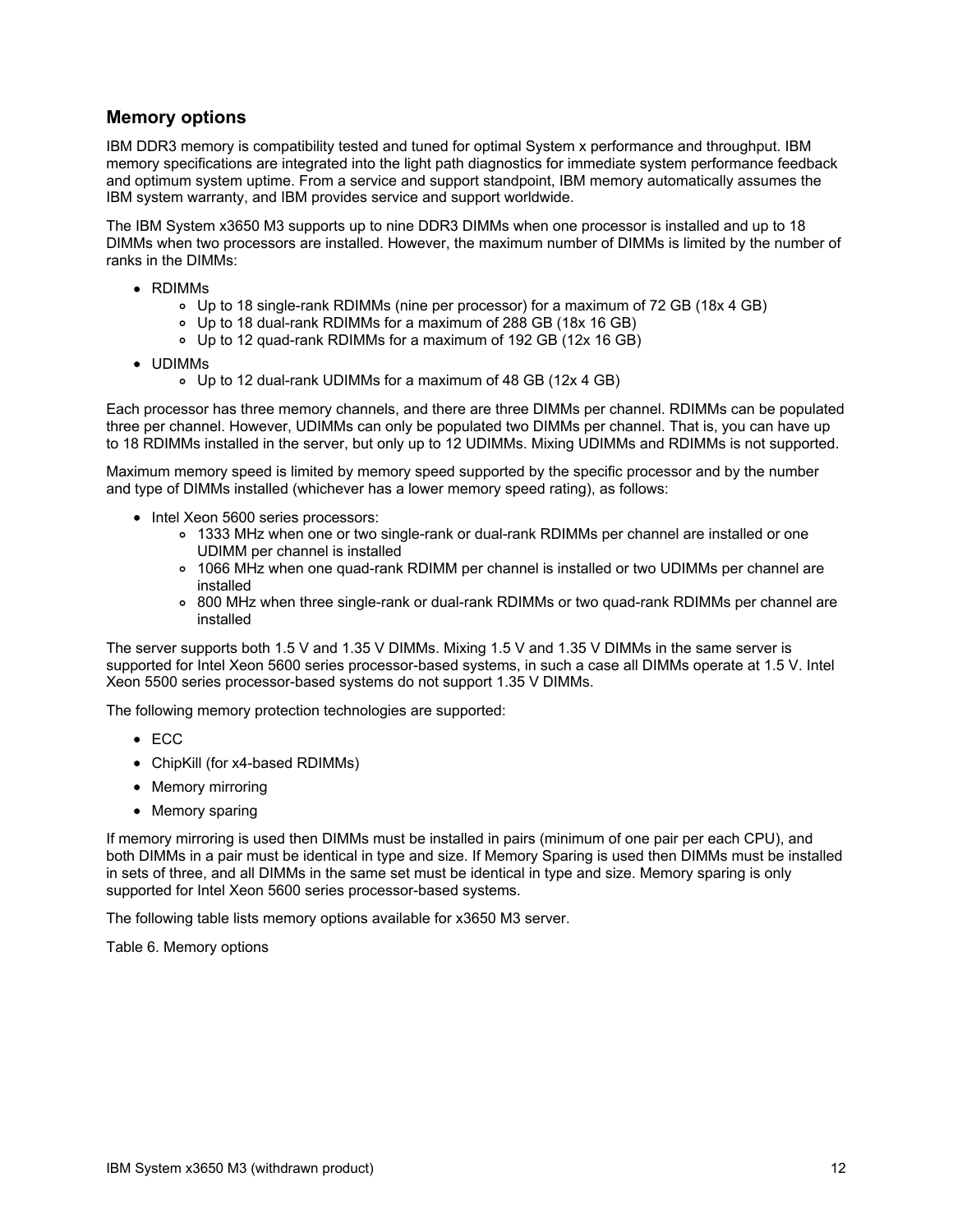| Part<br>number | Feature<br>code                                                                             | <b>Description</b>                                                    | <b>Maximum</b><br>quantity | <b>Models</b><br>where used       |
|----------------|---------------------------------------------------------------------------------------------|-----------------------------------------------------------------------|----------------------------|-----------------------------------|
| <b>UDIMM</b>   |                                                                                             |                                                                       |                            |                                   |
| 44T1569        | 1914                                                                                        | 2GB (1x2GB, Dual Rankx8) PC3-10600<br>CL9 ECC DDR3-1333MHz LP UDIMM   | 12                         |                                   |
| 49Y1403        | A0QS                                                                                        | 2GB (1x2GB, 1Rx8, 1.35V) PC3L-10600<br>CL9 ECC DDR3 1333MHz LP UDIMM  | 12                         |                                   |
| 49Y1404        | 8648                                                                                        | 4GB (1x4GB, 2Rx8, 1.35V) PC3L-10600<br>CL9 ECC DDR3 1333MHz LP UDIMM  | 12                         |                                   |
| 1.35V RDIMM    |                                                                                             |                                                                       |                            |                                   |
| 49Y1405        | 8940                                                                                        | 18                                                                    |                            |                                   |
| 49Y1392        | 3893                                                                                        | 2GB (1x2GB, 2Rx8, 1.35V) PC3L-10600<br>CL9 ECC DDR3 1333MHz LP RDIMM  | 18                         |                                   |
| 49Y1394        | 3894                                                                                        | 4GB (1x4GB, 2Rx4, 1.35V) PC3L-10600<br>CL9 ECC DDR3 1333MHz LP RDIMM  | 18                         | C <sub>2x</sub> , H <sub>2x</sub> |
| 49Y1406        | 8941                                                                                        | 4GB (1x4GB, 1Rx4, 1.35V) PC3L-10600<br>CL9 ECC DDR3 1333MHz LP RDIMM  | 18                         | Other models                      |
| 49Y1407        | 8942                                                                                        | 4GB (1x4GB, 2Rx8, 1.35V) PC3L-10600<br>CL9 ECC DDR3 1333MHz LP RDIMM  | 18                         |                                   |
| 49Y1397        | 8923                                                                                        | 8GB (1x8GB, 2Rx4, 1.35V) PC3L-10600<br>CL9 ECC DDR3 1333MHz LP RDIMM  | 18                         |                                   |
| 49Y1398        | 8921                                                                                        | 8GB (1x8GB, 2Rx4, 1.35V) PC3L-8500<br>CL7 ECC DDR3 1066MHz LP RDIMM   | 18                         |                                   |
| 49Y1563        | A <sub>1</sub> QT<br>16GB (1x16GB, 2Rx4, 1.35V) PC3L-10600<br>CL9 ECC DDR3 1333MHz LP RDIMM |                                                                       | 18                         |                                   |
| 49Y1400        | 8939                                                                                        | 16GB (1x16GB, 4Rx4, 1.35V) PC3L-8500<br>CL7 ECC DDR3 1066MHz LP RDIMM | 12                         |                                   |
| 1.5V RDIMM     |                                                                                             |                                                                       |                            |                                   |
| 44T1592        | 1712                                                                                        | 2GB (1x2GB, 1Rx8, 1.5V) PC3-10600<br>CL9 ECC DDR3 1333MHz LP RDIMM    | 18                         |                                   |
| 49Y1433        | 8934                                                                                        | 2GB (1x2GB, 2Rx8, 1.5V) PC3-10600<br>CL9 ECC DDR3 1333MHz LP RDIMM    | 18                         |                                   |
| 49Y1434        | 8935                                                                                        | 2GB (1x2GB, 1Rx4, 1.5V) PC3-10600<br>CL9 ECC DDR3 1333MHz LP RDIMM    | 18                         |                                   |
| 44T1599        | 1713                                                                                        | 4GB (1x4GB, Dual Rankx8) PC3-10600<br>CL9 ECC DDR3-1333MHz LP RDIMM   | 18                         |                                   |
| 49Y1435        | 8936                                                                                        | 4GB (1x4GB, 2Rx4, 1.5V) PC3-10600<br>CL9 ECC DDR3 1333MHz LP RDIMM    | 18                         |                                   |
| 49Y1436        | 8937                                                                                        | 8GB (1x8GB, 2Rx4, 1.5V) PC3-10600<br>CL9 ECC DDR3 1333MHz LP RDIMM    | 18                         |                                   |
| 46C7483        | 1707                                                                                        | 16GB (1x16GB, Quad Rankx4) PC3-8500<br>CL7 ECC DDR3 1066MHz LP RDIMM  | 12                         |                                   |

## **Internal storage**

IBM System x3650 M3 server supports the following internal storage configurations:

- Four SATA 2.5" SFF Simple-Swap drive bays (only available in CTO)
- Four SAS/SATA 2.5" SFF hot-swap drive bays
- Eight SAS/SATA 2.5" SFF hot-swap drive bays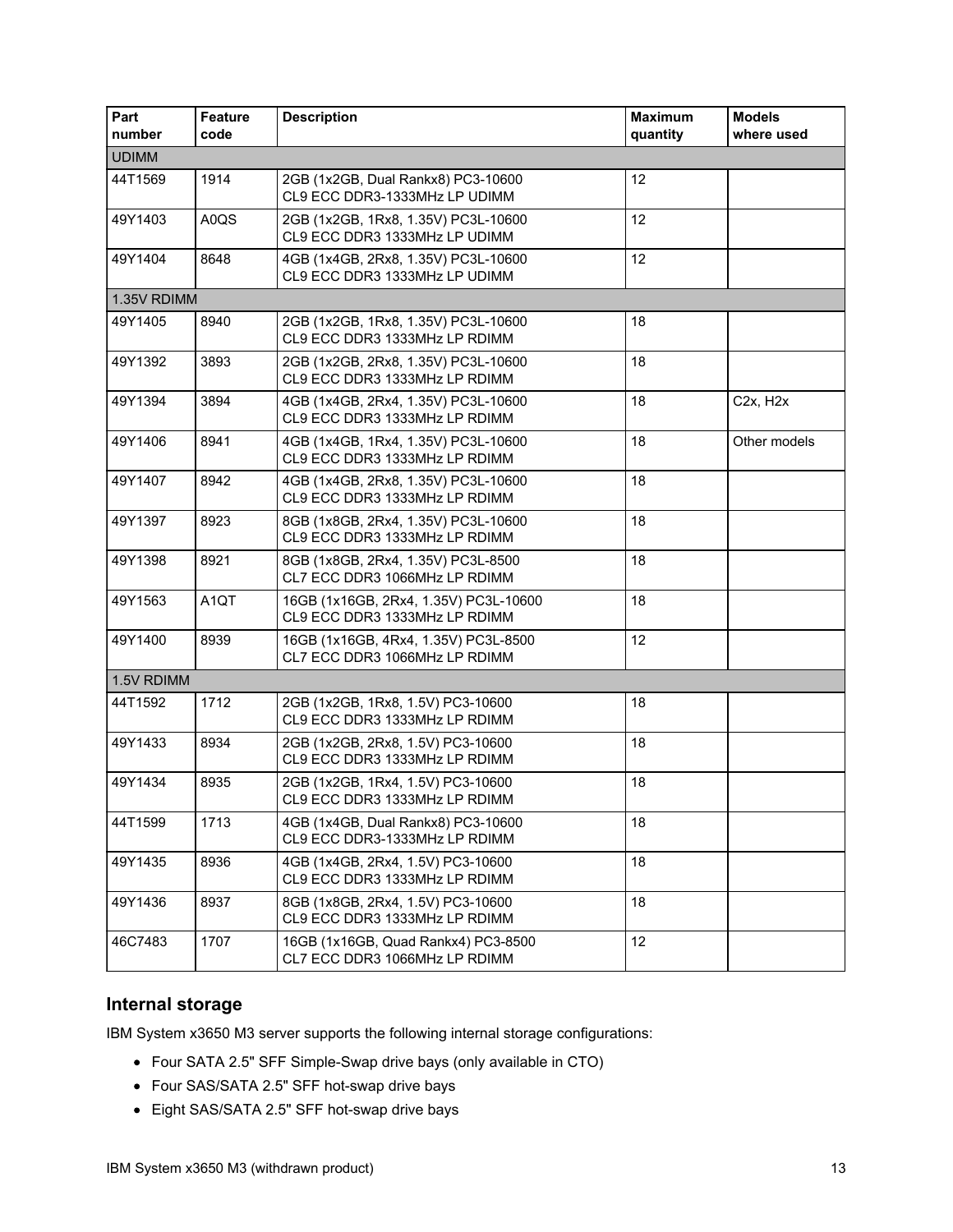- Sixteen SAS/SATA 2.5" SFF hot-swap drive bays
- Eight SAS/SATA 2.5" SFF hot-swap drive bays and internal tape drive

Figure 5 shows these configurations.



Figure 5. Internal drive configurations

Standard models of x3650 M3 ship with four (model A2x) or eight (all models except A2x) SAS/SATA 2.5" SFF hot-swap hard drive bays. The following table shows internal storage expansion options available for x3650 M3 server.

| Table 7. Internal storage expansion options |  |
|---------------------------------------------|--|
|                                             |  |

| Part<br>number | Feature<br>code | Name                                                                               | <b>Maximum</b><br>supported |
|----------------|-----------------|------------------------------------------------------------------------------------|-----------------------------|
| 69Y4236        | 4174            | IBM System x3650 M3 Hot-Swap SAS/SATA 4 Pac HDD Upgrade Option                     |                             |
| 59Y3825        | 1747            | Hot-swap SAS SATA 8 Pack HDD Enablement Option (with 6 Gb/sec expander)            |                             |
| 69Y5034        | 5720            | Hot-swap SAS SATA 8 Pack HDD Enablement Kit (with two ServeRAID M5015<br>adapters) |                             |
| 59Y3806        | 4181            | IBM System x3650 M3 Tape Enablement Kit                                            |                             |

These options have the following descriptions:

- 69Y4236 upgrades models with four hot-swap HDD bays to eight hot-swap HDD bays. This option requires a ServeRAID M1015, M5014, or M5015.
- 59Y3825 upgrades models with eight hot-swap HDD bays to 16 hot-swap HDD bays. This option includes a SAS expander card that fits into a dedicated RAID slot, and RAID controller occupies one of the four PCIe slots, limiting the number of available slots to three.
- 69Y5034 upgrades models with eight hot-swap HDD bays to 16 hot-swap HDD bays. This option includes two ServeRAID M5015 RAID controllers (without batteries). The number of available PCIe slots is three.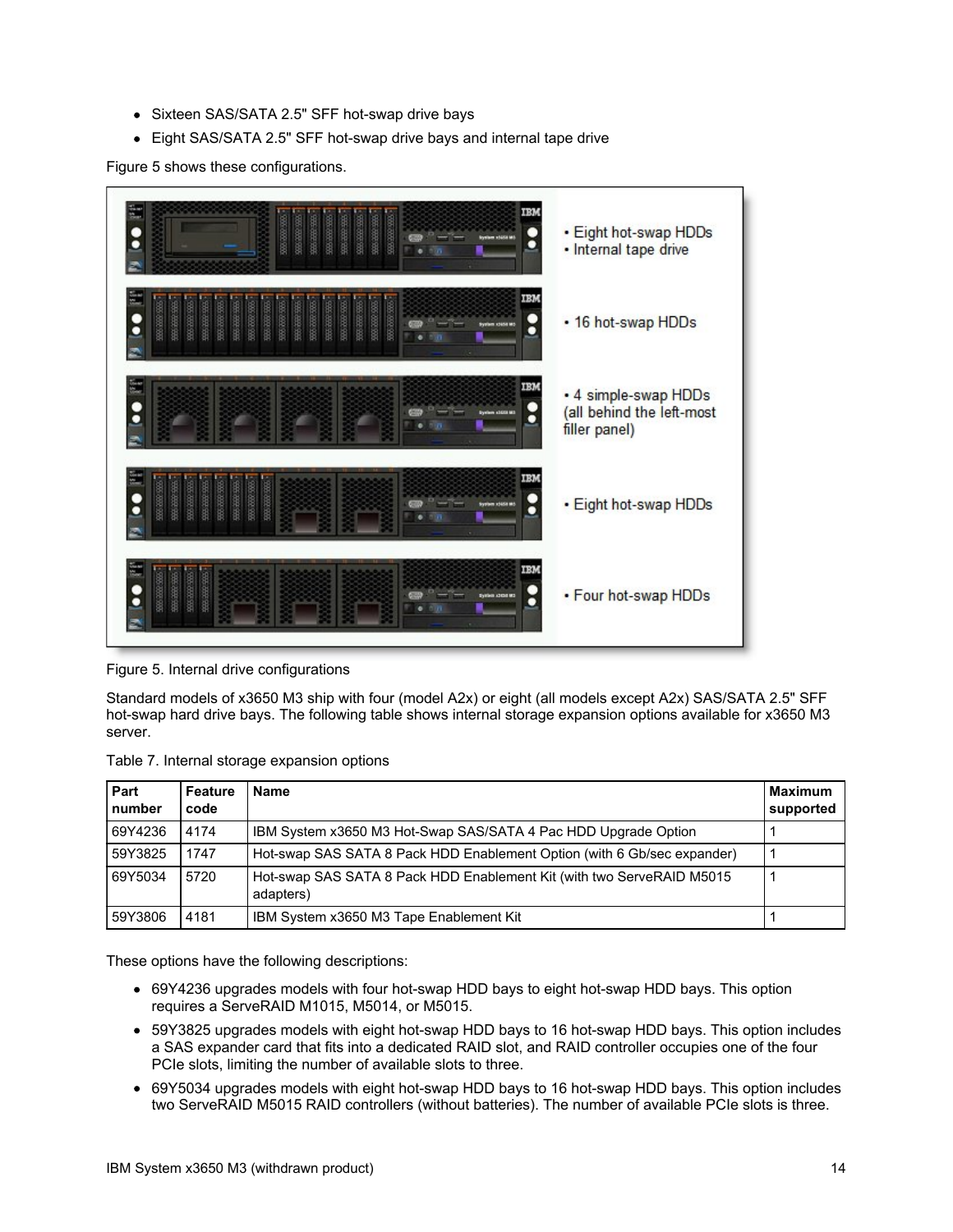59Y3806 upgrades models with eight hot-swap HDD bays to eight hot-swap HDD bays plus an internal tape drive (DDS5, DDS6, or RDX). This includes the riser card with USB and SAS tape connectors, replacing the standard SAS RAID riser card.

## **Controllers for internal storage**

The following table lists the RAID controllers and additional options used for internal disk storage of x3650 M3 server.

| Part<br>number | <b>Feature</b><br>code | <b>Description</b>                                   | <b>Maximum</b><br>supported | <b>Standard models</b><br>where used                                                |
|----------------|------------------------|------------------------------------------------------|-----------------------------|-------------------------------------------------------------------------------------|
| 46M0969*       | 3889                   | ServeRAID B5015 SSD Controller                       | 1                           |                                                                                     |
| 49Y4731        | 9742                   | ServeRAID BR10il SAS/SATA Controller v2              | 1                           | A2x, 12x                                                                            |
| 81Y4492        | A <sub>1XL</sub>       | ServeRAID H1110 SAS/SATA Controller for IBM System x | 1                           |                                                                                     |
| 46M0831        | 0095                   | ServeRAID M1015 SAS/SATA Controller                  | 1                           | B2x, C2x, D2x,<br>H <sub>2x</sub> , N <sub>2x</sub> , 2 <sub>2x</sub> ,<br>32x, D4x |
| 46M0916        | 3877                   | ServeRAID M5014 SAS/SATA Controller                  | 1                           | F2x, G2x, 52x,<br>54x, 62x                                                          |
| 46M0829        | 0093                   | ServeRAID M5015 SAS/SATA Controller                  | 1 or 2**                    | J2x, L2x, M2x,<br>JSx, H4x, J4x, J6x,<br>JCx, L4x, 72x, 82x                         |
| 90Y4304        | A <sub>2NF</sub>       | ServeRAID M5016 SAS/SATA Controller for IBM System x | 1                           |                                                                                     |
| 46M0830        | 0094                   | ServeRAID M5025 SAS/SATA Controller                  | 1                           | -                                                                                   |
| 43W4296*       | 3571                   | ServeRAID MR10i SAS/SATA Controller                  | 1                           |                                                                                     |
| 46M0832        | 9749                   | ServeRAID M1000 Series Advance Feature Key           | 1                           |                                                                                     |
| 46M0930        | 5106                   | ServeRAID M5000 Series Advance Feature Key           | 1 <sup>†</sup>              |                                                                                     |
| 46M0917        | 5744                   | ServeRAID M5000 Series Battery Kit                   | 1                           | J2x, L2x, M2x,<br>JSx, H4x, J4x, J6x,<br>JCx, L4x, 72x, 82x                         |
| 68Y7396        | 5862                   | ServeRAID M5000 Series Battery Remote Mount Cable    | 1                           |                                                                                     |
| 81Y4426        | A10C                   | ServeRAID M5000 Series Performance Accelerator Key   | $1+$                        | $\blacksquare$                                                                      |

Table 8. RAID controllers for internal storage

\* Withdrawn from marketing

\*\* When this RAID controller is ordered separately, then the maximum quantity supported is one. When this RAID controller is ordered as a part of the 69Y5034 upgrade (see Table 6), then the maximum quantity supported is two.

† Only one key is supported in each controller, either the Advance Feature Key or the Performance Accelerator Key.

When the maximum number of HDD bays is eight, the RAID controller occupies a dedicated PCIe slot on x3650 M3 and does not consume the regular PCIe slot. When 16 HDD bay configurations are used, the number of available regular PCIe slots is three.

The ServeRAID BR10il v2 SAS/SATA Controller has the following specifications:

- One Mini-SAS internal connector
- Supports RAID levels 0, 1, and 1E
- 3 Gbps throughput per port
- Based on the LSI 1064E controller
- PCI Express 2.0 x4 host interface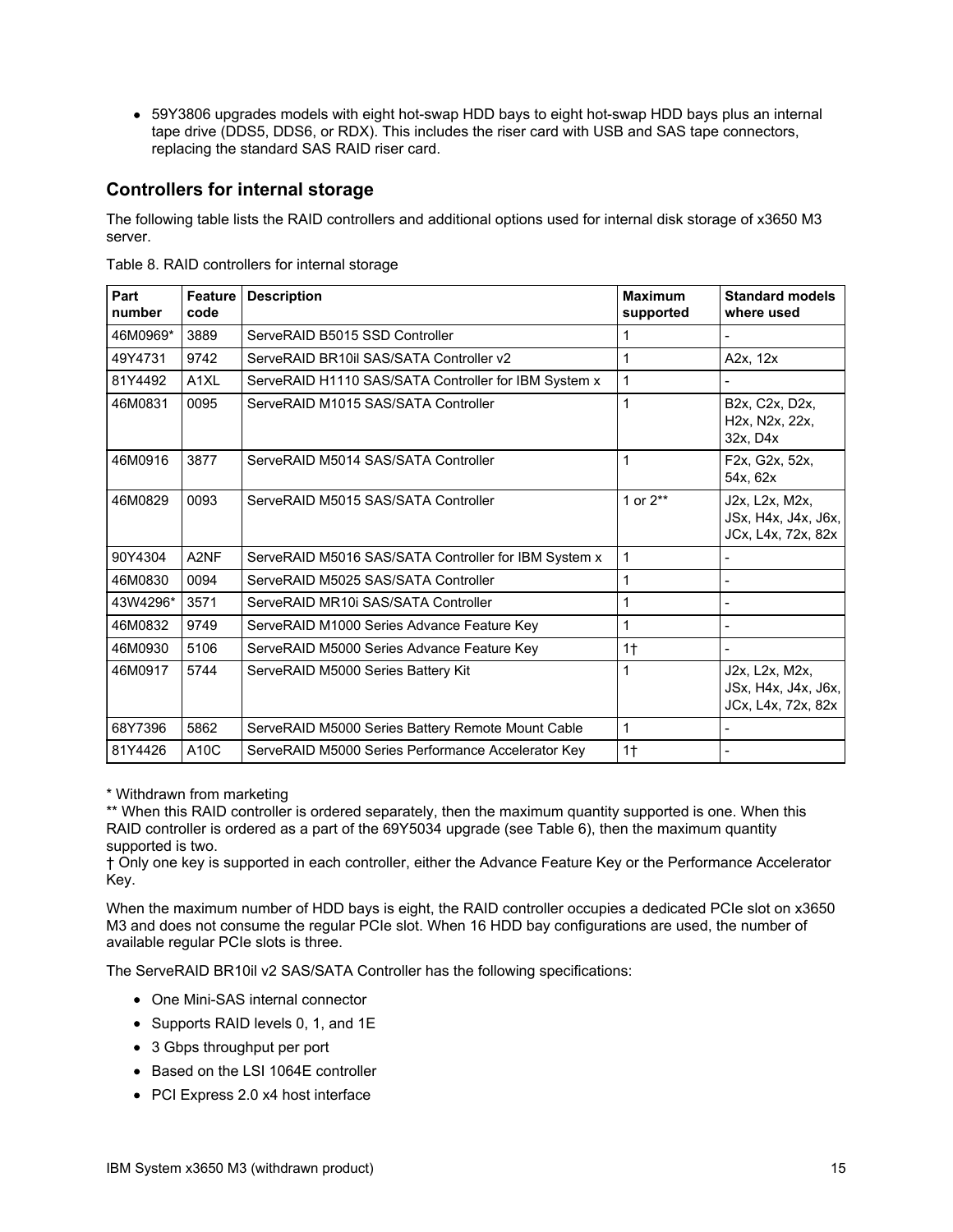• Stripe size: 64 KB (fixed)

The ServeRAID M1015 SAS/SATA Controller has the following specifications:

- Two Mini-SAS internal connectors
- Supports RAID levels 0, 1, and 10
- Supports RAID levels 5 and 50 with optional ServeRAID M1000 Series Advanced Feature Key
- 6 Gbps throughput per port
- Based on the LSI SAS2008 6 Gbps RAID on Chip (ROC) controller
- PCI Express 2.0 x8 host interface
- Configurable stripe size up to 64 KB

The ServeRAID M5014 SAS/SATA Controller has the following specifications:

- Two Mini-SAS internal connectors
- Supports RAID levels 0, 1, 5, 10, and 50
- Supports RAID 6 and 60 with the optional M5000 Advanced Feature Key
- Performance optimization for SSD drives with optional M5000 Series Performance Accelerator Key
- 6 Gbps throughput per port
- PCI Express 2.0 x8 host interface
- Based on the LSI SAS2108 6 Gbps ROC controller
- 256 MB of onboard cache
- Optional Intelligent Li-Ion-based battery backup unit with the ServeRAID M5000 Series Battery Kit

The ServeRAID M5015 SAS/SATA Controller has the following specifications:

- Two Mini-SAS internal connectors
- Supports RAID levels 0, 1, 5, 10, and 50
- Supports RAID 6 and 60 with the optional M5000 Advanced Feature Key
- Performance optimization for SSD drives with optional M5000 Series Performance Accelerator Key
- 6 Gbps throughput per port
- PCI Express 2.0 x8 host interface
- Based on the LSI SAS2108 6 Gbps ROC controller
- 512 MB of onboard cache
- Standard Intelligent Li-Ion-based battery backup unit with up to 48 hours of data retention

The ServeRAID B5015 SSD Controller has the following specifications:

- Two Mini-SAS internal connectors
- Supports RAID levels 1 and 5
- 6 Gbps throughput per SAS port
- PCI Express 2.0 x8 host interface
- Based on PMC-Sierra PM8013 maxSAS 6 Gb/s SAS RoC controller
- Performance optimized for SSDs
- Stripe size of up to 1 MB

For more information, see the list of IBM Redbooks® Product Guides in the RAID adapters category: <http://www.redbooks.ibm.com/portals/systemx?Open&page=pg&cat=raid>

#### **Internal drive options**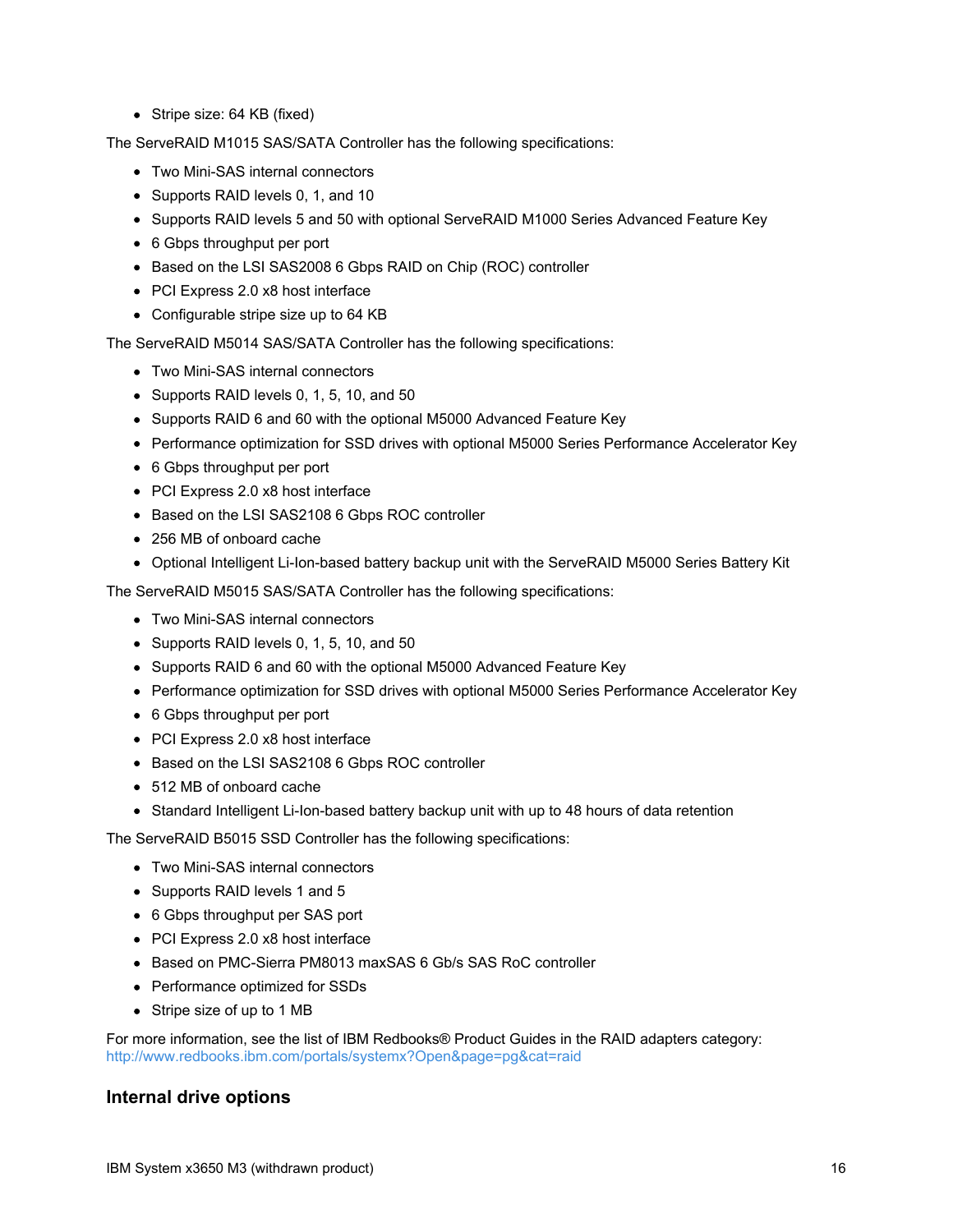The following table lists hard drive options for internal disk storage of x3650 M3 server.

|  |  |  |  | Table 9. Disk drive options for internal disk storage |
|--|--|--|--|-------------------------------------------------------|
|--|--|--|--|-------------------------------------------------------|

| Part<br>number                         | <b>Feature</b><br>code        | <b>Description</b>                               | <b>Maximum</b><br>supported |  |
|----------------------------------------|-------------------------------|--------------------------------------------------|-----------------------------|--|
| 2.5-inch 15K SAS HDDs                  |                               |                                                  |                             |  |
| 81Y9670                                | A283                          | IBM 300GB 15K 6Gbps SAS 2.5" G2HS HDD            |                             |  |
| 42D0677                                | 5536                          | IBM 146GB 15K 6Gbps SAS 2.5" SFF Slim-HS HDD     |                             |  |
| 90Y8926                                | A2XB                          | IBM 146GB 15K 6Gbps SAS 2.5" SFF G2HS HDD        |                             |  |
| 2.5-inch 10K SAS HDDs                  |                               |                                                  |                             |  |
| 00AD075                                | A48S                          | IBM 1.2TB 10K 6Gbps SAS 2.5" G2HS HDD            |                             |  |
| 81Y9650                                | A282                          | IBM 900GB 10K 6Gbps SAS 2.5" SFF HS HDD          |                             |  |
| 49Y2003                                | 5433                          | IBM 600GB 10K 6Gbps SAS 2.5" SFF Slim-HS HDD     |                             |  |
| 90Y8872                                | A2XD                          | IBM 600GB 10K 6Gbps SAS 2.5" SFF G2HS HDD        |                             |  |
| 42D0637                                | 5599                          | IBM 300GB 10K 6Gbps SAS 2.5" SFF Slim-HS HDD     |                             |  |
| 90Y8877                                | A <sub>2</sub> X <sub>C</sub> | IBM 300GB 10K 6Gbps SAS 2.5" SFF G2HS HDD        |                             |  |
| 2.5-inch self-encrypting drives (SEDs) |                               |                                                  |                             |  |
| 00AD085                                | A48T                          | IBM 1.2TB 10K 6Gbps SAS 2.5" G2HS SED            |                             |  |
| 81Y9662                                | A3EG                          | IBM 900GB 10K 6Gbps SAS 2.5" SFF G2HS SED        |                             |  |
| 90Y8908                                | A3EF                          | IBM 600GB 10K 6Gbps SAS 2.5" SFF G2HS SED        |                             |  |
| 90Y8913                                | A <sub>2</sub> XF             | IBM 300GB 10K 6Gbps SAS 2.5" SFF G2HS SED        |                             |  |
| 44W2264                                | 5413                          | IBM 300GB 10K 6Gbps SAS 2.5" SFF Slim-HS SED     |                             |  |
| 44W2294                                | 5412                          | IBM 146GB 15K 6Gbps SAS 2.5" SFF Slim-HS SED     |                             |  |
| 90Y8944                                | A2ZK                          | IBM 146GB 15K 6Gbps SAS 2.5" SFF G2HS SED        |                             |  |
| 2.5-inch SAS-SSD Hybrid drive          |                               |                                                  |                             |  |
| 00AD102                                | A4G7                          | IBM 600GB 10K 6Gbps SAS 2.5" G2HS Hybrid         |                             |  |
| 2.5-inch NL SAS HDDs                   |                               |                                                  |                             |  |
| 81Y9690                                | A <sub>1</sub> P <sub>3</sub> | IBM 1TB 7.2K 6Gbps NL SAS 2.5" SFF HS HDD        |                             |  |
| 42D0707                                | 5409                          | IBM 500GB 7200 6Gbps NL SAS 2.5" SFF Slim-HS HDD |                             |  |
| 90Y8953                                | A2XE                          | IBM 500GB 7.2K 6Gbps NL SAS 2.5" SFF G2HS HDD    |                             |  |

| 2.5-inch NL SATA HDDs          |                               |                                                 |  |  |
|--------------------------------|-------------------------------|-------------------------------------------------|--|--|
| 81Y9730                        | A <sub>1</sub> AV             | IBM 1TB 7.2K 6Gbps NL SATA 2.5" SFF HS HDD      |  |  |
| 42D0752                        | 5407                          | IBM 500GB 7200 NL SATA 2.5" SFF SIIm-HS HDD     |  |  |
| 81Y9726                        | A <sub>1</sub> N <sub>Z</sub> | IBM 500GB 7.2K 6Gbps NL SATA 2.5" SFF HS HDD    |  |  |
| 81Y9722                        | A <sub>1</sub> NX             | IBM 250GB 7.2K 6Gbps NL SATA 2.5" SFF HS HDD    |  |  |
| 2.5-inch Enterprise Value SSDs |                               |                                                 |  |  |
| 49Y5839                        | A3AS                          | IBM 64GB SATA 2.5" MLC HS Enterprise Value SSD  |  |  |
| 49Y5844                        | A3AU                          | IBM 512GB SATA 2.5" MLC HS Enterprise Value SSD |  |  |
| 2.5-inch Enterprise SSDs       |                               |                                                 |  |  |
| 49Y6195                        | A4GH                          | IBM 1.6TB SAS 2.5" MLC HS Enterprise SSD        |  |  |
| 00W1125                        | A3HR                          | IBM 100GB SATA 2.5" MLC HS Enterprise SSD       |  |  |
| 90Y8643                        | A2U3                          | IBM 256GB SATA 2.5" MLC HS Enterprise Value SSD |  |  |
| 90Y8648                        | A2U4                          | IBM 128GB SATA 2.5" MLC HS Enterprise Value SSD |  |  |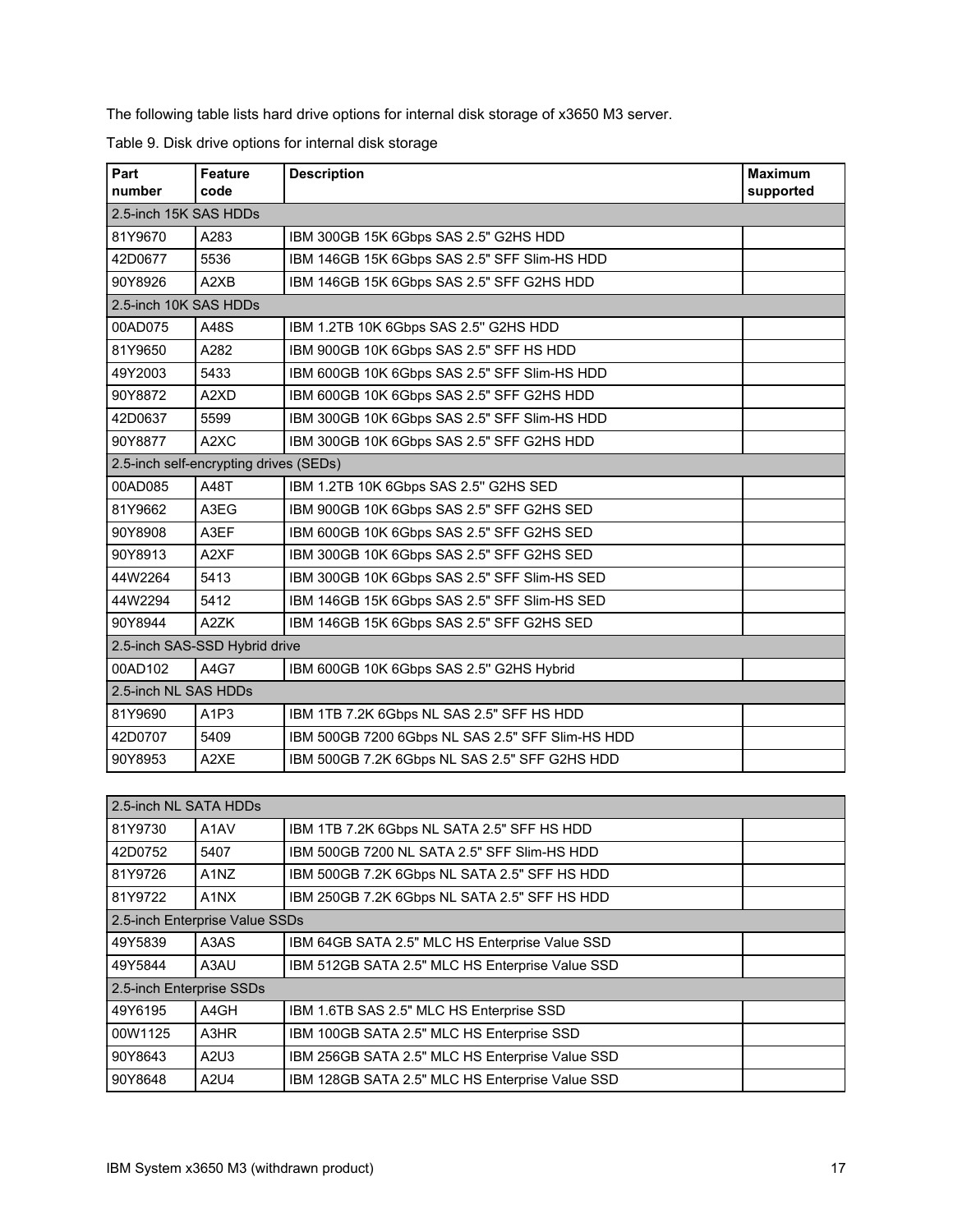For information about solid state drives, see the IBM Redbooks Product Guide *Solid State Drives for IBM BladeCenter and System x servers*, available from: <http://www.redbooks.ibm.com/abstracts/tips0792.html?Open>

For information about self-encrypting drives (SEDs), see the IBM Redbooks Product Guide *Self-Encrypting Drives for IBM System x*, available from: <http://www.redbooks.ibm.com/abstracts/tips0761.html?Open>

For a discussion about drive interface technology include SAS and SATA, see the IBM Redpaper, *IBM System x Server Disk Drive Interface Technology*, available from <http://www.redbooks.ibm.com/abstracts/redp4791.html?Open>

### **Internal backup units**

The server supports the internal tape drive options listed in the following table. The x3650 M3 Tape Enablement Kit, 59Y3806, is required to support these tapes internally. 59Y3806 upgrades models with eight hot-swap HDD bays to support an internal tape drive (DDS5, DDS6, or RDX). This option includes the riser card with USB and SAS tape connectors, replacing the standard SAS RAID riser card.

| Table 10. Internal tape drives |  |
|--------------------------------|--|
|--------------------------------|--|

| Part<br>number | <b>Feature</b><br>code        | <b>Description</b>                                 | <b>Maximum</b><br>supported |
|----------------|-------------------------------|----------------------------------------------------|-----------------------------|
| 59Y3806        | 4181                          | x3650 M3 Tape Enablement Kit                       |                             |
| 46C5399        | 5711                          | IBM DDS Generation 5 USB Tape Drive                |                             |
| 39M5636        | 5395                          | IBM DDS Gen 6 USB Tape Drive                       |                             |
| 46C5367        | 5708                          | IBM RDX 320GB Cartridge                            |                             |
| 46C5368        | 5709                          | IBM RDX 500GB Cartridge                            |                             |
| 00D2786        | A <sub>2</sub> VE             | IBM RDX Internal USB 3.0 Dock with 320GB Cartridge |                             |
| 00D2787        | A <sub>2</sub> VF             | IBM RDX Internal USB 3.0 Dock with 500GB Cartridge |                             |
| 00D2788        | A <sub>2</sub> V <sub>G</sub> | IBM RDX Internal USB 3.0 Dock with 1TB Cartridge   |                             |

For more information, see the list of IBM Redbooks Product Guides in the Backup units category: <http://www.redbooks.ibm.com/portals/systemx?Open&page=pg&cat=tape>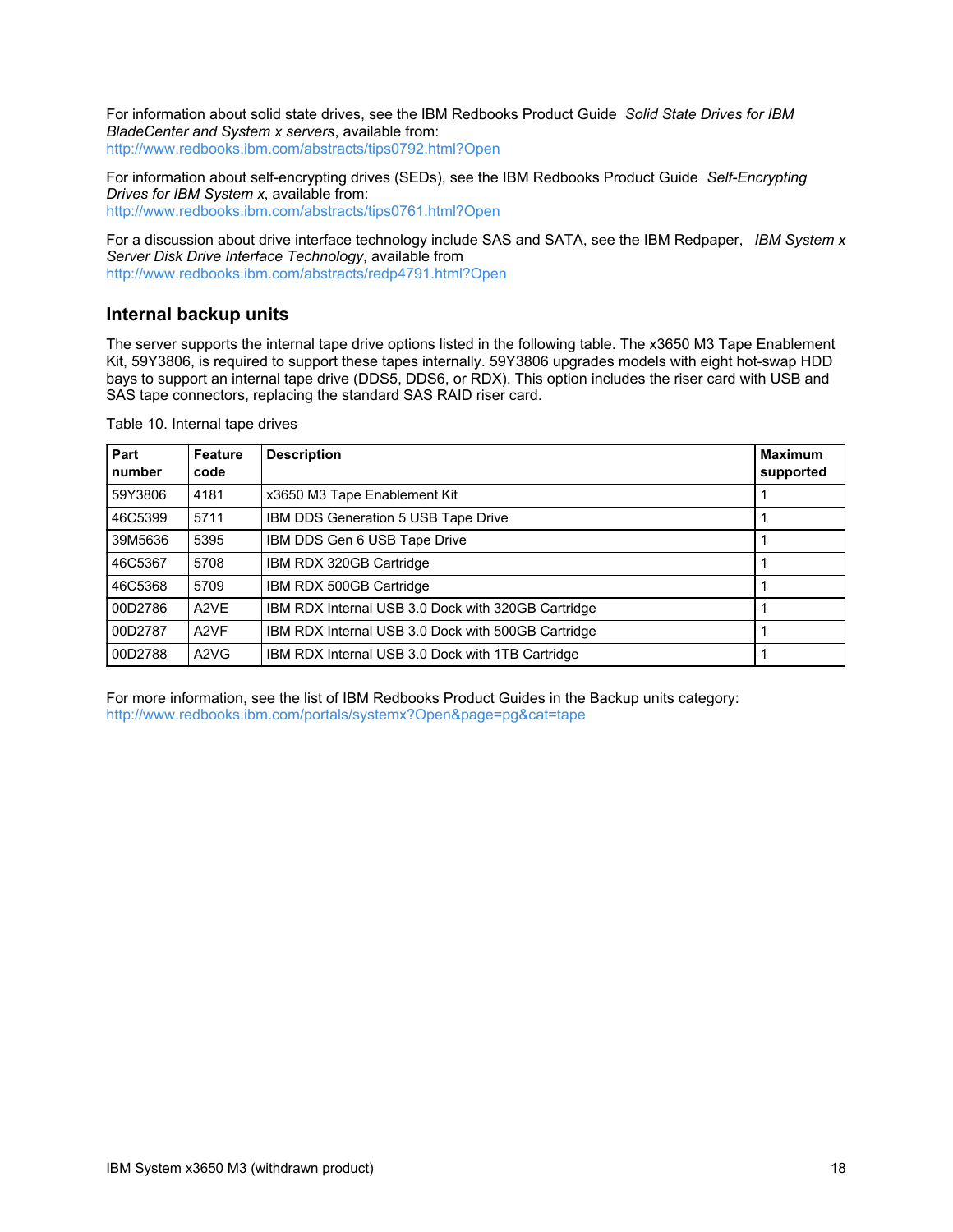## **Optical drives**

The server supports the optical drive options listed in the following table.

Table 11. Optical drives

| Part<br>number | Feature<br>code | <b>Description</b>                         | Maximum<br>supported | <b>Standard models</b><br>l where used |
|----------------|-----------------|--------------------------------------------|----------------------|----------------------------------------|
| 46M0901        | 4161            | <b>IBM UltraSlim Enhanced SATA DVD-ROM</b> |                      |                                        |
| 46M0902        | 4163            | UltraSlim Enhanced SATA Multi-Burner       |                      | JSx, J6x, JCx                          |

IBM UltraSlim Enhanced SATA DVD-ROM (part number 46M0901) supports the following media and speeds for reading:

- CD-ROM 24X
- CD-DA (DAE) 20X
- $\bullet$  CD-R 24X
- CD-RW 24X
- DVD-ROM (single layer) 8X
- DVD-ROM (dual layer) 8X
- DVD-R (4.7 GB) 6X
- DVD-R DL 4X
- DVD+R 6X
- DVD+R DL 4X
- DVD-RW (4.7 GB) 4X
- DVD+RW 4X
- DVD-RAM (4.7/9.4 GB) 4X

IBM UltraSlim Enhanced SATA Multi-Burner (46M0902) supports the same media and speeds for reading as DVD-ROM (46M0901). This drive also supports the following media and speeds for writing:

- $\bullet$  CD-R 24X
- CD-RW 4X
- High Speed CD-RW 10X
- Ultra Speed CD-RW 16X
- Ultra Speed Plus CD-RW 16X
- DVD-R 8X
- DVD-R DL 6X
- DVD+R 8X
- DVD+R DL 6X
- DVD-RW 6X
- DVD+RW 8X
- DVD-RAM 5X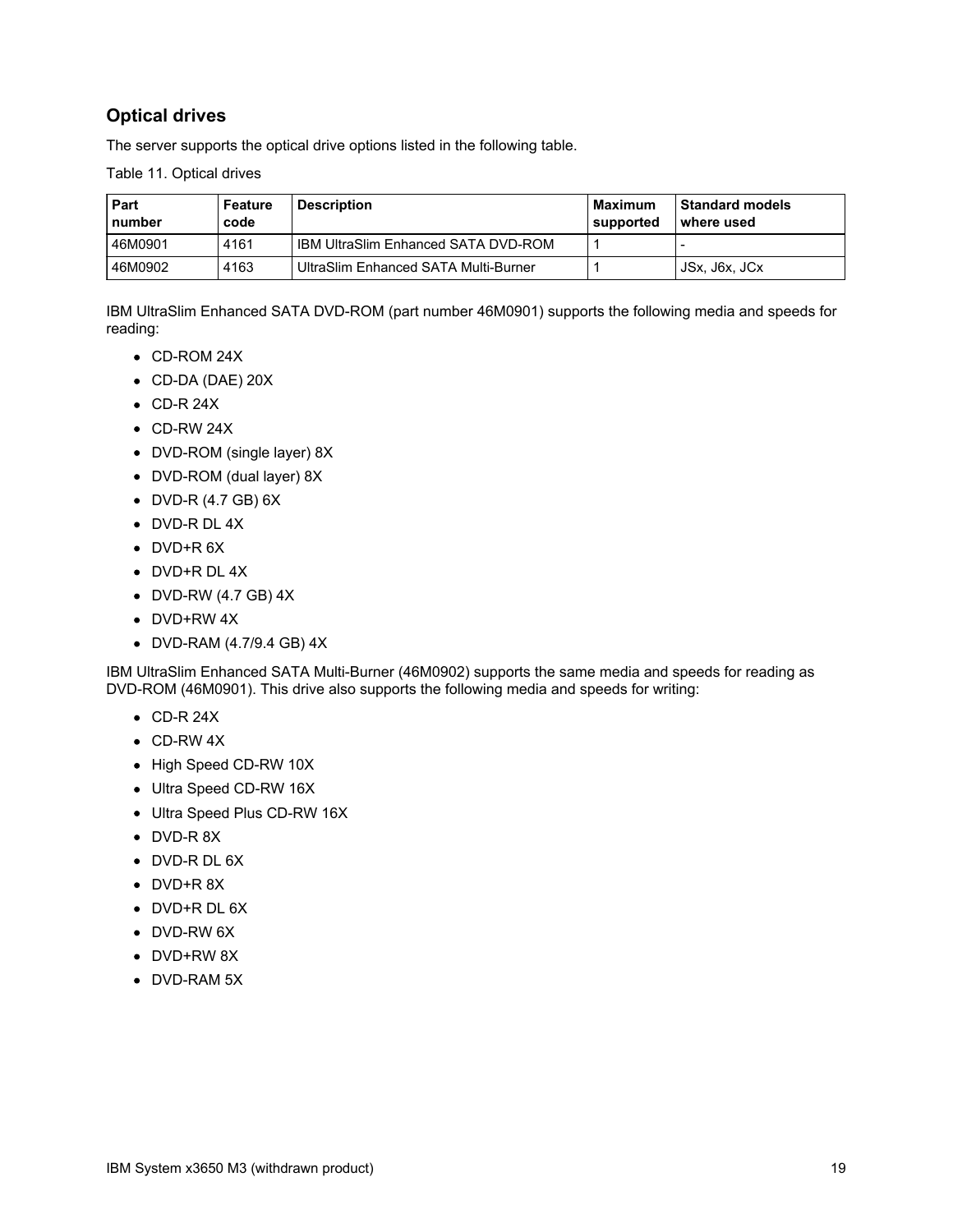## **I/O expansion options**

The server supports up to four PCI Express slots with different riser cards installed into two riser sockets on the system planar (one riser socket supports installation of one riser card). The slot form factors are as follows:

- Slot 1: Full height, full length
- Slot 2: Low profile with standard bracket
- Slot 3: Full height, full length
- Slot 4: Full height, half length

Riser 1 supplies slots 1 and 2. Riser 2 supplies slots 3 and 4. Standard models have two riser cards installed that provide a total of four PCI Express 2.0 x8 slots (two PCI Express x8 Gen 2 slots per riser card).

You can replace each standard riser with one of the following risers (or configure one of these riser cards instead of the standard 2 x8 riser using special bid or CTO) :

- Riser with one PCI Express x16 Gen 2 slot
- Riser with two PCI-X 64 bit/133 MHz slots

The following table lists the PCI riser card options.

Table 12. PCI riser card options

| Part<br>number | Feature<br>code | <b>Description</b>                                         | <b>Maximum</b><br>supported |
|----------------|-----------------|------------------------------------------------------------|-----------------------------|
| 46M1072        | 5086            | PCI Express (2x8) Riser Card (included in standard models) |                             |
| 46M1073        | 5088            | PCI Express (1x16) Riser Card                              | 2                           |
| 46M1074        | 5087            | PCI-X Riser Card (two PCI-X 1.0a 64-bit 133 MHz slots)     |                             |
| None*          | 3734            | PCI-Express (2 x8 slots; 1 FH/FL, 1 FH/HL) Riser Card 2    |                             |
| None*          | 4276            | PCI-X (2 slots; 1 FH/FL, 1 FH/HL) Riser Card 2             |                             |
| None*          | 4303            | PCI-Express (1 x16 slot; FH/FL) Riser Card 2               |                             |

\* These options are CTO only

The server has an additional PCI Express slot dedicated to the RAID controller.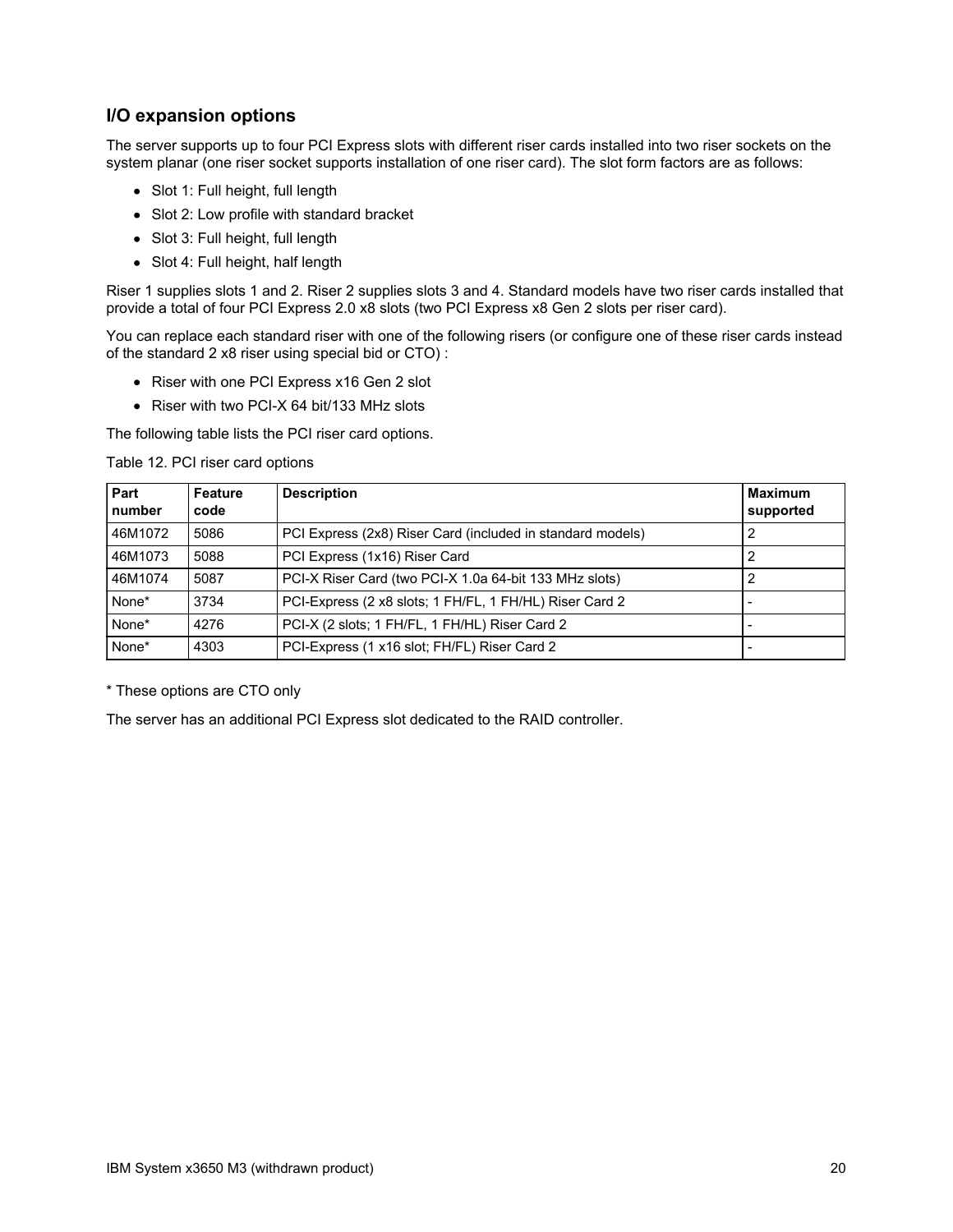### **Network adapters**

x3650 M3 supports up to four integrated Gigabit Ethernet ports. Two ports are standard, and two ports can be added by installing the optional Dual-port Gigabit Ethernet Daughter card, 46M1076. This card uses a dedicated connector on the motherboard and does not consume a PCI expansion slot. Integrated NICs have the following features:

- Broadcom BCM5709 chip
- TCP Offload Engine (TOE) support
- Wake on LAN support
- 802.1Q VLAN tagging support
- NIC Teaming (load balancing and failover)

#### Table 13. Network adapters

| Part<br>number    | <b>Feature</b><br>code | <b>Description</b>                                                | <b>Maximum</b><br>supported |
|-------------------|------------------------|-------------------------------------------------------------------|-----------------------------|
| 40 Gb Ethernet    |                        |                                                                   |                             |
| 00D9550           | A3PN                   | Mellanox ConnectX-3 40GbE / FDR IB VPI Adapter for IBM System x   | 4                           |
| 10 Gb Ethernet    |                        |                                                                   |                             |
| 42C1820*          | 1637                   | Brocade 10 Gb Dual-port CNA for IBM System x                      | 4                           |
| 49Y4250           | 5749                   | Emulex 10GbE Virtual Fabric Adapter for IBM System x              | 3                           |
| 49Y7950           | A18Z                   | Emulex 10GbE Virtual Fabric Adapter II for IBM System x           | $\overline{4}$              |
| 95Y3751           | A348                   | Emulex Dual Port VFAII Adapter & FCoE/iSCSI License               | 3                           |
| 49Y4274           | 5715                   | Emulex VFA II FCoE/iSCSI License for IBM System x (FoD)           | $\overline{4}$              |
| 81Y9990           | A1M4                   | Mellanox ConnectX-2 Dual Port 10GbE Adapter for IBM System x      | $\overline{\mathbf{4}}$     |
| 00D9690           | A3PM                   | Mellanox ConnectX-3 10 GbE Adapter for IBM System x               | $\overline{\mathbf{4}}$     |
| 42C1800           | 5751                   | QLogic 10 Gb Dual Port CNA for IBM System x                       | $\overline{\mathbf{4}}$     |
| 1 Gb Ethernet     |                        |                                                                   |                             |
| 90Y9370           | A2V4                   | Broadcom NetXtreme I Dual Port GbE Adapter for IBM System x       | 4                           |
| 90Y9352           | A2V3                   | Broadcom NetXtreme I Quad Port GbE Adapter for IBM System x       | 4                           |
| 49Y7910           | A18Y                   | Broadcom NetXtreme II Dual Port 10GBaseT Adapter for IBM System x | 3                           |
| 49Y4230           | 5767                   | Intel Ethernet Dual Port Server Adapter I340-T2 for IBM System x  | $\overline{4}$              |
| 49Y4240           | 5768                   | Intel Ethernet Quad Port Server Adapter I340-T4 for IBM System x  | $\overline{\mathbf{4}}$     |
| 49Y7960           | A <sub>2</sub> EC      | Intel X520 Dual Port 10GbE SFP+ Adapter for IBM System x          | 4                           |
| 49Y7970           | A <sub>2</sub> ED      | Intel X540-T2 Dual Port 10GBaseT Adapter for IBM System x         | $\overline{\mathbf{4}}$     |
| 42C1750           | 2975                   | PRO/1000 PF Server Adapter by Intel                               | $\overline{4}$              |
| <b>InfiniBand</b> |                        |                                                                   |                             |
| 95Y3750           | A2MY                   | Mellanox ConnectX-2 Dual-port QSFP QDR IB Adapter                 | $\mathbf{1}$                |
| 00D9550           | A3PN                   | Mellanox ConnectX-3 40GbE / FDR IB VPI Adapter for IBM System x   | 4                           |

#### \* Withdrawn from marketing

For more information, see the list of IBM Redbooks Product Guides in the Networking adapters category: <http://www.redbooks.ibm.com/portals/systemx?Open&page=pg&cat=networkadapters>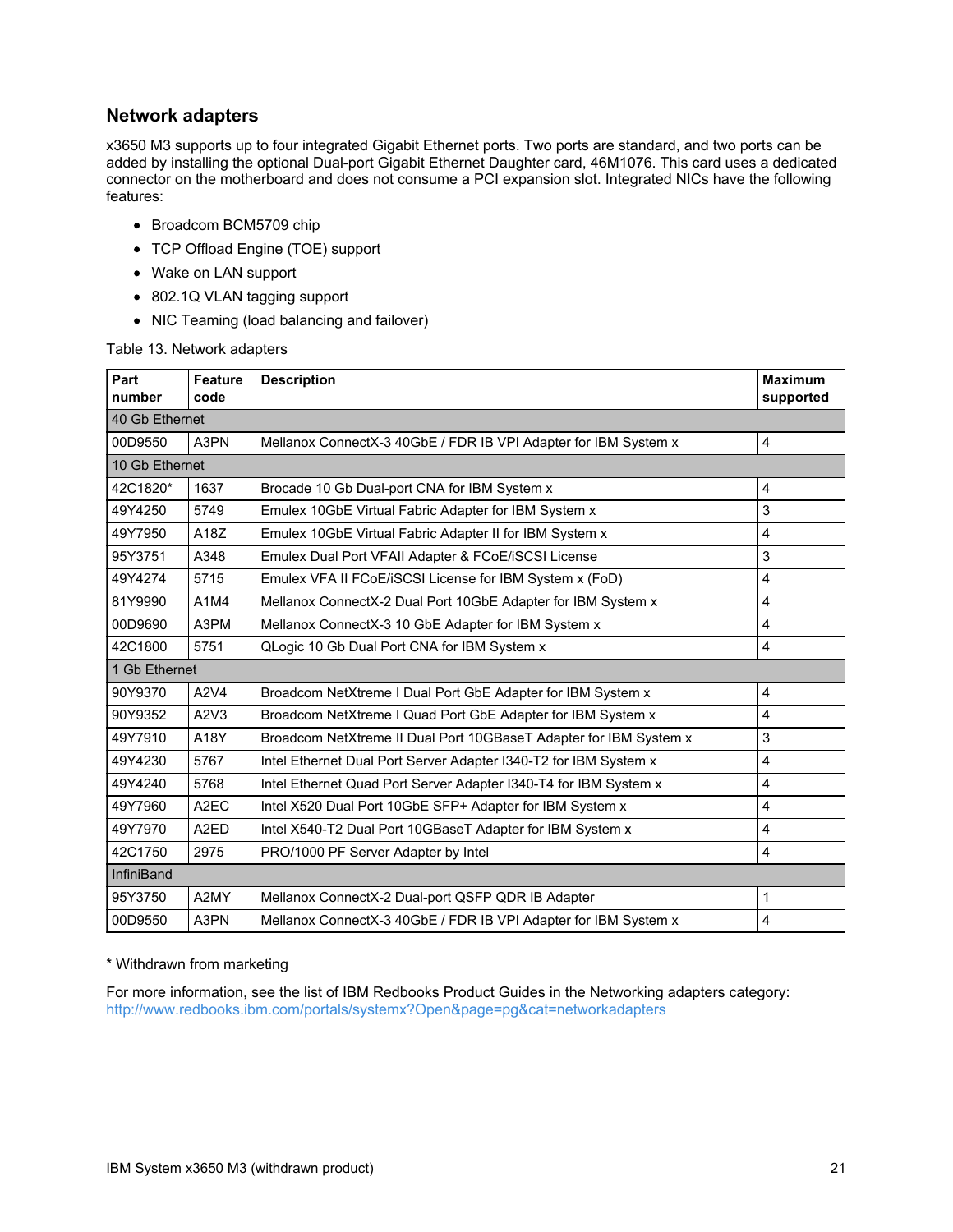## **Storage host bus adapters**

The following table lists storage HBAs supported by x3650 M3 server.

Table 14. Storage adapters

| Part<br>number      | <b>Feature</b><br>code                                 | <b>Description</b>                                   | <b>Maximum</b><br>supported |  |
|---------------------|--------------------------------------------------------|------------------------------------------------------|-----------------------------|--|
| 16 Gb Fibre Channel |                                                        |                                                      |                             |  |
| 81Y1675             | A2XV<br>Brocade 16Gb FC Dual-port HBA for IBM System x |                                                      | 4                           |  |
| 81Y1668             | A2XU                                                   | Brocade 16Gb FC Single-port HBA for IBM System x     | 4                           |  |
| 81Y1662             | A2W6                                                   | Emulex 16Gb FC Dual-port HBA for IBM System x        | 4                           |  |
| 81Y1655             | A2W5                                                   | Emulex 16Gb FC Single-port HBA for IBM System x      | 4                           |  |
| 00Y3337             | A3KW                                                   | QLogic 16Gb FC Single-port HBA for IBM System x      | 4                           |  |
| 00Y3341             | A3KX                                                   | QLogic 16Gb FC Dual-port HBA for IBM System x        | 4                           |  |
| 8 Gb Fibre Channel  |                                                        |                                                      |                             |  |
| 46M6050             | 3591                                                   | Brocade 8Gb FC Dual-port HBA for IBM System x        | 4                           |  |
| 46M6049             | 3589                                                   | Brocade 8Gb FC Single-port HBA for IBM System x      | 4                           |  |
| 42D0494             | 3581                                                   | Emulex 8Gb FC Dual-port HBA for IBM System x         | 4                           |  |
| 42D0485             | 3580                                                   | Emulex 8Gb FC Single-port HBA for IBM System x       | 4                           |  |
| 42D0510             | 3579                                                   | QLogic 8Gb FC Dual-port HBA for IBM System x         | 4                           |  |
| 42D0501             | 3578                                                   | QLogic 8Gb FC Single-port HBA for IBM System x       | 4                           |  |
| 4 Gb Fibre Channel  |                                                        |                                                      |                             |  |
| 59Y1993             | 3886                                                   | Brocade 4Gb FC Dual-port HBA for IBM System x        | 4                           |  |
| 59Y1987             | 3885                                                   | Brocade 4Gb FC Single-port HBA for IBM System x      | 4                           |  |
| 42C2071*            | 1699                                                   | Emulex 4Gb FC Dual-Port PCI-E HBA for IBM System x   | 4                           |  |
| 42C2069*            | 1698                                                   | Emulex 4Gb FC Single-Port PCI-E HBA for IBM System x | 4                           |  |
| 39R6525*            | 3567                                                   | QLogic 4Gb FC Single-Port PCIe HBA for IBM System x  | 4                           |  |
| 39R6527             | 3568                                                   | QLogic 4Gb FC Dual-Port PCIe HBA for IBM System x    | 4                           |  |
| <b>iSCSI</b>        |                                                        |                                                      |                             |  |
| 39Y6146*            | 2976                                                   | QLogic iSCSI Single-Port PCIe HBA for IBM System x   | 4                           |  |
| 42C1770             | 2977                                                   | QLogic iSCSI Dual-Port PCIe HBA for IBM System x     | 4                           |  |
| <b>SAS</b>          |                                                        |                                                      |                             |  |
| 46M0912             | 3876                                                   | IBM 6Gb Performance Optimized HBA                    | 4                           |  |
| 46M0907             | 5982<br>IBM 6Gb SAS HBA                                |                                                      | 4                           |  |

#### \* Withdrawn from marketing

For more information, see the list of IBM Redbooks Product Guides in the Host bus adapters category: <http://www.redbooks.ibm.com/portals/systemx?Open&page=pg&cat=hba>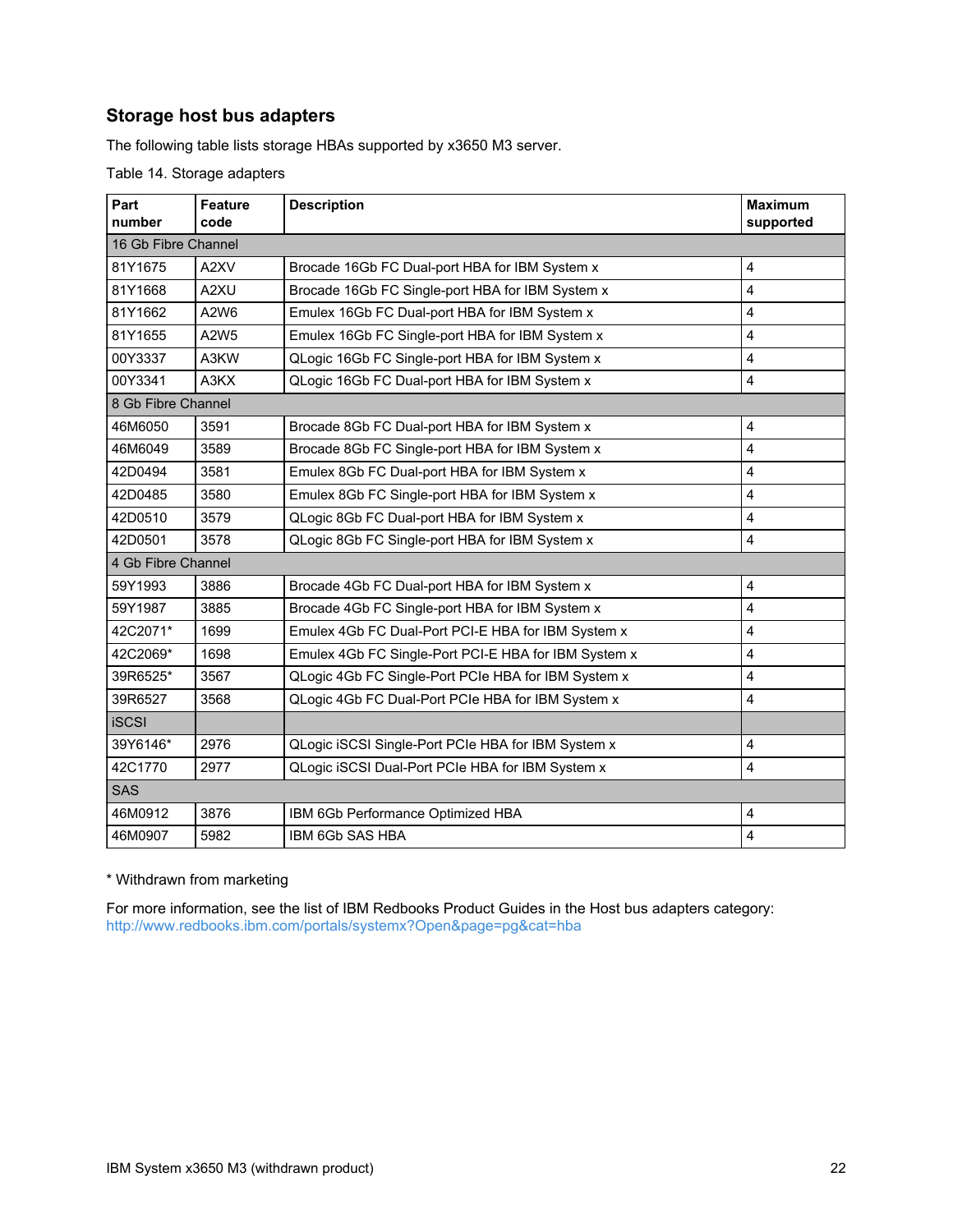## **PCIe SSD adapters**

The server supports the High IOPS SSD adapters listed in the following table.

Table 15. SSD adapters

| Part<br>number | <b>Feature</b><br>code        | <b>Description</b>                                | <b>Maximum</b><br>supported |
|----------------|-------------------------------|---------------------------------------------------|-----------------------------|
| 46M0877*       | 0096                          | IBM 160GB High IOPS SS Class SSD PCIe Adapter     |                             |
| 46M0898*       | 1649                          | IBM 320GB High IOPS MS Class SSD PCIe Adapter     |                             |
| 46M0878*       | 0097                          | IBM 320GB High IOPS SD Class SSD PCIe Adapter     |                             |
| 81Y4535*       | A <sub>1</sub> NE             | 320 GB High IOPS SLC Adapter for IBM System x     |                             |
| 81Y4519*       | 5985                          | 640 GB High IOPS MLC Duo Adapter for IBM System x |                             |
| 81Y4539*       | A <sub>1</sub> N <sub>D</sub> | 640 GB High IOPS SLC Duo Adapter for IBM System x |                             |

\* Withdrawn from marketing

### **Power supplies**

The server supports up to two redundant power supplies, providing N+N redundancy. Standard models come with one or two power supplies (model dependent). -48V DC models are only available through CTO. The following table lists the power supplies.

| Part number | Feature<br>code | <b>Description</b>                                 | <b>Maximum</b><br>supported | <b>Standard models</b><br>where used |
|-------------|-----------------|----------------------------------------------------|-----------------------------|--------------------------------------|
| 46M1075     | 2100            | IBM 675 W Redundant Power Supply                   | $2^*$                       | All other models                     |
| 69Y1510     | 4780            | IBM-48V DC Input 675 W Redundant Power Supply      | 2                           |                                      |
| 81Y6557     | A0ZG            | IBM 675W High Efficiency Redundant AC Power Supply | $2^*$                       | 54x, 72x, 82x,<br>J6x, JCx           |
| 81Y6558     | A0ZH            | <b>IBM 460W Redundant AC Power Supply</b>          | $2^*$                       | 12x, 22x, 32x, D4x,<br>H4x. 52x. 62x |

Table 16. Power supplies

\* At least 1 power supply comes standard with every model

An AC power supply ships standard with one 2.8 m C13 - C14 power cord. A DC power supply ships without power cords.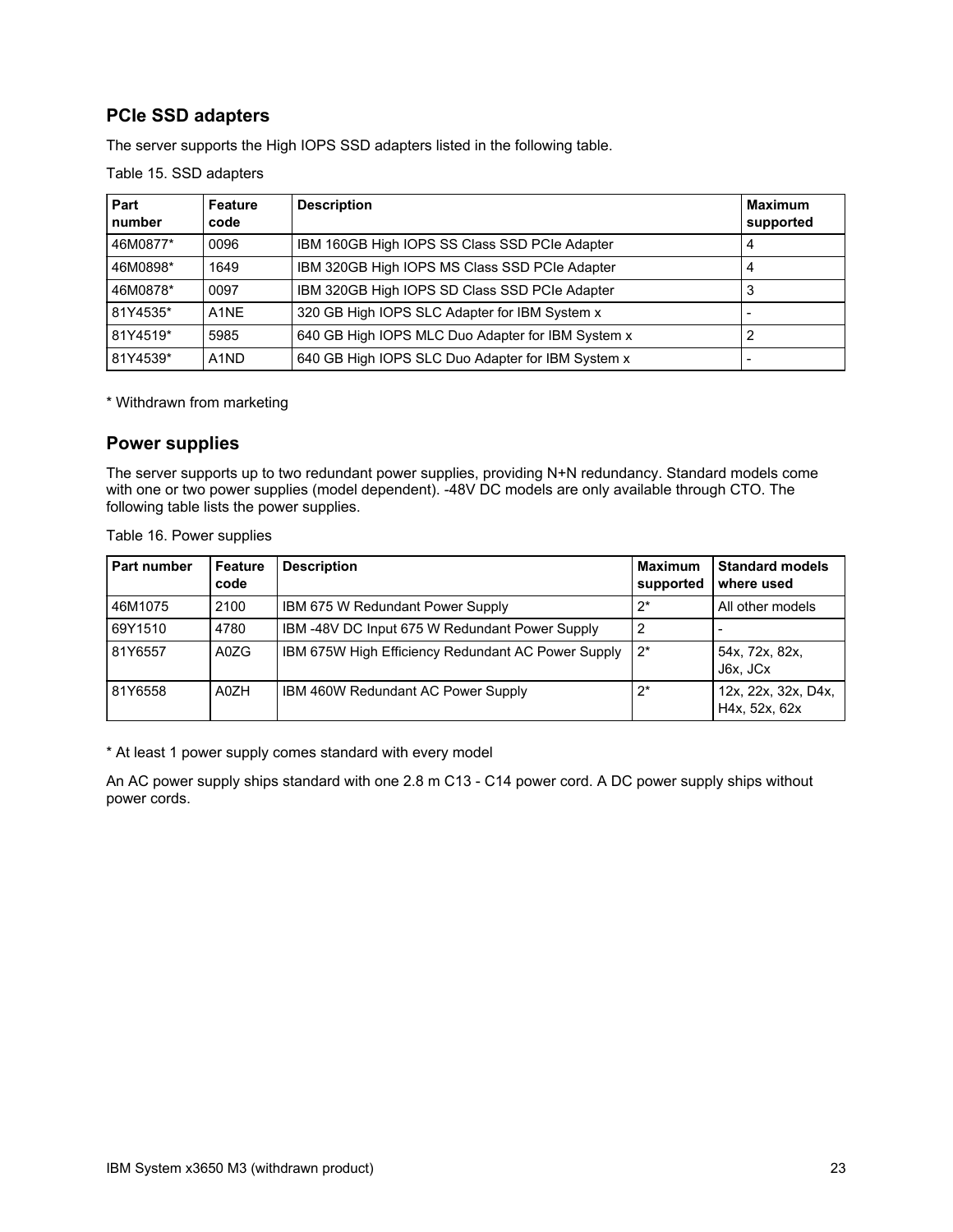## **Integrated virtualization**

The server supports VMware ESXi installed on a USB memory key. The key is installed in a USB socket inside the server. The following table lists the virtualization options.

| Part<br>number | <b>Feature</b><br>code        | <b>Description</b>                                        | <b>Maximum</b><br>supported |
|----------------|-------------------------------|-----------------------------------------------------------|-----------------------------|
| 41Y8298        | A2G0                          | <b>IBM Blank USB Memory Key for VMware ESXI Downloads</b> |                             |
| 41Y8278        | 1776                          | IBM USB Memory Key for VMware ESXi 4                      |                             |
| 41Y8287        | 3033                          | IBM USB Memory Key for VMware ESXi 4.1                    |                             |
| 41Y8296        | A <sub>1</sub> NP             | IBM USB Memory Key for VMware ESXi 4.1 Update 1           |                             |
| 41Y8300        | A <sub>2</sub> V <sub>C</sub> | IBM USB Memory Key for VMware ESXi 5.0                    |                             |
| 41Y8307        | A383                          | IBM USB Memory Key for VMware ESXi 5.0 Update1            |                             |
| 41Y8311        | A <sub>2</sub> R <sub>3</sub> | IBM USB Memory Key for VMware ESXi 5.1                    |                             |
| 41Y8382        | A4WZ                          | IBM USB Memory Key for VMware ESXi 5.1 Update 1           |                             |
| 41Y8385        | A584                          | IBM USB Memory Key for VMware ESXi 5.5                    |                             |

Table 17. Virtualization options

#### **Remote management**

The server contains IBM Integrated Management Module (IMM), which provides advanced service-processor control, monitoring, and an alerting function. If an environmental condition exceeds a threshold or if a system component fails, the IMM lights LEDs to help you diagnose the problem, records the error in the event log, and alerts you to the problem. Optionally, the IMM also provides a virtual presence capability for remote server management capabilities.

The IMM provides remote server management through industry-standard interfaces:

- Intelligent Platform Management Interface (IPMI) Version 2.0
- Simple Network Management Protocol (SNMP) Version 3
- Common Information Model (CIM)
- Web browser

The optional virtual media key is required to enable the remote presence and blue-screen capture features. The remote presence feature provides the following functions:

- Remotely viewing video with graphics resolutions up to 1280x1024 at 75 Hz, regardless of the system state
- Remotely accessing the server using the keyboard and mouse from a remote client
- Mapping the CD or DVD drive, diskette drive, and USB flash drive on a remote client, and mapping ISO and diskette image files as virtual drives that are available for use by the server
- Uploading a diskette image to the IMM memory and mapping it to the server as a virtual drive

The blue-screen capture feature captures the video display contents before the IMM restarts the server when the IMM detects an operating-system hang condition. A system administrator can use the blue-screen capture to assist in determining the cause of the hang condition.

The following table lists the remote management option.

Table 18. Remote management option

| Part    | Feature | <b>Description</b>           | <b>Maximum</b> |
|---------|---------|------------------------------|----------------|
| number  | code    |                              | ∣supported     |
| 46C7526 | 5080    | <b>IBM Virtual Media Key</b> |                |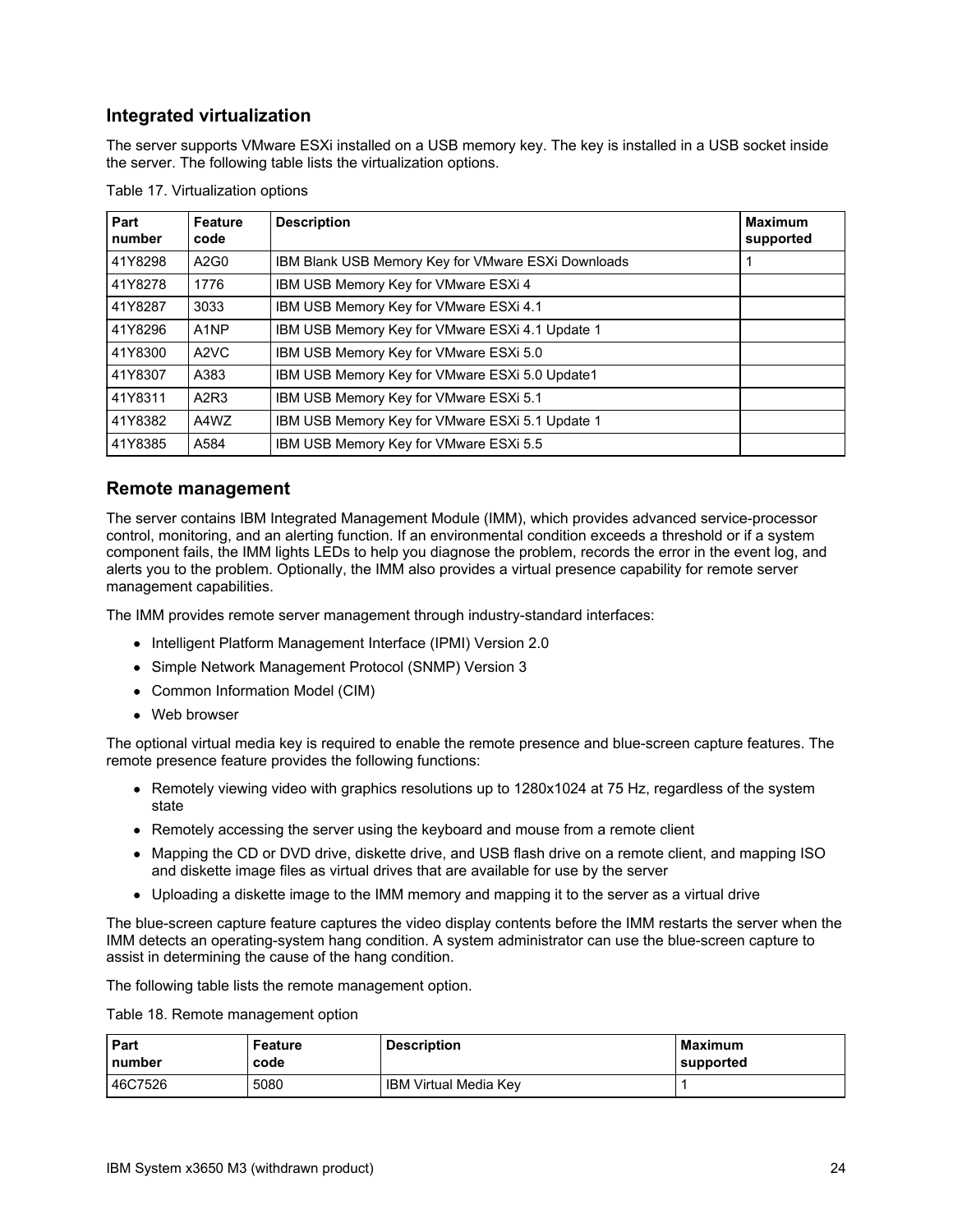### **Supported operating systems**

The server supports the following operating systems:

- Microsoft Windows HPC Server 2008
- Microsoft Windows Server 2003 R2 x64 Datacenter Edition Unlimited Virtualization
- Microsoft Windows Server 2003, Web Edition
- Microsoft Windows Server 2003/2003 R2, Datacenter x64 Edition
- Microsoft Windows Server 2003/2003 R2, Enterprise Edition
- Microsoft Windows Server 2003/2003 R2, Enterprise x64 Edition
- Microsoft Windows Server 2003/2003 R2, Standard Edition
- Microsoft Windows Server 2003/2003 R2, Standard x64 Edition
- Microsoft Windows Server 2008 R2
- Microsoft Windows Server 2008, Datacenter x64 Edition
- Microsoft Windows Server 2008, Datacenter x86 Edition
- Microsoft Windows Server 2008, Enterprise x64 Edition
- Microsoft Windows Server 2008, Enterprise x86 Edition
- Microsoft Windows Server 2008, Standard x64 Edition
- Microsoft Windows Server 2008, Standard x86 Edition
- Microsoft Windows Server 2008, Web x64 Edition
- Microsoft Windows Server 2008, Web x86 Edition
- Microsoft Windows Server 2012
- Microsoft Windows Server 2012 R2
- Microsoft Windows Small Business Server 2003/2003 R2 Premium Edition
- Microsoft Windows Small Business Server 2003/2003 R2 Standard Edition
- Microsoft Windows Small Business Server 2008 Premium Edition
- Microsoft Windows Small Business Server 2008 Standard Edition
- Red Hat Enterprise Linux 4 AS for AMD64/EM64T
- Red Hat Enterprise Linux 4 AS for x86
- Red Hat Enterprise Linux 4 ES for AMD64/EM64T
- Red Hat Enterprise Linux 4 ES for x86
- Red Hat Enterprise Linux 4 WS/HPC for AMD64/EM64T
- Red Hat Enterprise Linux 4 WS/HPC for x86
- Red Hat Enterprise Linux 5 Server Edition
- Red Hat Enterprise Linux 5 Server with Xen x64 Edition
- Red Hat Enterprise Linux 5 Server x64 Edition
- Red Hat Enterprise Linux 6 Server Edition
- Red Hat Enterprise Linux 6 Server x64 Edition
- Red Hat Enterprise MRG 1.0 Realtime (x64)
- Red Hat Enterprise MRG 2.0 Realtime (x64)
- Solaris 10 Operating System
- SUSE LINUX Enterprise Real Time 11 AMD64/EM64T
- SUSE LINUX Enterprise Server 10 for AMD64/EM64T
- SUSE LINUX Enterprise Server 10 for x86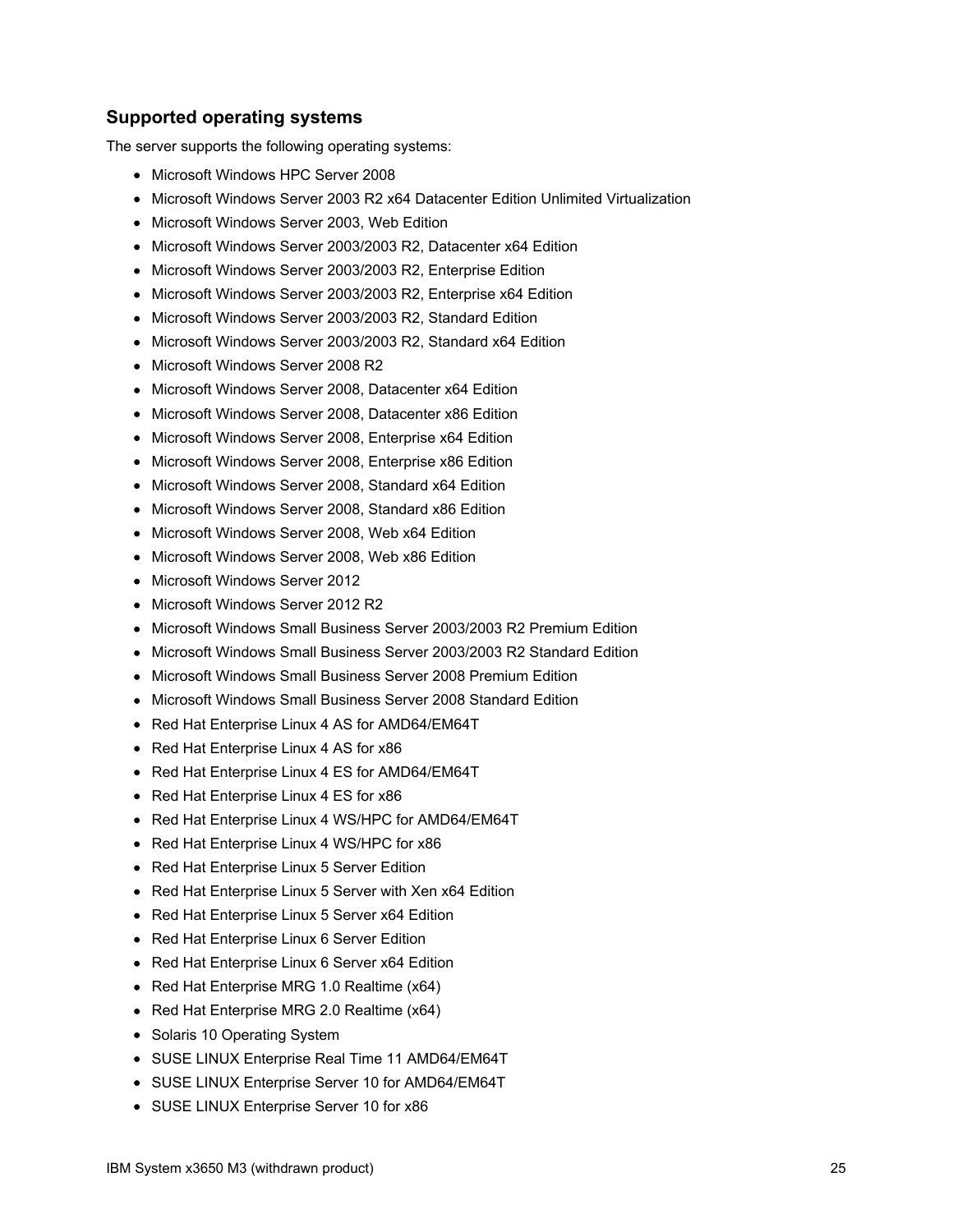- SUSE LINUX Enterprise Server 10 with Xen for AMD64/EM64T
- SUSE LINUX Enterprise Server 11 for AMD64/EM64T
- SUSE LINUX Enterprise Server 11 for x86
- SUSE LINUX Enterprise Server 11 with Xen for AMD64/EM64T
- VMware ESX 4.0
- VMware ESX 4.1
- VMware ESXi 4.0
- VMware ESXi 4.1
- VMware vSphere 5.0 (ESXi)
- VMware vSphere 5.1 (ESXi)
- VMware vSphere 5.5 (ESXi)

See the IBM ServerProven® website for the latest information about the specific versions and service levels supported and any other prerequisites:

<http://www.ibm.com/systems/info/x86servers/serverproven/compat/us/nos/matrix.shtml>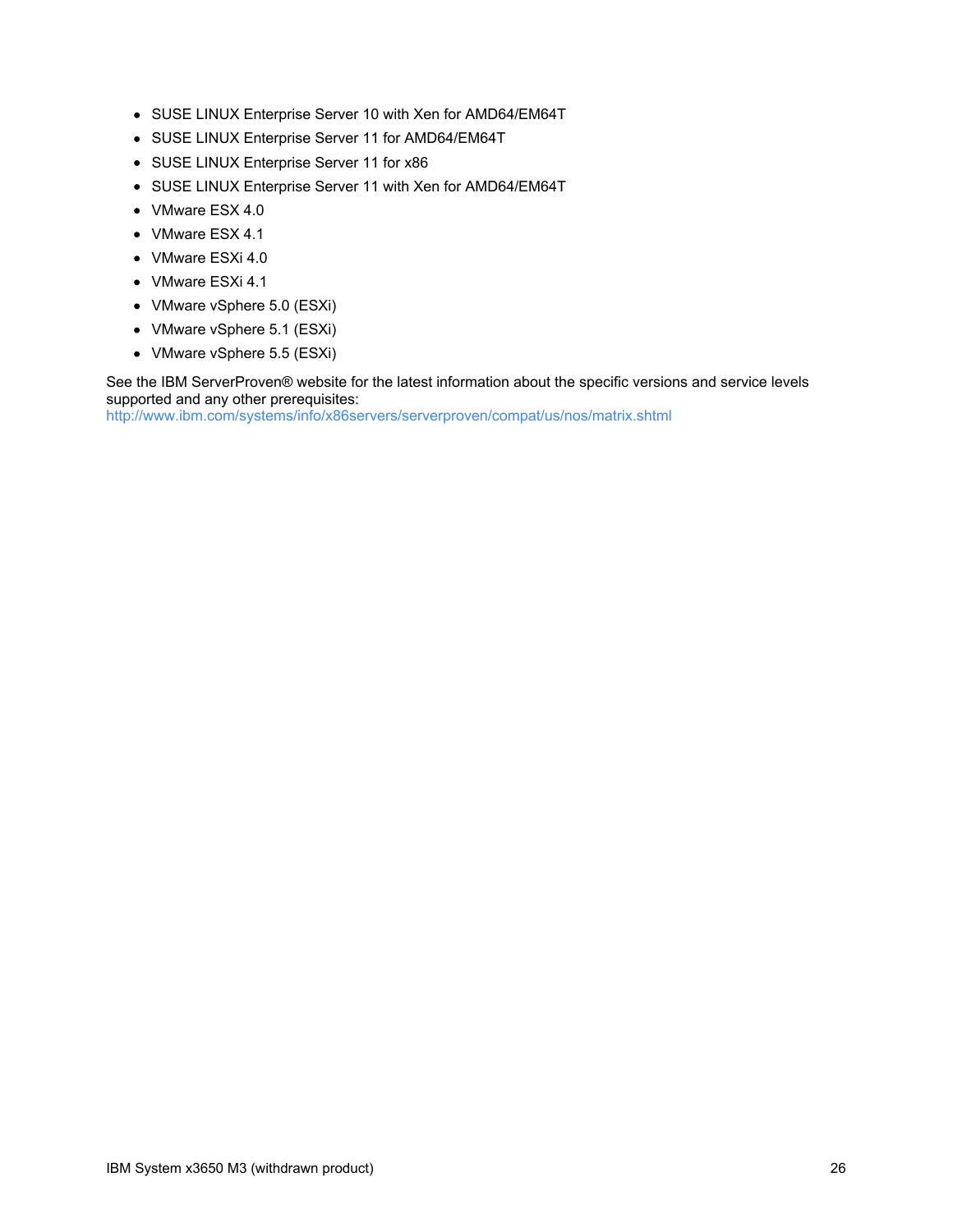### **Physical and electrical specifications**

Dimensions and weight:

- $\bullet$  Height: 85 mm (3.36 in)
- Width: 443 mm (17.5 in)
- Depth: 698 mm (27.5 in)
- Weight:
	- Minimum configuration: 21.1 kg (46.5 lb)
	- Maximum configuration: 29.6 kg (65 lb)

Supported environment:

- Air temperature
	- Server on: 10 to 35° C (50 to 95° F); altitude: 0 to 914 m (3,000 ft). Decrease system temperature by 0.75° C for every 1,000-foot increase in altitude.
	- Server off: 5 to 45 $^{\circ}$  C (41 to 113 $^{\circ}$  F)
	- Shipment: -40 to  $+60^{\circ}$  C (-40 to 140° F)
- Humidity
	- Server on: 20 to 80%; maximum dew point 21° C; maximum rate of change 5° C/hr
	- Server off: 8 to 80%; maximum dew point 27° C
- Electrical
	- Models with 675 W power supplies:
		- 100 to 127 (nominal) V ac; 50 Hz or 60 Hz; 7.8 A
		- 200 to 240 (nominal) V ac; 50 Hz or 60 Hz; 3.8 A
		- $\blacksquare$  Input kilovolt-amperes (kVA) (approximately):
			- Minimum configuration: 0.12 kVA
			- Maximum configuration: 0.78 kVA
	- Models with 460 W power supplies:
		- 100 to 127 (nominal) V ac; 50 Hz or 60 Hz; 5.3 A
		- 200 to 240 (nominal) V ac: 50 Hz or 60 Hz; 2.6 A
		- **Input kilovolt-amperes (kVA) (approximately):** 
			- **Minimum configuration: 0.12 kVA**
			- Maximum configuration: 0.53 kVA
- BTU output
	- Minimum configuration: 307 Btu/hr (90 watts)
	- Maximum configuration: 2260 Btu/hr (780 watts)
- Noise level
	- 6.5 bels (operating)
	- 6.3 bels (idle)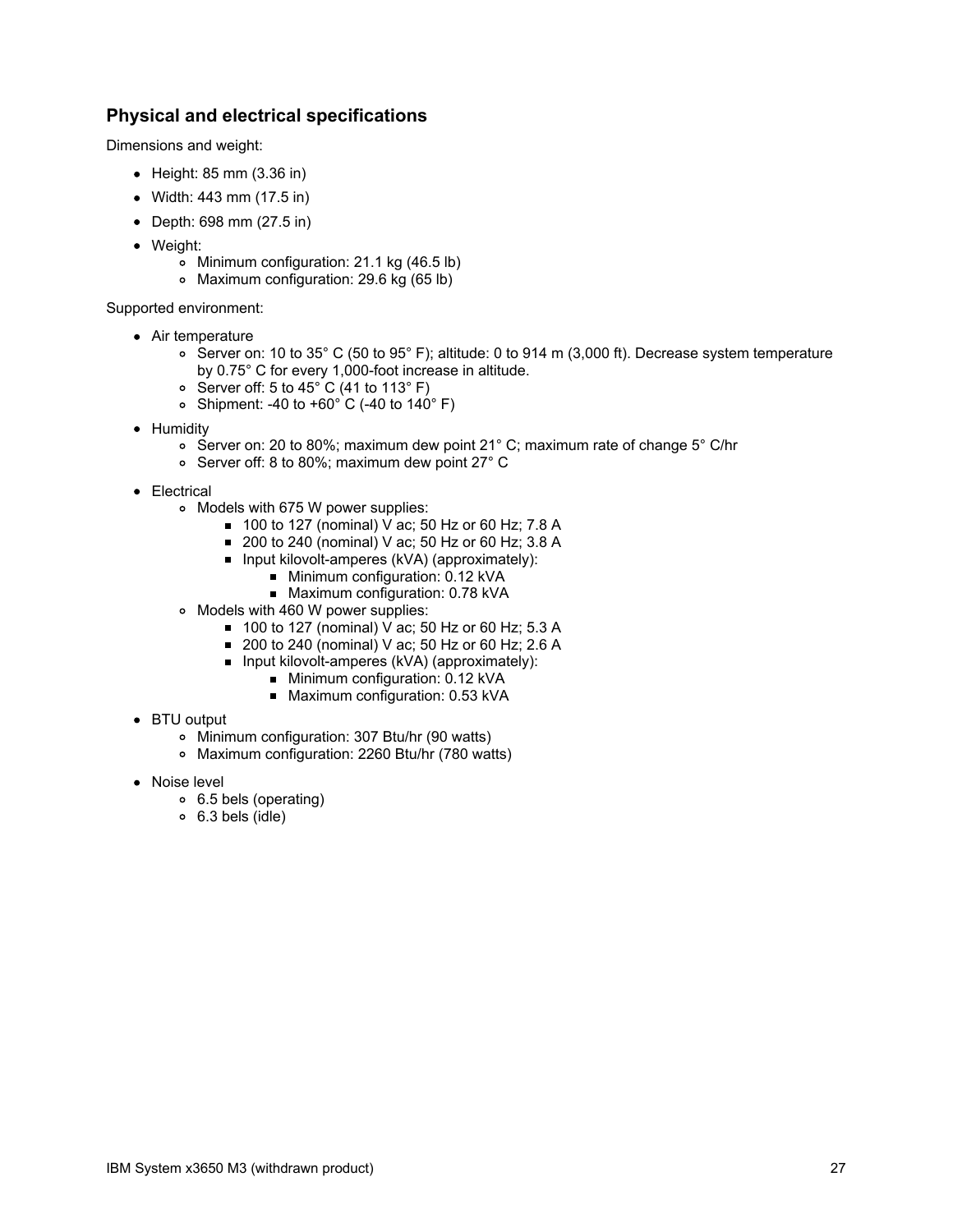## **Warranty options**

The IBM System x3650 M3 has a 3-year onsite warranty with 9x5/next business day terms. IBM offers the warranty service upgrades through IBM ServicePacs, discussed in this section. The IBM ServicePac is a series of prepackaged warranty maintenance upgrades and post-warranty maintenance agreements with a well-defined scope of services, including service hours, response time, term of service, and service agreement terms and conditions.

IBM ServicePac offerings are country-specific, that is, each country might have its own service types, service levels, response times, and terms and conditions. Not all covered types of ServicePacs might be available in a particular country. For more information about IBM ServicePac offerings available in your country visit the IBM ServicePac Product Selector at:

<https://www-304.ibm.com/sales/gss/download/spst/servicepac>

The following table explains warranty service definitions in more detail.

Table 19. Warranty service definitions

 $\overline{a}$ 

| <b>Term</b>                       | <b>Description</b>                                                                                                                                                                                                                                                                                                                                                                                                                                                                                                                                                                        |
|-----------------------------------|-------------------------------------------------------------------------------------------------------------------------------------------------------------------------------------------------------------------------------------------------------------------------------------------------------------------------------------------------------------------------------------------------------------------------------------------------------------------------------------------------------------------------------------------------------------------------------------------|
| <b>IBM</b> onsite<br>repair (IOR) | A service technician will come to the server's location for equipment repair.                                                                                                                                                                                                                                                                                                                                                                                                                                                                                                             |
| 24x7x2 hour                       | A service technician is scheduled to arrive at your customer's location within two hours after remote<br>problem determination is completed. We provide service around the clock, every day, including IBM<br>holidays.                                                                                                                                                                                                                                                                                                                                                                   |
| 24x7x4 hour                       | A service technician is scheduled to arrive at your customer's location within four hours after remote<br>problem determination is completed. We provide service around the clock, every day, including IBM<br>holidays.                                                                                                                                                                                                                                                                                                                                                                  |
| 9x5x4 hour                        | A service technician is scheduled to arrive at your customer's location within four business hours after<br>remote problem determination is completed. We provide service from 8:00 a.m. to 5:00 p.m. in the<br>customer's local time zone, Monday through Friday, excluding IBM holidays. If after 1:00 p.m. it is<br>determined that onsite service is required, the customer can expect the service technician to arrive the<br>morning of the following business day. For noncritical service requests, a service technician will arrive by<br>the end of the following business day. |
| 9x5 next<br>business day          | A service technician is scheduled to arrive at your customer's location on the business day after we<br>receive your call, following remote problem determination. We provide service from 8:00 a.m. to 5:00<br>p.m. in the customer's local time zone, Monday through Friday, excluding IBM holidays.                                                                                                                                                                                                                                                                                    |

In general, the types of IBM ServicePacs are as follows:

- Warranty and maintenance service upgrades
	- One, 2, 3, 4, or 5 years of 9x5 or 24x7 service coverage
	- Onsite repair from next business day to 4 or 2 hours
	- One or 2 years of warranty extension
- Remote technical support services
	- One or three years with 24x7 coverage (severity 1) or 9x5/next business day for all severities
	- o Installation and startup support for System x servers
	- Remote technical support for System x servers
	- Software support Support Line
		- **Microsoft or Linux software**
		- **Januare**
		- **IBM Systems Director**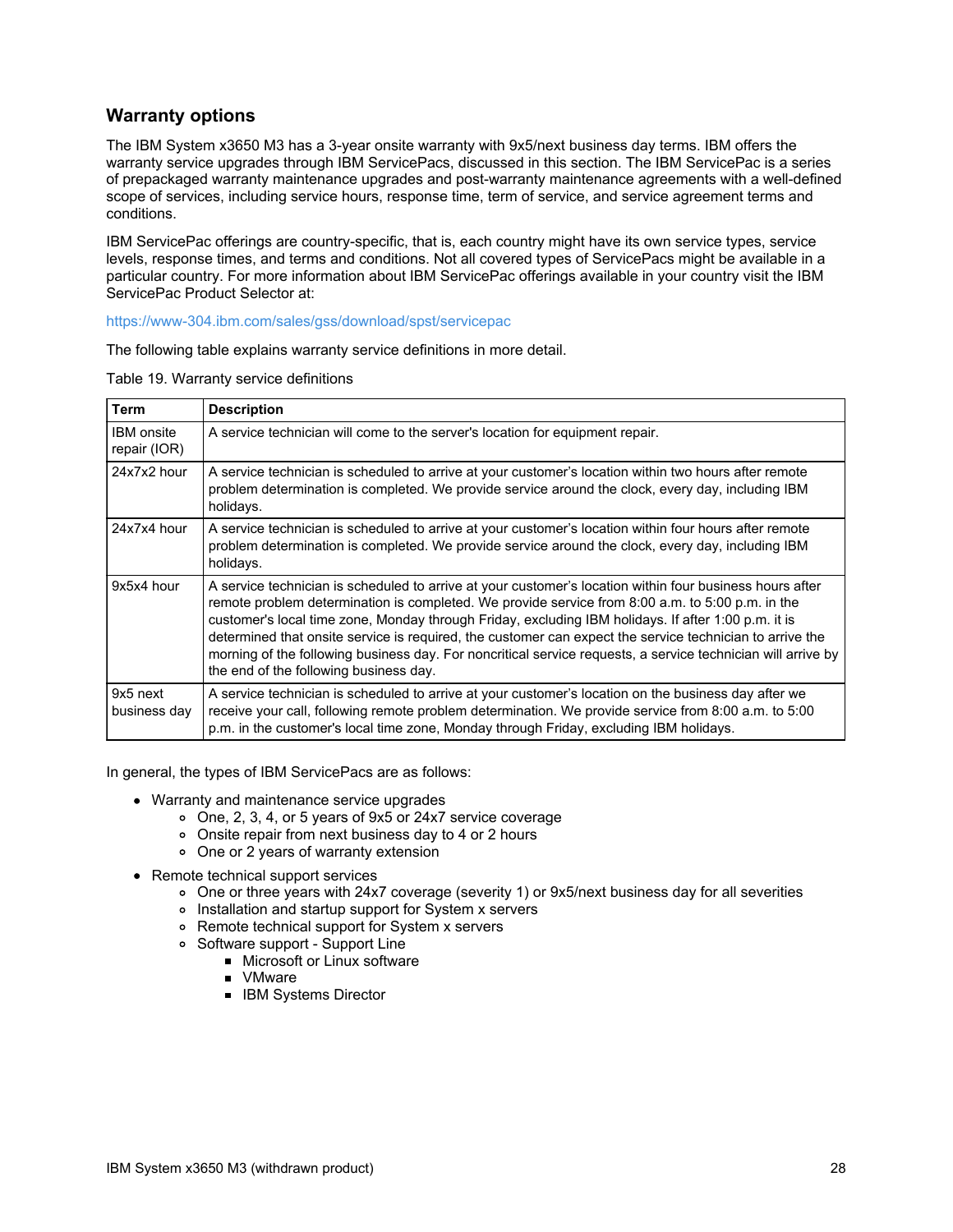## **Regulatory compliance**

The server conforms to the following international standards:

- FCC Verified to comply with Part 15 of the FCC Rules, Class A
- Canada ICES-003, issue 4, Class A
- UL/IEC 60950-1
- CSA C22.2 No. 69950-1-03
- NOM-019
- Argentina IEC60950-1
- Japan VCCI, Class A
- Australia/New Zealand AS/NZS CISPR 22:2006, Class A
- IEC-60950-1:2001 (CB Certificate and CB Test Report)
- Taiwan BSMI CNS 13438, Class A; CNS 14336
- China CCC (4943-2001), GB 9254-2008 Class A, GB 17625.1:2003
- Korea KN22, Class A; KN24
- Russia/GOST ME01, IEC-60950-1, GOST R 51318.22-99, GOST R 51318.24-99, GOST R 51317.3.2- 2006, GOST R 51317.3.3-99
- IEC 60950-1 (CB Certificate and CB Test Report)
- CE Mark (EN55022 Class A, EN60950-1, EN55024, EN61000-3-2, EN61000-3-3)
- CISPR 22, Class A
- TUV-GS (EN60950-1 /IEC60950-1,EK1-ITB2000)

#### **External disk storage expansion**

The external disk storage expansion enclosures listed in the following table are available.

Table 20. External storage expansion enclosures

| <b>Part number</b> | <b>Description</b>                 | Maximum quantity<br>supported per one M5025 |
|--------------------|------------------------------------|---------------------------------------------|
| 172701X            | IBM System Storage® EXP3000        | $18(9per$ port)                             |
| 174712X            | IBM System Storage EXP2512 Express | 18 (9 per port)                             |
| 174724X            | IBM System Storage EXP2524 Express | $9(9$ per port)                             |

The hard disk drives listed in the following table are supported with external expansion enclosures.

Table 21. Hard drive options for external expansion enclosures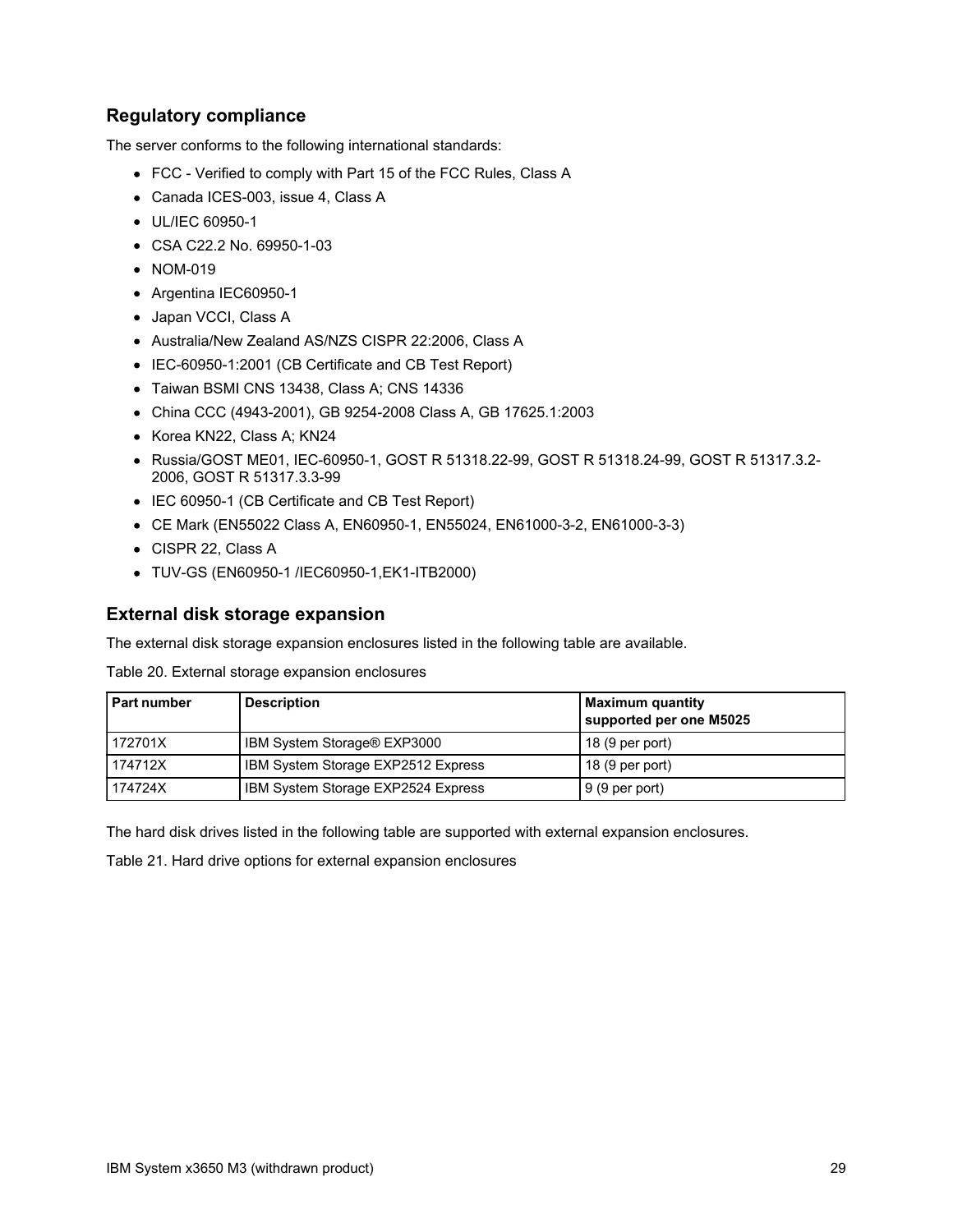| Part number | <b>Description</b>                          | <b>Maximum quantity supported</b><br>per one enclosure |
|-------------|---------------------------------------------|--------------------------------------------------------|
|             | EXP3000 Hot-Swap SATA 3.5" Hard Drives      |                                                        |
| 43W7630     | 1000 GB Dual Port Hot Swap SATA             | 12                                                     |
| 49Y1940     | IBM 2 TB 7200 Dual Port SATA 3.5" HS HDD    | 12                                                     |
|             | EXP3000 Hot-Swap SAS 3.5" Hard Drives       |                                                        |
| 44W2234     | IBM 300 GB 15K 6 Gbps SAS 3.5" Hot-Swap HDD | 12                                                     |
| 44W2239     | IBM 450 GB 15K 6 Gbps SAS 3.5" Hot-Swap HDD | $12 \overline{ }$                                      |
| 44W2244     | IBM 600 GB 15K 6 Gbps SAS 3.5" Hot-Swap HDD | 12                                                     |
|             | EXP2512 Hot-Swap SAS 3.5" Hard Drives       |                                                        |
| 49Y1899     | 300 GB 15K 6 Gb SAS 3.5" HDD                | 12                                                     |
| 49Y1900     | 450 GB 15K 6 Gb SAS 3.5" HDD                | $12 \overline{ }$                                      |
| 49Y1901     | 600 GB 15K 6 Gb SAS 3.5" HDD                | $12 \overline{ }$                                      |
| 49Y1903     | 1 TB 7,200 RPM 6 Gb SAS NL 3.5" HDD         | 12                                                     |
| 43W7630     | 1000 GB Dual Port Hot Swap SATA             | 12                                                     |
| 49Y1902     | 2 TB 7,200 RPM 6 Gb SAS NL 3.5" HDD         | 12                                                     |
| 90Y8720     | 3 TB 7,200 RPM 6 Gb SAS NL 3.5" HDD         | 12                                                     |

| EXP2524 Hot-Swap SAS 2.5" Hard Drives        |                                       |    |
|----------------------------------------------|---------------------------------------|----|
| 49Y1896                                      | 146 GB 15K 6 Gb SAS 2.5" HDD          | 24 |
| 49Y1895                                      | 300 GB 10K 6 Gb SAS 2.5" HDD          | 24 |
| 81Y9596                                      | 600 GB 10K 6 Gb SAS 2.5" HDD          | 24 |
| 49Y1898                                      | 500 GB 7,200 RPM 6 Gb SAS NL 2.5" HDD | 24 |
| EXP2524 Hot-Swap SAS 2.5" Solid State Drives |                                       |    |
| 81Y9956                                      | 200GB 2.5" SAS SSD                    | 24 |
| 81Y9960                                      | 400GB 2.5" SAS SSD                    | 24 |

The RAID controllers listed in the following table are supported with external expansion enclosures.

| Table 22. RAID controllers for external storage expansion enclosures |  |  |  |
|----------------------------------------------------------------------|--|--|--|
|----------------------------------------------------------------------|--|--|--|

| Part number | <b>Description</b>                                  | <b>Maximum quantity</b><br>supported |
|-------------|-----------------------------------------------------|--------------------------------------|
| 46M0830     | ServeRAID M5025 SAS/SATA Controller                 |                                      |
| 46M0930     | ServeRAID M5000 Series Advance Feature Keyt         | 1 per one M5025                      |
| 81Y4426     | ServeRAID M5000 Series Performance Accelerator Keyt | per one M5025                        |

† Only one key is supported in each controller, either the Advance Feature Key or the Performance Accelerator Key.

The ServeRAID M5025 SAS/SATA Controller has the following specifications:

- Two Mini-SAS external connectors
- Supports RAID levels 0, 1, 5, 10, and 50
- Supports RAID 6 and 60 with the optional M5000 Advanced Feature Key
- Performance optimization for SSD drives with optional M5000 Series Performance Accelerator Key
- 6 Gbps throughput per port
- PCI Express 2.0 x8 host interface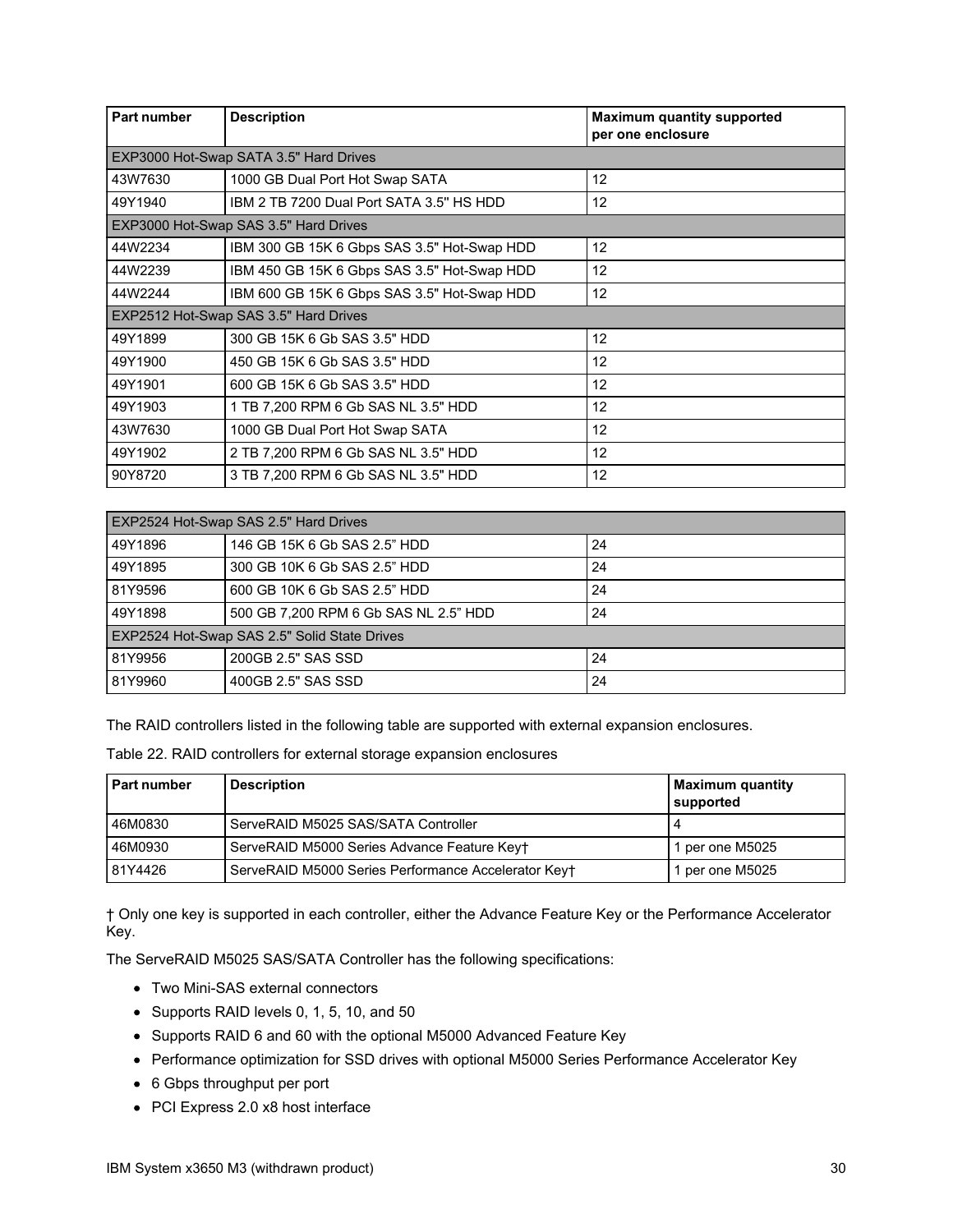- Based on the LSI SAS2108 6 Gbps ROC controller
- 512 MB of onboard cache
- Intelligent Li-Ion-based battery backup unit with up to 48 hours of data retention
- Supports connectivity to the EXP3000, EXP2512, and EXP2524 storage expansion enclosures

For more information, see the IBM Redbooks Product Guide *ServeRAID M5025 SAS/SATA Controller for IBM System x*: <http://www.redbooks.ibm.com/abstracts/tips0739.html?Open>

The external SAS cables listed in the following table are supported with external expansion enclosures and M5025 RAID controllers.

Table 23. External SAS cables for external storage expansion enclosures

| Part number | <b>Description</b> | Maximum quantity<br>supported per enclosure* |
|-------------|--------------------|----------------------------------------------|
| 39R6531     | IBM 3 m SAS Cable  |                                              |
| 39R6529     | IBM 1 m SAS Cable  |                                              |

\* Note: The EXP3000 and EX2500 series can be chained with each other. In such a case, one cable is used to connect first EXP25xx or EXP3000 to the RAID controller, and every consecutive EXP unit is connected to previous one by one cable.

#### **External disk storage systems**

The following table lists the external storage systems that are supported by the server and can be ordered through System x sales channel. The server may support other IBM disk systems that are not listed in this table. Refer to IBM System Storage Interoperability Center for further information, [http://www.ibm.com/systems/support/storage/ssic.](http://www.ibm.com/systems/support/storage/ssic)

| Table 24. External disk storage systems |  |  |  |  |
|-----------------------------------------|--|--|--|--|
|-----------------------------------------|--|--|--|--|

| Part number | <b>Description</b>                                                 |
|-------------|--------------------------------------------------------------------|
| 1746A2D     | IBM System Storage DS3512 Express Dual Controller Storage System   |
| 1746A2S     | IBM System Storage DS3512 Express Single Controller Storage System |
| 1746A4D     | IBM System Storage DS3524 Express Dual Controller Storage System   |
| 1746A4S     | IBM System Storage DS3524 Express Single Controller Storage System |
| 181494H     | IBM System Storage DS3950 Model 94                                 |
| 181498H     | IBM System Storage DS3950 Model 98                                 |
| 181492H     | IBM System Storage EXP395 Expansion Unit                           |
| 1746A2E     | IBM System Storage EXP3512 Express Storage™ Expansion Unit         |
| 1746A4E     | IBM System Storage EXP3524 Express Storage Expansion Unit          |

For more information, see the list of IBM Redbooks Product Guides in the Storage Systems category: <http://www.redbooks.ibm.com/portals/systemx?Open&page=pg&cat=externalstorage>

### **External backup units**

The server supports the external backup attachment options listed in the following table.

Table 25. External backup options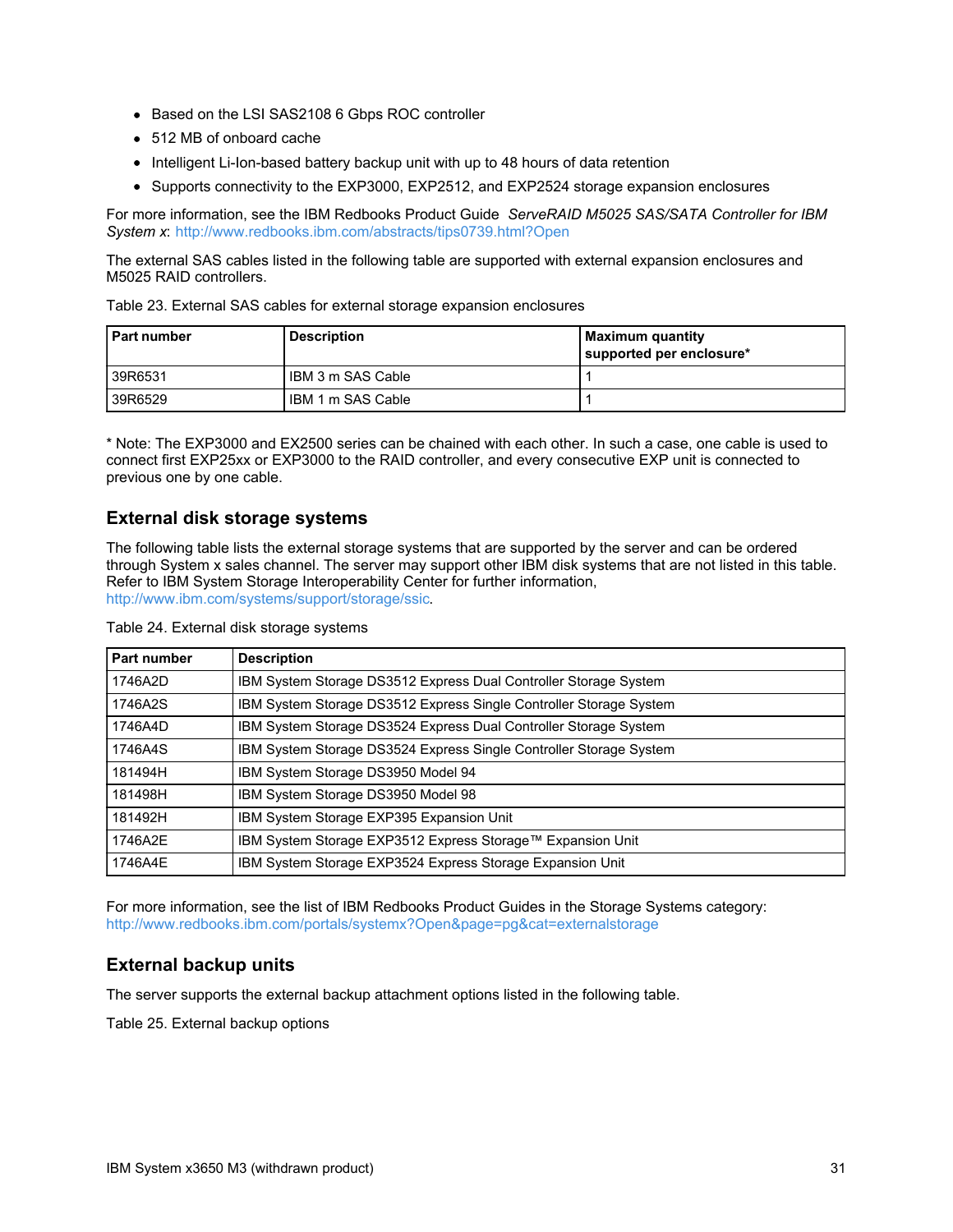| Part number                           | <b>Description</b>                                                      |  |
|---------------------------------------|-------------------------------------------------------------------------|--|
|                                       | External tape expansion enclosures for internal tape drives             |  |
| 87651UX                               | 1U Tape Drive Enclosure                                                 |  |
| 8767HHX                               | Half High Tape Drive Enclosure                                          |  |
| 87651NX                               | 1U Tape Drive Enclosure (with Nema 5-15P LineCord)                      |  |
| 8767HNX                               | Half High Tape Drive Enclosure (with Nema 5-15P LineCord)               |  |
| Tape enclosure adapters (with cables) |                                                                         |  |
| 44E8869                               | USB Enclosure Adapter Kit                                               |  |
| 40K2599                               | <b>SAS Enclosure Adapter Kit</b>                                        |  |
|                                       | Internal backup drives supported by external tape enclosures            |  |
| 46C5364                               | IBM RDX Removable Hard Disk Storage System - Internal USB 160 GB Bundle |  |
| 46C5387                               | IBM RDX Removable Hard Disk Storage System - Internal USB 320 GB Bundle |  |
| 46C5388                               | IBM RDX Removable Hard Disk Storage System - Internal USB 500 GB Bundle |  |
| 46C5399                               | IBM DDS Generation 5 USB Tape Drive                                     |  |
| 39M5636                               | IBM DDS Generation 6 USB Tape Drive                                     |  |
| 43W8478                               | IBM Half High LTO Gen 3 SAS Tape Drive                                  |  |
| 44E8895                               | IBM Half High LTO Gen 4 SAS Tape Drive                                  |  |
| 49Y9898                               | IBM Half High LTO Gen 5 Internal SAS Tape Drive                         |  |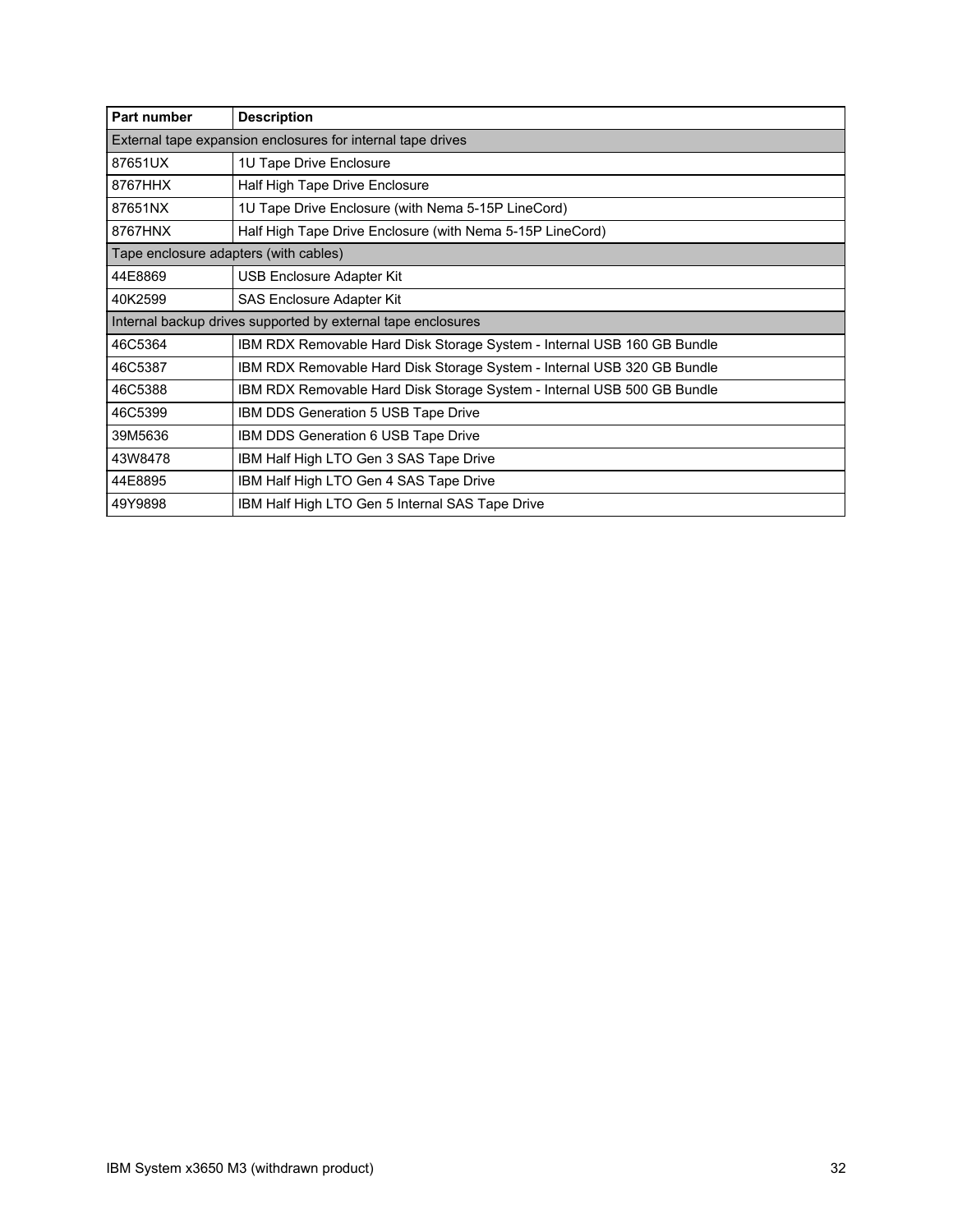| External backup units* |                                                                         |
|------------------------|-------------------------------------------------------------------------|
| 362516X                | IBM RDX Removable Hard Disk Storage System - External USB 160 GB Bundle |
| 362532X                | IBM RDX Removable Hard Disk Storage System - External USB 320 GB Bundle |
| 362550X                | IBM RDX Removable Hard Disk Storage System - External USB 500 GB Bundle |
| 3628L3X                | IBM Half High LTO Gen 3 External SAS Tape Drive (with US line cord)     |
| 3628L4X                | IBM Half High LTO Gen 4 External SAS Tape Drive (with US line cord)     |
| 3628L5X                | IBM Half High LTO Gen 5 External SAS Tape Drive (with US line cord)     |
| 3628N3X                | IBM Half High LTO Gen 3 External SAS Tape Drive (without line cord)     |
| 3628N4X                | IBM Half High LTO Gen 4 External SAS Tape Drive (without line cord)     |
| 3628N5X                | IBM Half High LTO Gen 5 External SAS Tape Drive (without line cord)     |
| 3580S3V                | System Storage TS2230 Tape Drive Express Model H3V                      |
| 3580S4V                | System Storage TS2240 Tape Drive Express Model H4V                      |
| 3580S5E                | System Storage TS2250 Tape Drive Express Model H5S                      |
| 3580S5X                | System Storage TS2350 Tape Drive Express Model S53                      |
| 3572S4R                | TS2900 Tape Library with LTO4 HH SAS drive & rack mount kit             |
| 3572S5R                | TS2900 Tape Library with LTO5 HH SAS drive & rack mount kit             |
| 35732UL                | TS3100 Tape Library Model L2U Driveless                                 |
| 35734UL                | TS3200 Tape Library Model L4U Driveless                                 |
| 00D8924                | IBM Half High LTO Ultrium Gen 6 Internal SAS Tape Drive                 |
| 46X2682 <sup>+</sup>   | LTO Ultrium 5 Fibre Channel Drive                                       |
| 46X2683 <sup>+</sup>   | LTO Ultrium 5 SAS Drive Sled                                            |
| 46X2684+               | LTO Ultrium 5 Half High Fibre Drive Sled                                |
| 46X2685 <sup>+</sup>   | LTO Ultrium 5 Half High SAS Drive Sled                                  |
| 46X6912+               | LTO Ultrium 4 Half High Fibre Channel Drive Sled                        |
| 46X7117 <sup>+</sup>   | LTO Ultrium 4 Half High SAS DriveV2 Sled                                |
| 46X7122 <sup>+</sup>   | LTO Ultrium 3 Half High SAS DriveV2 Sled                                |

\* Note: The external tape drives listed can be ordered through System x sales channel. Server may support other IBM tape drives that are not listed in this table. Refer to IBM System Storage Interoperability Center for further information.

† Note: These part numbers are the tape drives options for 35732UL and 35734UL.

For more information, see the list of IBM Redbooks Product Guides in the Backup units category: <http://www.redbooks.ibm.com/portals/systemx?Open&page=pg&cat=tape>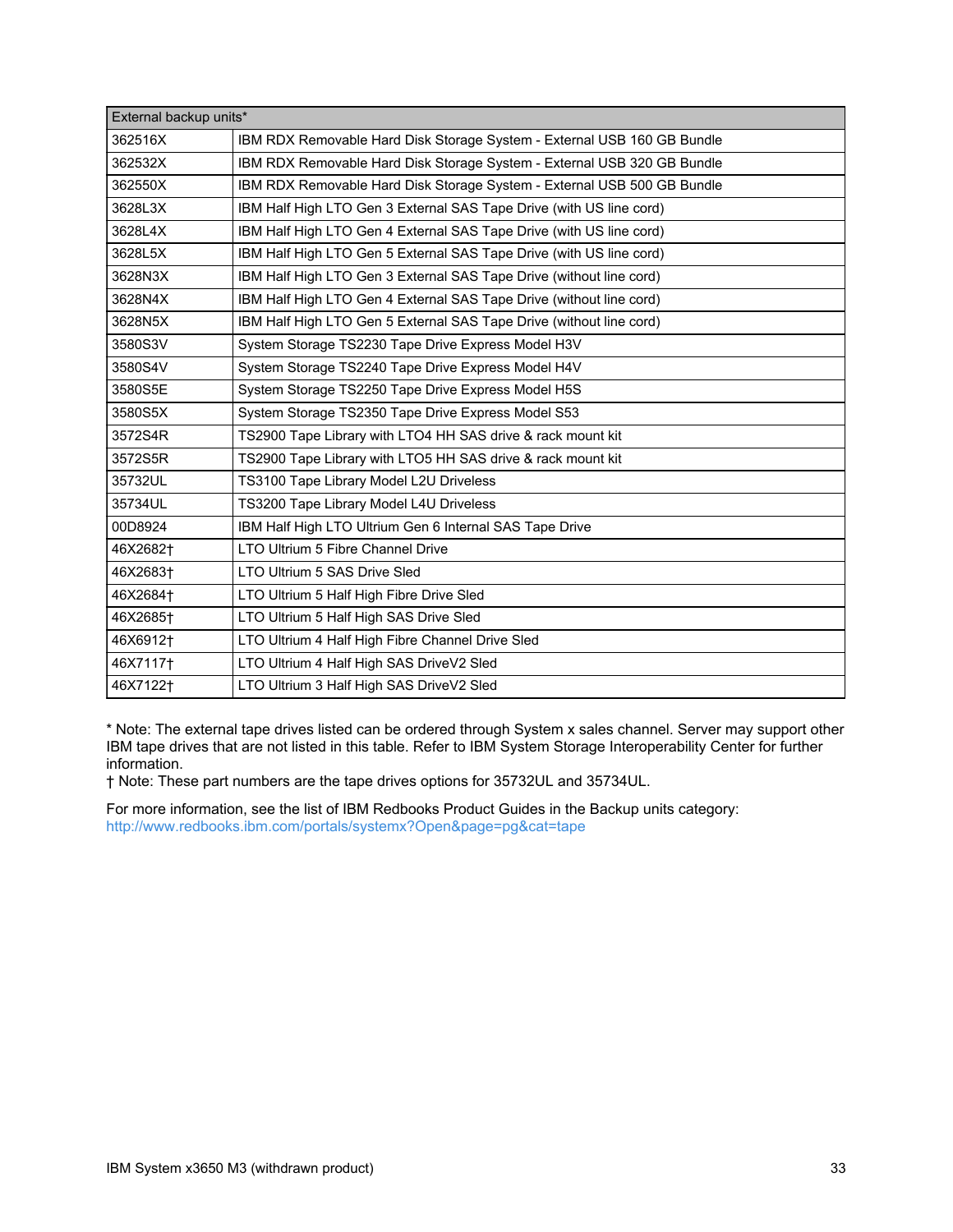## **Top-of-rack Ethernet switches**

The server supports the top-of-rack Ethernet switches from IBM System Networking listed in the following table. Table 26. IBM System Networking - Top-of-rack switches

| <b>Part number</b>                                 | <b>Description</b>                                       |  |
|----------------------------------------------------|----------------------------------------------------------|--|
| IBM System Networking - 1 Gb top-of-rack switches  |                                                          |  |
| 0446013                                            | IBM System Networking RackSwitch G8000R                  |  |
| 7309CFC                                            | IBM System Networking RackSwitch G8000F                  |  |
| 7309CD8                                            | IBM System Networking RackSwitch G8000DC                 |  |
| 7309G52                                            | IBM System Networking RackSwitch G8052R                  |  |
| 730952F                                            | IBM System Networking RackSwitch G8052F                  |  |
| 427348E                                            | IBM Ethernet Switch J48E                                 |  |
| 6630010                                            | Juniper Networks EX2200 24 Port                          |  |
| 6630011                                            | Juniper Networks EX2200 24 Port with PoE                 |  |
| 6630012                                            | Juniper Networks EX2200 48 Port                          |  |
| 6630013                                            | Juniper Networks EX2200 48 Port with PoE                 |  |
|                                                    | IBM System Networking - 10 Gb top-of-rack switches       |  |
| 7309DRX                                            | IBM System Networking RackSwitch G8264CS (Rear to Front) |  |
| 7309DFX                                            | IBM System Networking RackSwitch G8264CS (Front to Rear) |  |
| 7309BD5                                            | IBM System Networking RackSwitch G8124DC                 |  |
| 7309BR6                                            | IBM System Networking RackSwitch G8124ER                 |  |
| 7309BF7                                            | IBM System Networking RackSwitch G8124EF                 |  |
| 7309G64                                            | IBM System Networking RackSwitch G8264R                  |  |
| 730964F                                            | IBM System Networking RackSwitch G8264F                  |  |
| 7309CR9                                            | IBM System Networking RackSwitch G8264TR                 |  |
| 7309CF9                                            | IBM System Networking RackSwitch G8264TF                 |  |
| 0719410                                            | Juniper Networks EX4500 - Front to Back Airflow          |  |
| 0719420                                            | Juniper Networks EX4500 - Back to Front Airflow          |  |
| IBM System Networking - 40 Gb top-of-rack switches |                                                          |  |
| 8036BRX                                            | IBM System Networking RackSwitch G8332 (Rear to Front)   |  |
| 8036BFX                                            | IBM System Networking RackSwitch G8332 (Front to Rear)   |  |
| 8036ARX                                            | IBM System Networking RackSwitch G8316R                  |  |
| 8036AFX                                            | IBM System Networking RackSwitch G8316F                  |  |

For more information, see the list of IBM Redbooks Product Guides in the Top-of-rack switches category: <http://www.redbooks.ibm.com/portals/systemx?Open&page=pg&cat=tor>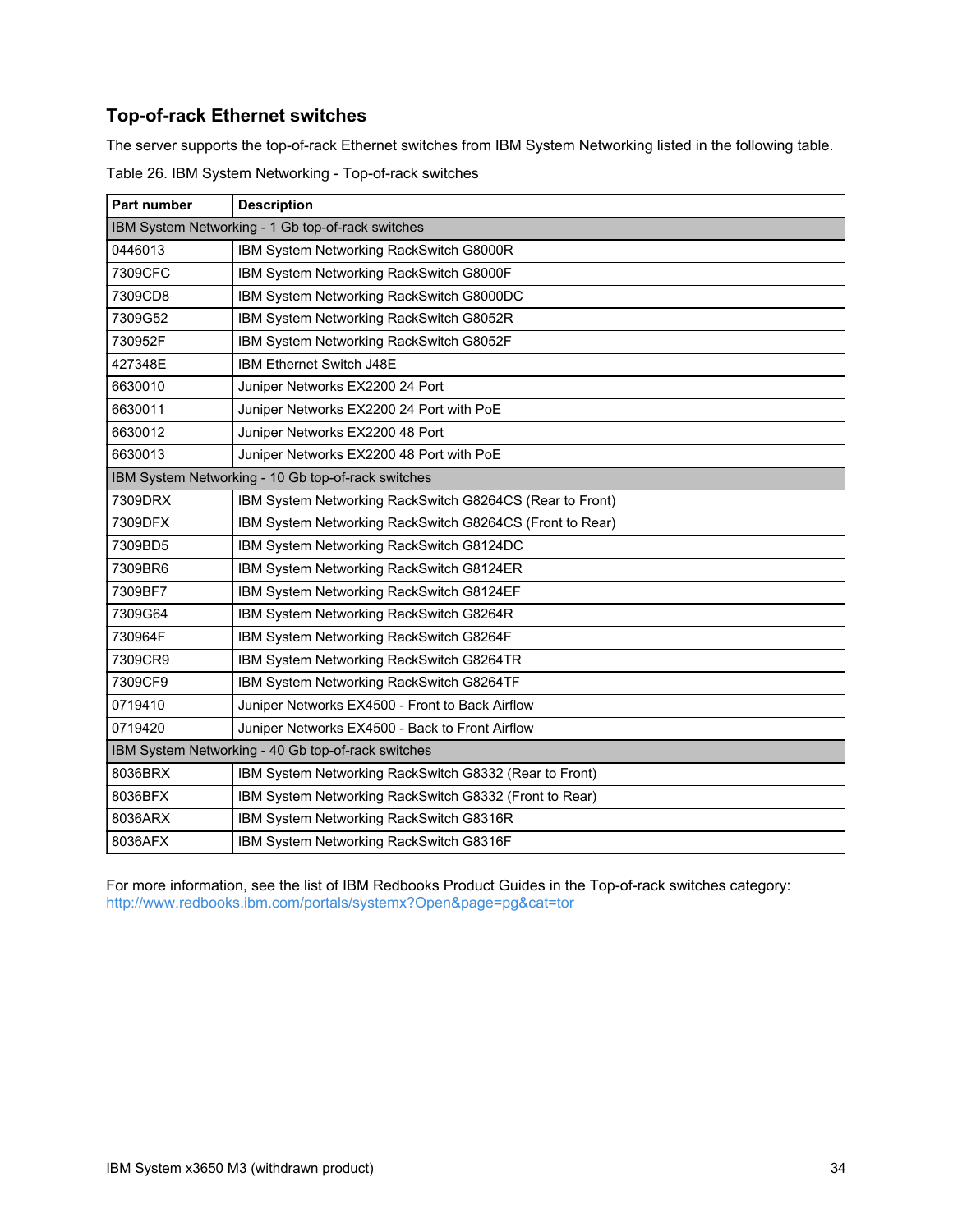## **Uninterruptible power supply units**

The server supports attachments to the uninterruptible power supply (UPS) units listed in the following table.

| Part number      | <b>Description</b>                       |  |  |
|------------------|------------------------------------------|--|--|
| Rack-mounted UPS |                                          |  |  |
| 21304RX          | IBM UPS 10000XHV                         |  |  |
| 53951AX          | IBM 1500VA LCD 2U Rack UPS (100V/120V)   |  |  |
| 53951KX          | IBM 1500VA LCD 2U Rack UPS (230V)        |  |  |
| 53952AX          | IBM 2200VA LCD 2U Rack UPS (100V/120V)   |  |  |
| 53952KX          | IBM 2200VA LCD 2U Rack UPS (230V)        |  |  |
| 53953AX          | IBM 3000VA LCD 3U Rack UPS (100 V/120 V) |  |  |
| 53953JX          | IBM 3000VA LCD 3U Rack UPS (200 V/208 V) |  |  |
| 53956AX          | IBM 6000VA LCD 4U Rack UPS (200 V/208 V) |  |  |
| 53956KX          | IBM 6000VA LCD 4U Rack UPS (230 V)       |  |  |

Table 27. Uninterruptible power supply units

For more information, see the list of IBM Redbooks Product Guides in the Power infrastructure category: <http://www.redbooks.ibm.com/portals/systemx?Open&page=pg&cat=power>

## **Power distribution units**

The server supports attachments to the power distribution units (PDUs) listed in the following table.

Table 28. Power distribution units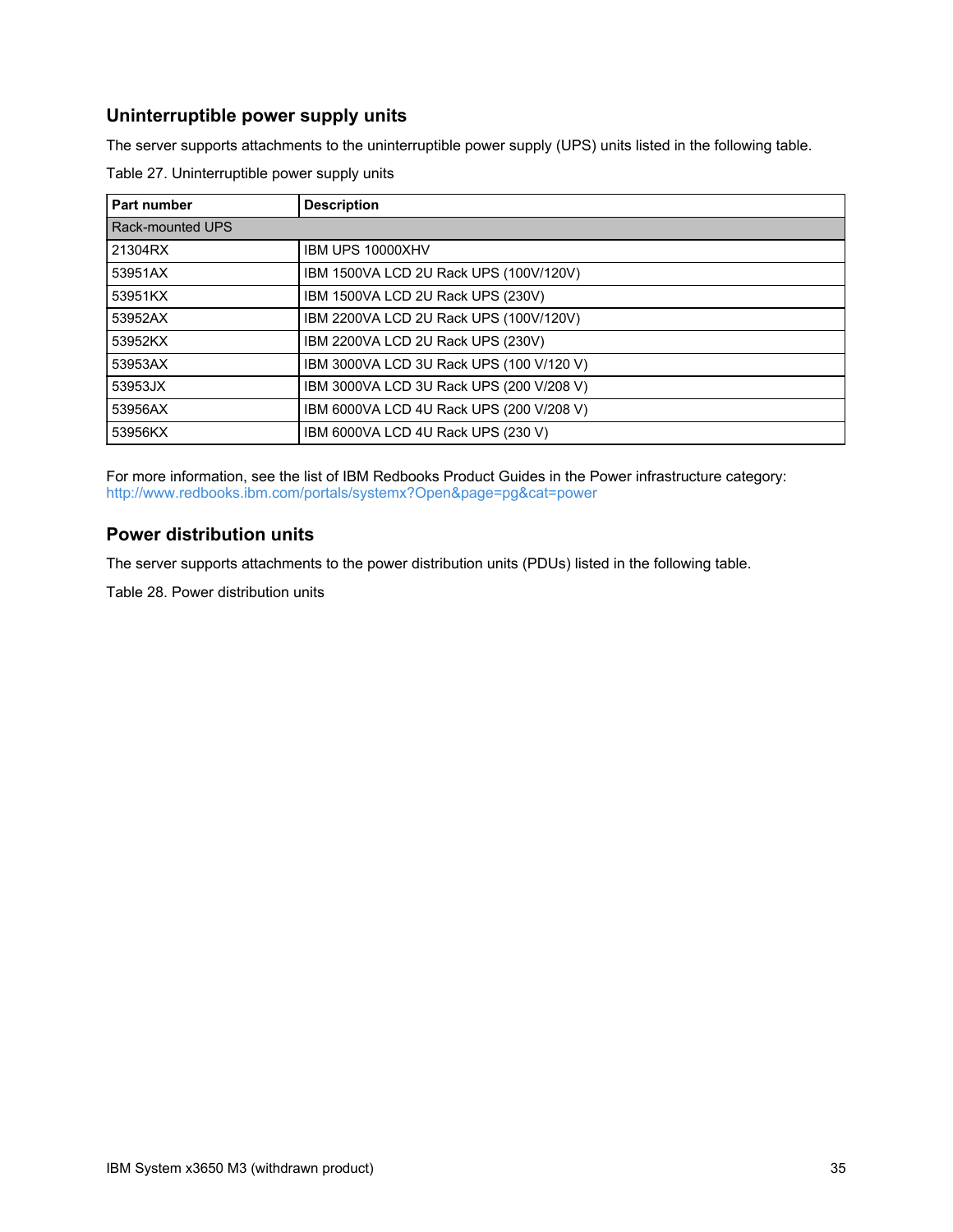| Part number                 | <b>Description</b>                                                              |  |  |  |
|-----------------------------|---------------------------------------------------------------------------------|--|--|--|
| Switched and Monitored PDUs |                                                                                 |  |  |  |
| 46M4002                     | IBM 1U 9 C19/3 C13 Active Energy Manager DPI® PDU                               |  |  |  |
| 46M4003                     | IBM 1U 9 C19/3 C13 Active Energy Manager 60A 3 Phase PDU                        |  |  |  |
| 46M4004                     | IBM 1U 12 C13 Active Energy Manager DPI PDU                                     |  |  |  |
| 46M4005                     | IBM 1U 12 C13 Active Energy Manager 60A 3 Phase PDU                             |  |  |  |
| 46M4167                     | IBM 1U 9 C19/3 C13 Switched and Monitored 30A 3 Phase PDU                       |  |  |  |
| 46M4116                     | IBM 0U 24 C13 Switched and Monitored 30A PDU                                    |  |  |  |
| 46M4119                     | IBM 0U 24 C13 Switched and Monitored 32A PDU                                    |  |  |  |
| 46M4134                     | IBM 0U 12 C19/12 C13 Switched and Monitored 50A 3 Phase PDU                     |  |  |  |
| 46M4137                     | IBM 0U 12 C19/12 C13 Switched and Monitored 32A 3 Phase PDU                     |  |  |  |
| <b>Enterprise PDUs</b>      |                                                                                 |  |  |  |
| 71762MX                     | IBM Ultra Density Enterprise PDU C19 PDU+ (WW)                                  |  |  |  |
| 71762NX                     | IBM Ultra Density Enterprise PDU C19 PDU (WW)                                   |  |  |  |
| 71763MU                     | IBM Ultra Density Enterprise PDU C19 3 Phase 60A PDU+ (NA)                      |  |  |  |
| 71763NU                     | IBM Ultra Density Enterprise PDU C19 3 Phase 60A PDU (NA)                       |  |  |  |
| 39M2816                     | IBM DPI C13 Enterprise PDU without linecord                                     |  |  |  |
| 39Y8923                     | DPI 60A Three Phase C19 Enterprise PDU with IEC309 3P+G (208 V) fixed line cord |  |  |  |
| 39Y8941                     | DPI Single Phase C13 Enterprise PDU without line cord                           |  |  |  |
| 39Y8948                     | DPI Single Phase C19 Enterprise PDU without line cord                           |  |  |  |
| <b>Front-end PDUs</b>       |                                                                                 |  |  |  |
| 39Y8934                     | DPI 32 amp/250 V Front-end PDU with IEC 309 2P+Gnd connector                    |  |  |  |
| 39Y8935                     | DPI 63amp/250 V Front-end PDU with IEC 309 2P+Gnd connector                     |  |  |  |
| 39Y8938                     | 30 amp/125 V Front-end PDU with NEMA L5-30P connector                           |  |  |  |
| 39Y8939                     | 30 amp/250 V Front-end PDU with NEMA L6-30P connector                           |  |  |  |
| 39Y8940                     | 60 amp/250 V Front-end PDU with IEC 309 60A 2P+N+Gnd connector                  |  |  |  |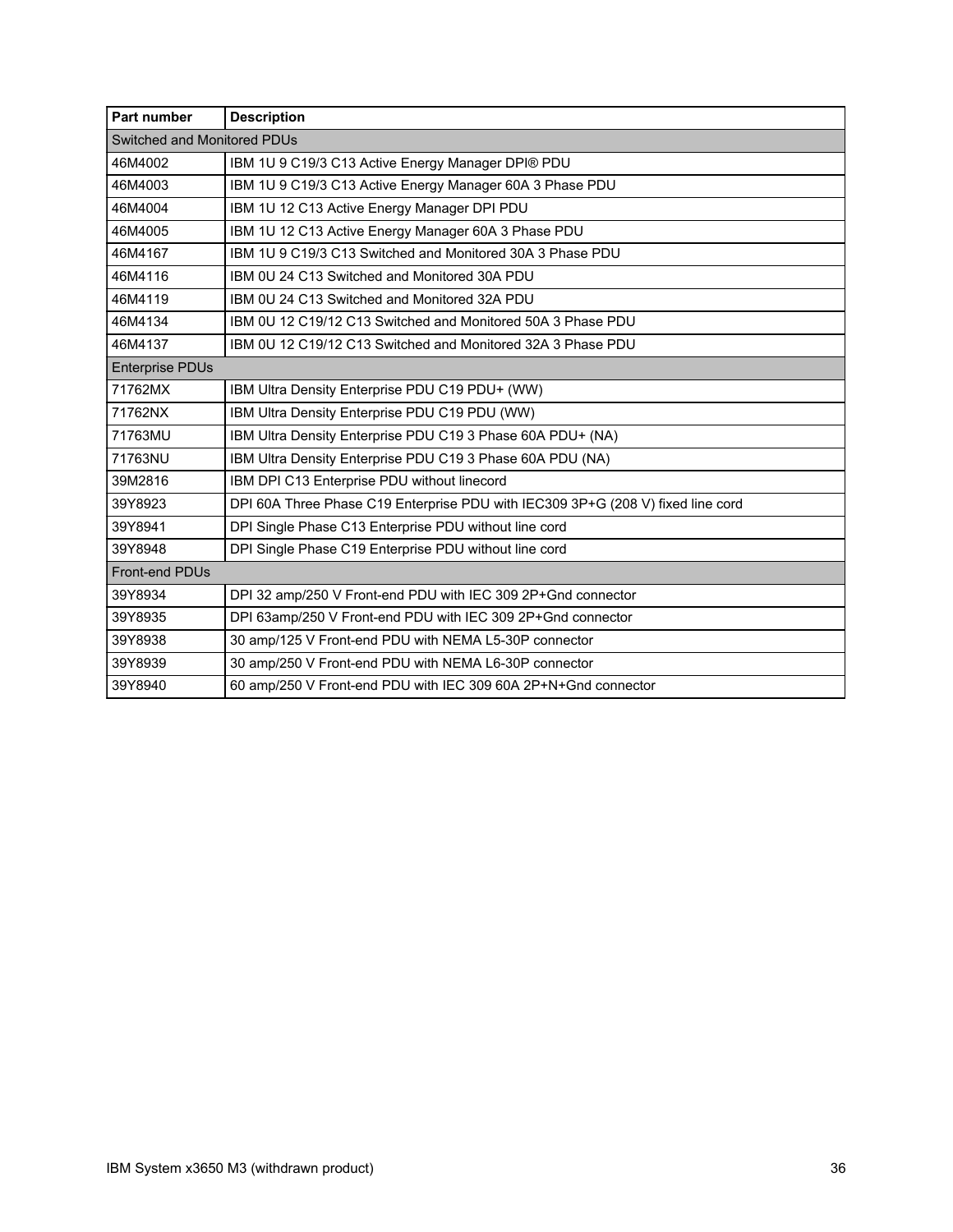| <b>Universal PDUs</b> |                                                     |  |  |
|-----------------------|-----------------------------------------------------|--|--|
| 39Y8951               | DPI Universal Rack PDU with US LV and HV line cords |  |  |
| 39Y8952               | DPI Universal Rack PDU with CEE7-VII Europe LC      |  |  |
| 39Y8953               | DPI Universal Rack PDU with Denmark LC              |  |  |
| 39Y8954               | DPI Universal Rack PDU with Israel LC               |  |  |
| 39Y8955               | DPI Universal Rack PDU with Italy LC                |  |  |
| 39Y8956               | DPI Universal Rack PDU with South Africa LC         |  |  |
| 39Y8957               | DPI Universal Rack PDU with UK LC                   |  |  |
| 39Y8958               | DPI Universal Rack PDU with AS/NZ LC                |  |  |
| 39Y8959               | DPI Universal Rack PDU with China LC                |  |  |
| 39Y8962               | DPI Universal Rack PDU (Argentina)                  |  |  |
| 39Y8960               | DPI Universal Rack PDU (Brazil)                     |  |  |
| 39Y8961               | DPI Universal Rack PDU (India)                      |  |  |
| <b>0U Basic PDUs</b>  |                                                     |  |  |
| 46M4122               | IBM 0U 24 C13 16A 3 Phase PDU                       |  |  |
| 46M4125               | IBM 0U 24 C13 30A 3 Phase PDU                       |  |  |
| 46M4128               | IBM 0U 24 C13 30A PDU                               |  |  |
| 46M4131               | IBM 0U 24 C13 32A PDU                               |  |  |
| 46M4140               | IBM 0U 12 C19/12 C13 60A 3 Phase PDU                |  |  |
| 46M4143               | IBM 0U 12 C19/12 C13 32A 3 Phase PDU                |  |  |

For more information, see the list of IBM Redbooks Product Guides in the Power infrastructure category: <http://www.redbooks.ibm.com/portals/systemx?Open&page=pg&cat=power>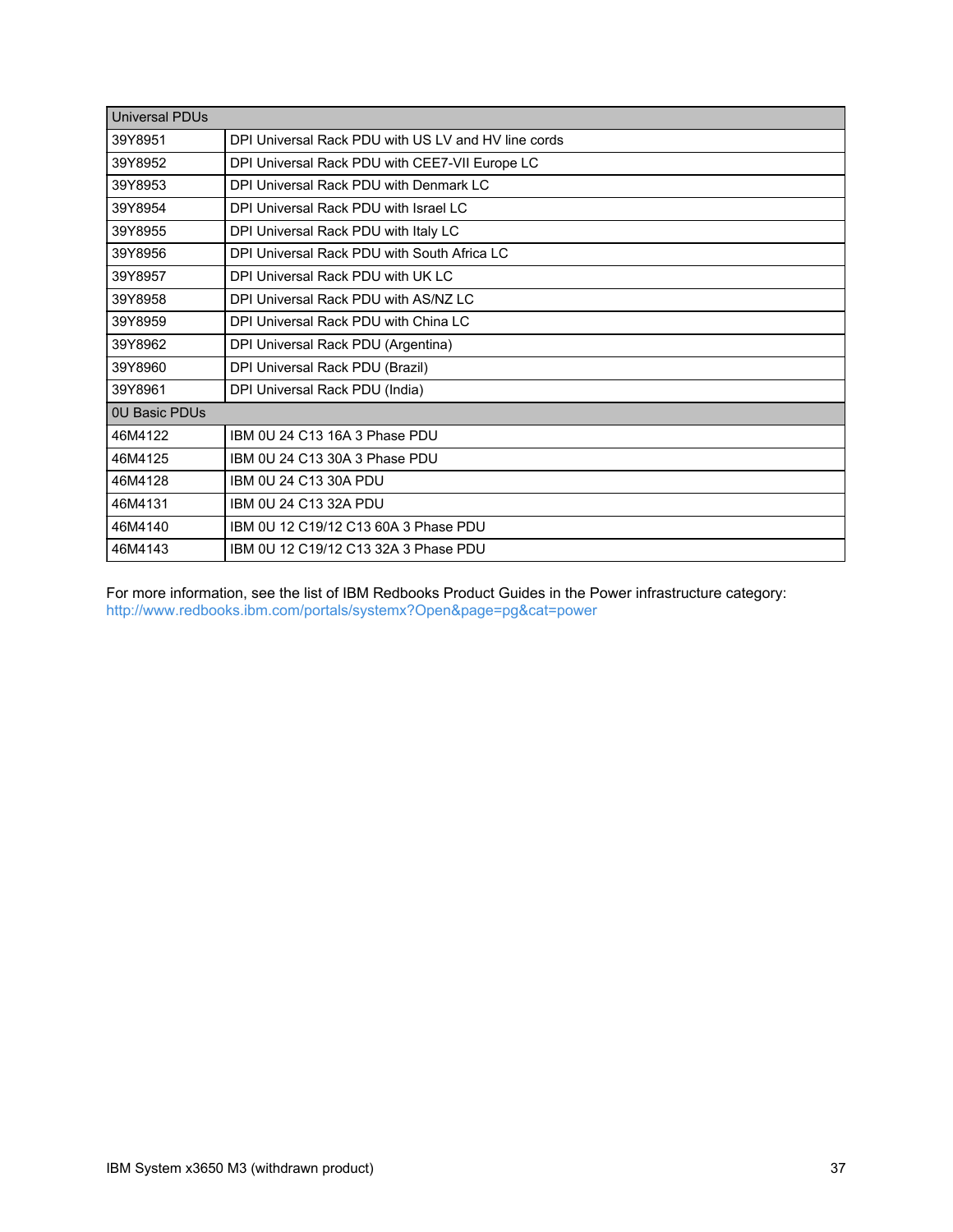## **Rack cabinets**

The server supports the rack cabinets listed in the following table.

Table 29. Rack cabinets

| Part number | <b>Description</b>                                |  |
|-------------|---------------------------------------------------|--|
| 201886X     | IBM 11U Office Enablement Kit                     |  |
| 93072PX     | IBM 25U Static S2 Standard Rack                   |  |
| 93072RX     | <b>IBM 25U Standard Rack</b>                      |  |
| 93074RX     | <b>IBM 42U Standard Rack</b>                      |  |
| 93074XX     | IBM 42U Standard Rack Extension                   |  |
| 93084EX     | IBM 42U Enterprise Expansion Rack                 |  |
| 93084PX     | IBM 42U Enterprise Rack                           |  |
| 93604EX     | IBM 42U 1200 mm Deep Dynamic Expansion Rack       |  |
| 93604PX     | IBM 42U 1200 mm Deep Dynamic Rack                 |  |
| 93614EX     | IBM 42U 1200 mm Deep Static Expansion Rack        |  |
| 93614PX     | IBM 42U 1200 mm Deep Static Rack                  |  |
| 93624EX     | IBM 47U 1200 mm Deep Static Expansion Rack        |  |
| 93624PX     | IBM 47U 1200 mm Deep Static Rack                  |  |
| 99564RX     | IBM S2 42U Dynamic Standard Rack                  |  |
| 99564XX     | <b>IBM S2 42U Dynamic Standard Expansion Rack</b> |  |

For more information, see the list of IBM Redbooks Product Guides in the Rack cabinets and options category: <http://www.redbooks.ibm.com/portals/systemx?Open&page=pg&cat=rack>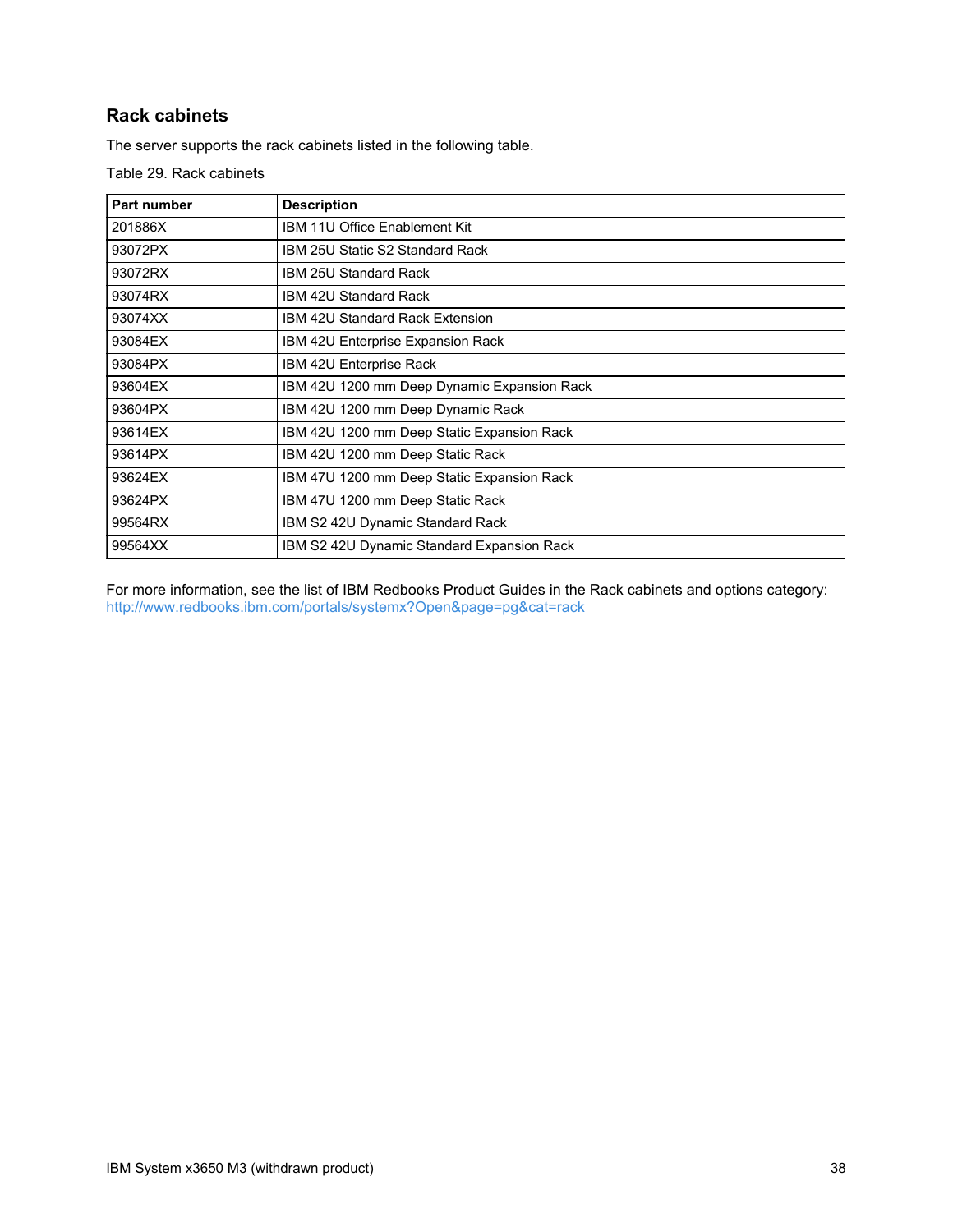## **Rack options**

The server supports the rack console switches and monitor kits listed in the following table.

Table 34. Rack options

| Part number                     | <b>Feature code</b> | <b>Description</b>                                |  |  |  |
|---------------------------------|---------------------|---------------------------------------------------|--|--|--|
| Monitor kits and keyboard trays |                     |                                                   |  |  |  |
| 17238BX                         | 1723HC1 fc A3EK     | IBM 1U 18.5" Standard Console                     |  |  |  |
| 17238EX                         | 1723HC1 fc A3EL     | IBM 1U 18.5" Enhanced Media Console               |  |  |  |
| 172317X                         | 1723HC1 fc 0051     | 1U 17in Flat Panel Console Kit                    |  |  |  |
| 172319X                         | 1723HC1 fc 0052     | 1U 19in Flat Panel Console Kit                    |  |  |  |
| Console switches                |                     |                                                   |  |  |  |
| 3858D3X                         | 3858HC1 fc A4X1     | Avocent Universal Management Gateway 6000 for IBM |  |  |  |
| 1754D2X                         | 1754HC2 fc 6695     | IBM Global 4x2x32 Console Manager (GCM32)         |  |  |  |
| 1754D1X                         | 1754HC1 fc 6694     | IBM Global 2x2x16 Console Manager (GCM16)         |  |  |  |
| 1754A2X                         | 1754HC4 fc 0726     | IBM Local 2x16 Console Manager (LCM16)            |  |  |  |
| 1754A1X                         | 1754HC3 fc 0725     | IBM Local 1x8 Console Manager (LCM8)              |  |  |  |
| Console cables                  |                     |                                                   |  |  |  |
| 00AK142                         | A4X4                | UM KVM Module VGA+SD Dual RJ45                    |  |  |  |
| 43V6147                         | 3757                | IBM Single Cable USB Conversion Option (UCO)      |  |  |  |
| 39M2895                         | 3756                | IBM USB Conversion Option (4 Pack UCO)            |  |  |  |
| 39M2897                         | 3754                | IBM Long KVM Conversion Option (4 Pack Long KCO)  |  |  |  |
| 46M5383                         | 5341                | IBM Virtual Media Conversion Option Gen2 (VCO2)   |  |  |  |
| 46M5382                         | 5340                | IBM Serial Conversion Option (SCO)                |  |  |  |

For more information, see the list of IBM Redbooks Product Guides in the Rack cabinets and options category: <http://www.redbooks.ibm.com/portals/systemx?Open&page=pg&cat=rack>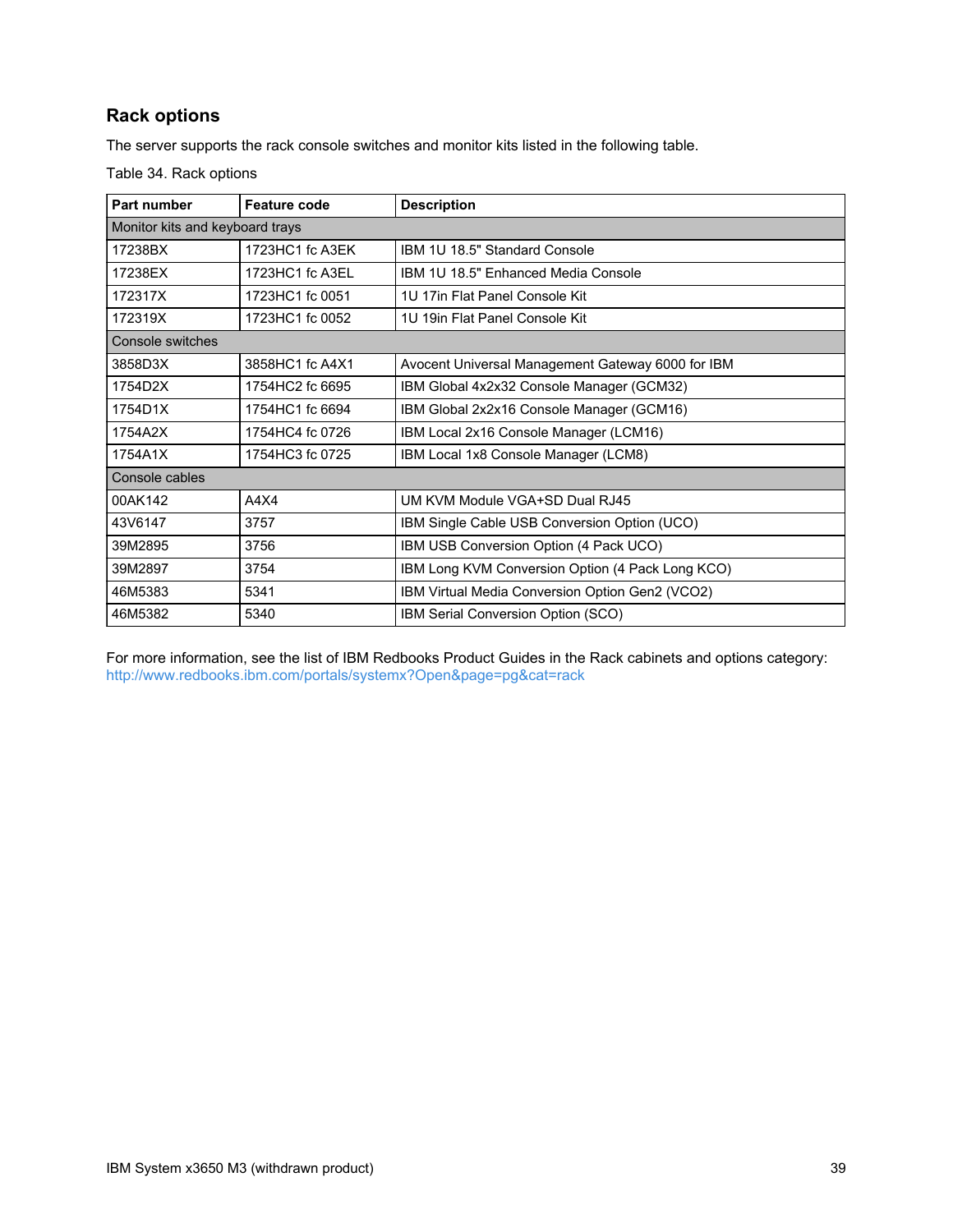## **IBM Global Financing**

IBM Global Financing can help you obtain the IT solution you need while preserving funding for other strategic investments and optimizing cash flow. Our Fair Market Value (FMV) lease helps ensure that you have the latest IBM technology and with our mid-lease upgrade capability, you can increase the capacity of the system with little to no change in monthly payments. At the end of the lease, take advantage of our flexible end-of-lease options to fit your changing business needs. IBM Global Financing has the breadth and depth of offerings, longevity, proven success and global reach to help you develop a robust financing and asset management strategy that provides you the opportunity to leverage new technologies and turn your ambitious vision into a tangible solution.

Here are some other reasons why working with us makes solid financial sense:

- Expand your purchasing power—Affordable monthly payments allow you to change the technology acquisition discussion from "what can I afford right now" to "what solution is really right for my business." IBM Global Financing allows you to expand your purchase power to get you the right solution.
- Accelerate your project's cash flow break-even point—Acquire your IBM technology today and begin to realize its benefits now. An FMV lease can help you get the solution you need now, with low monthly payments that better align upfront costs with the anticipated return on investment from the technology.
- Easy to acquire with affordable rates—We offer one-stop shopping for a total IT solution, so you can acquire IBM hardware, software, services and the financing you need—from one IT provider.

Plus, we provide simple, easy-to-understand contracts and quick approvals. As the world's largest IT financing provider, with an asset base of US\$35.8 billion and over 125,000 customers, IBM Global Financing offers highly competitive rates that promote low total cost of ownership and low monthly payments.

IBM Global Financing operates in more than 50 countries. Go to <http://ibm.com/financing> for financing options in your country and to contact a local financing specialist.

IBM Global Financing offerings are provided through IBM Credit LLC in the United States and other IBM subsidiaries and divisions worldwide to qualified commercial and government clients. Rates and availability subject to client's credit rating, financing terms, offering type, equipment and product type and options, and may vary by country. Non-hardware items must be one-time, non-recurring charges and are financed by means of loans. Other restrictions may apply. Rates and offerings are subject to change, extension or withdrawal without notice and may not be available in all countries. Please contact your local IBM Global Financing representative for additional detail.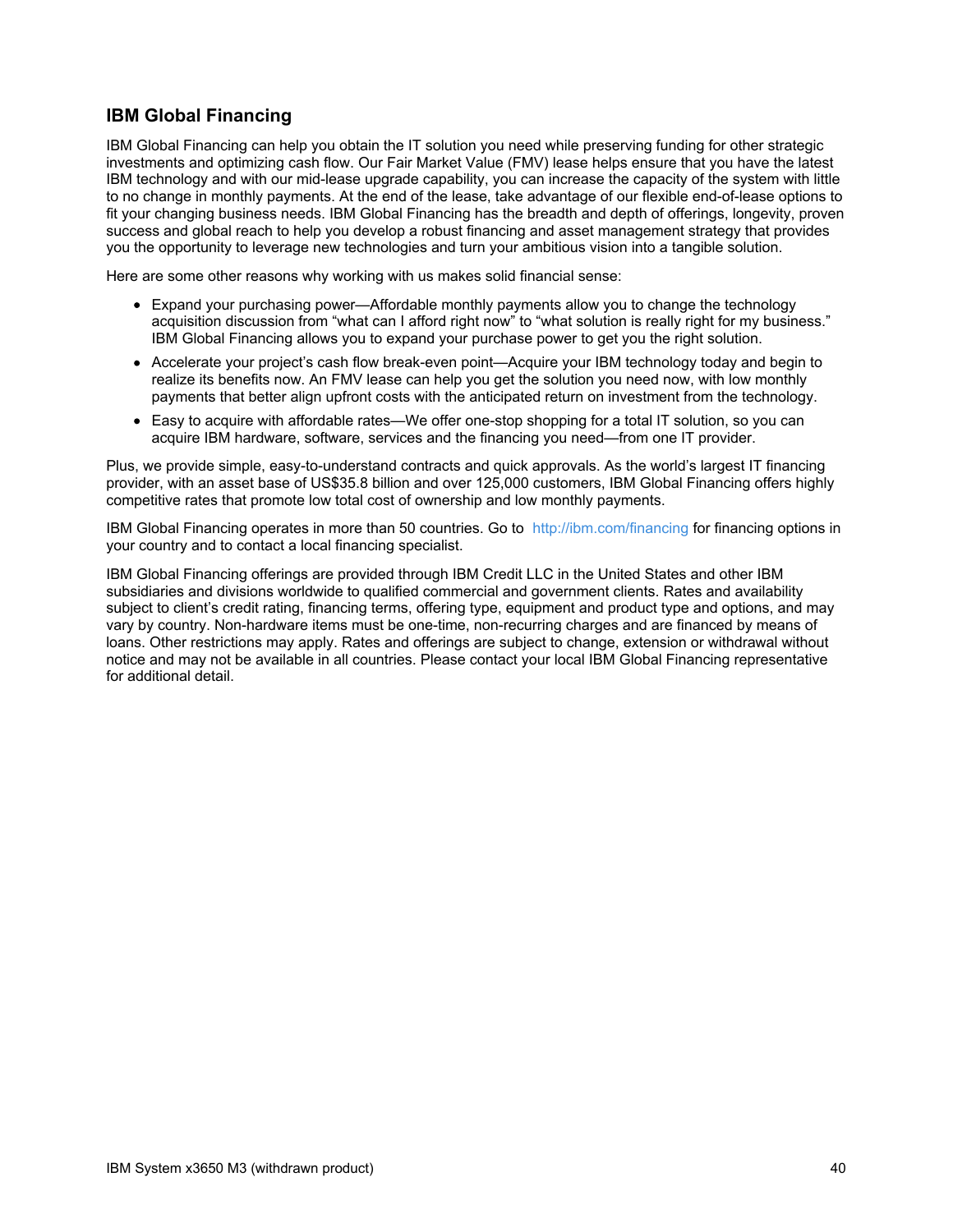## **Related publications and links**

For more information see these resources:

- IBM System x3650 M3 product page <http://www.ibm.com/systems/x/hardware/rack/x3650m3/index.html>
- *Installation and User's Guide - IBM System x3650 M3 (4255, 7376, 7945) and IBM Smart Analytics System 5600 (7949)* <http://ibm.com/support/entry/portal/docdisplay?lndocid=MIGR-5083595>
- *Problem Determination and Service Guide - IBM System x3650 M3 (4255, 7376, 7945) and IBM Smart Analytics System 5600 (7949)* <http://ibm.com/support/entry/portal/docdisplay?lndocid=MIGR-5083596>
- ServerProven hardware compatibility page for the x3650 M3 <http://www.ibm.com/systems/info/x86servers/serverproven/compat/us/xseries/7945.html>
- IBM Redbooks Product Guides for IBM System x options <http://www.redbooks.ibm.com/portals/systemx?Open&page=ataglance>
- *IBM System x® Configuration and Options Guide* <http://www.ibm.com/systems/xbc/cog/>
- *IBM Power Configurator for System x, BladeCenter, and Flex System* <http://ibm.com/systems/bladecenter/resources/powerconfig.html>
- IBM Standalone Solutions Configuration Tool <http://ibm.com/systems/x/hardware/configtools.html>
- *xREF: IBM x86 Server Reference* <http://www.redbooks.ibm.com/xref>
- IBM System x Support Portal <http://ibm.com/support/entry/portal/> [http://ibm.com/support/entry/portal/Downloads/Hardware/Systems/System\\_x/System\\_x3650\\_M3](http://ibm.com/support/entry/portal/Downloads/Hardware/Systems/System_x/System_x3650_M3)

## **Related product families**

Product families related to this document are the following:

● [2-Socket](https://lenovopress.com/servers/racks/2s) Rack Servers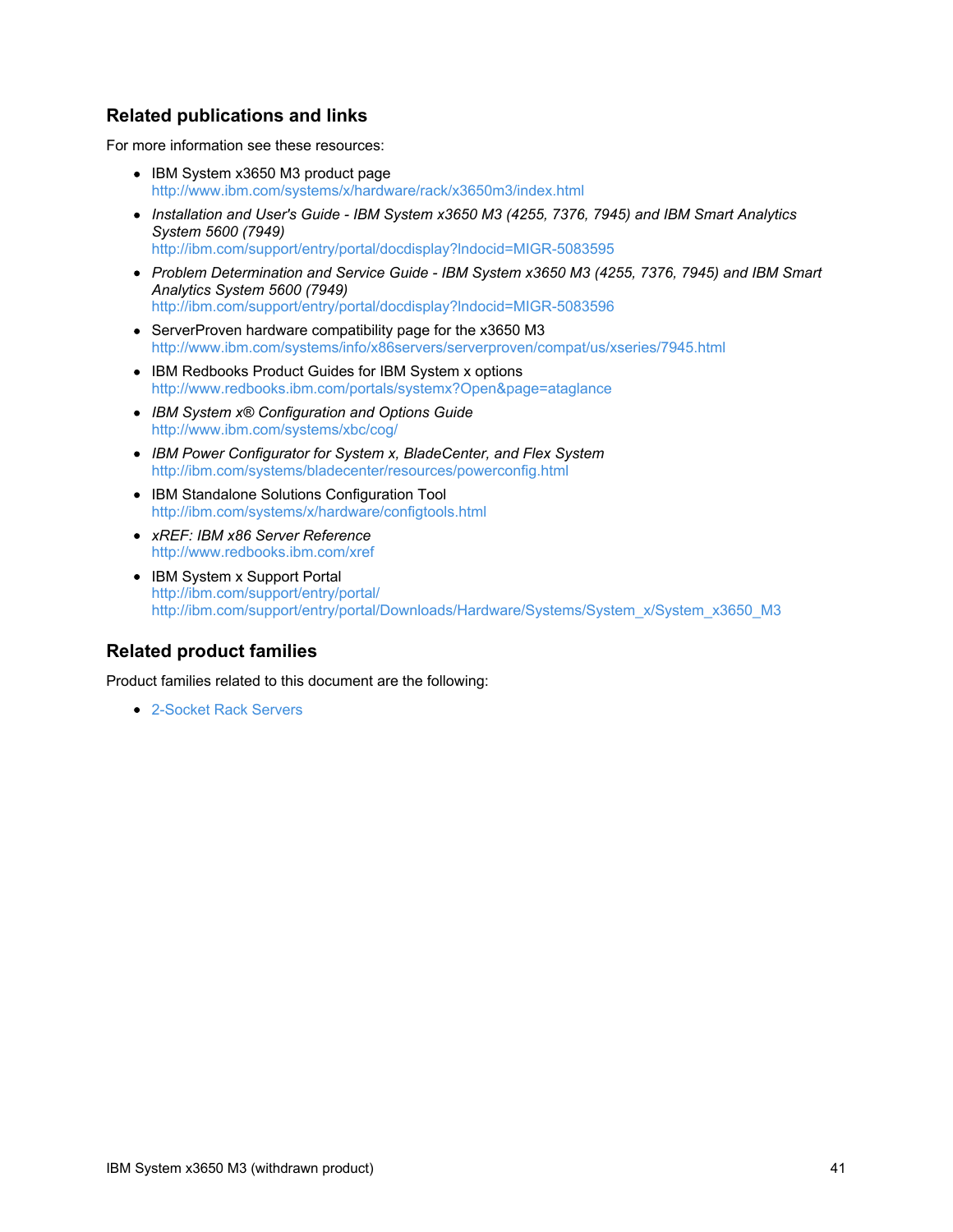### **Notices**

Lenovo may not offer the products, services, or features discussed in this document in all countries. Consult your local Lenovo representative for information on the products and services currently available in your area. Any reference to a Lenovo product, program, or service is not intended to state or imply that only that Lenovo product, program, or service may be used. Any functionally equivalent product, program, or service that does not infringe any Lenovo intellectual property right may be used instead. However, it is the user's responsibility to evaluate and verify the operation of any other product, program, or service. Lenovo may have patents or pending patent applications covering subject matter described in this document. The furnishing of this document does not give you any license to these patents. You can send license inquiries, in writing, to:

Lenovo (United States), Inc. 8001 Development Drive Morrisville, NC 27560 U.S.A. Attention: Lenovo Director of Licensing

LENOVO PROVIDES THIS PUBLICATION "AS IS" WITHOUT WARRANTY OF ANY KIND, EITHER EXPRESS OR IMPLIED, INCLUDING, BUT NOT LIMITED TO, THE IMPLIED WARRANTIES OF NON-INFRINGEMENT, MERCHANTABILITY OR FITNESS FOR A PARTICULAR PURPOSE. Some jurisdictions do not allow disclaimer of express or implied warranties in certain transactions, therefore, this statement may not apply to you.

This information could include technical inaccuracies or typographical errors. Changes are periodically made to the information herein; these changes will be incorporated in new editions of the publication. Lenovo may make improvements and/or changes in the product(s) and/or the program(s) described in this publication at any time without notice.

The products described in this document are not intended for use in implantation or other life support applications where malfunction may result in injury or death to persons. The information contained in this document does not affect or change Lenovo product specifications or warranties. Nothing in this document shall operate as an express or implied license or indemnity under the intellectual property rights of Lenovo or third parties. All information contained in this document was obtained in specific environments and is presented as an illustration. The result obtained in other operating environments may vary. Lenovo may use or distribute any of the information you supply in any way it believes appropriate without incurring any obligation to you.

Any references in this publication to non-Lenovo Web sites are provided for convenience only and do not in any manner serve as an endorsement of those Web sites. The materials at those Web sites are not part of the materials for this Lenovo product, and use of those Web sites is at your own risk. Any performance data contained herein was determined in a controlled environment. Therefore, the result obtained in other operating environments may vary significantly. Some measurements may have been made on development-level systems and there is no guarantee that these measurements will be the same on generally available systems. Furthermore, some measurements may have been estimated through extrapolation. Actual results may vary. Users of this document should verify the applicable data for their specific environment.

#### **© Copyright Lenovo 2022. All rights reserved.**

#### This document, TIPS0805, was created or updated on March 21, 2014.

Send us your comments in one of the following ways:

- Use the online Contact us review form found at: <https://lenovopress.com/TIPS0805>
- Send your comments in an e-mail to: [comments@lenovopress.com](mailto:comments@lenovopress.com?subject=Feedback for TIPS0805)

This document is available online at <https://lenovopress.com/TIPS0805>.